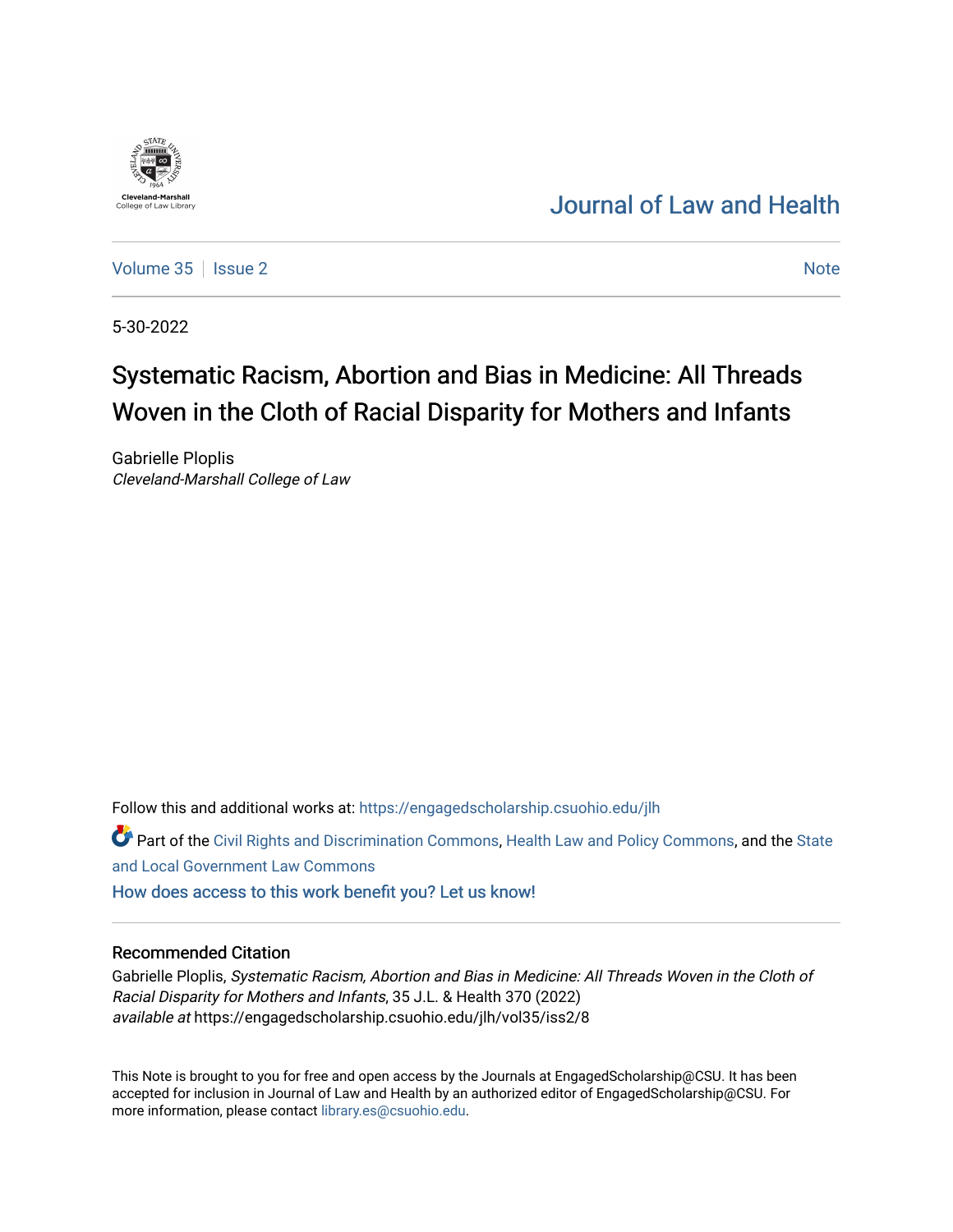# Systemic Racism, Abortion and Bias in Medicine: All Threads Woven in the Cloth of Racial Disparity for Mothers and Infants

Gabrielle Ploplis\*

<sup>\*</sup> J.D. May 2022, Cleveland-Marshall College of Law. I thank my parents, my sisters, and my family for their endless love and support throughout this journey. I wouldn't be where I am without it. I am also so grateful for the incredible Cleveland-Marshall professors that I had the pleasure of learning from these past three years, and for the opportunity to be a part of the Journal of Law and Health. So much time and effort has been put into making this Journal great, and making publication possible. I truly appreciate having had the opportunity to work with you all.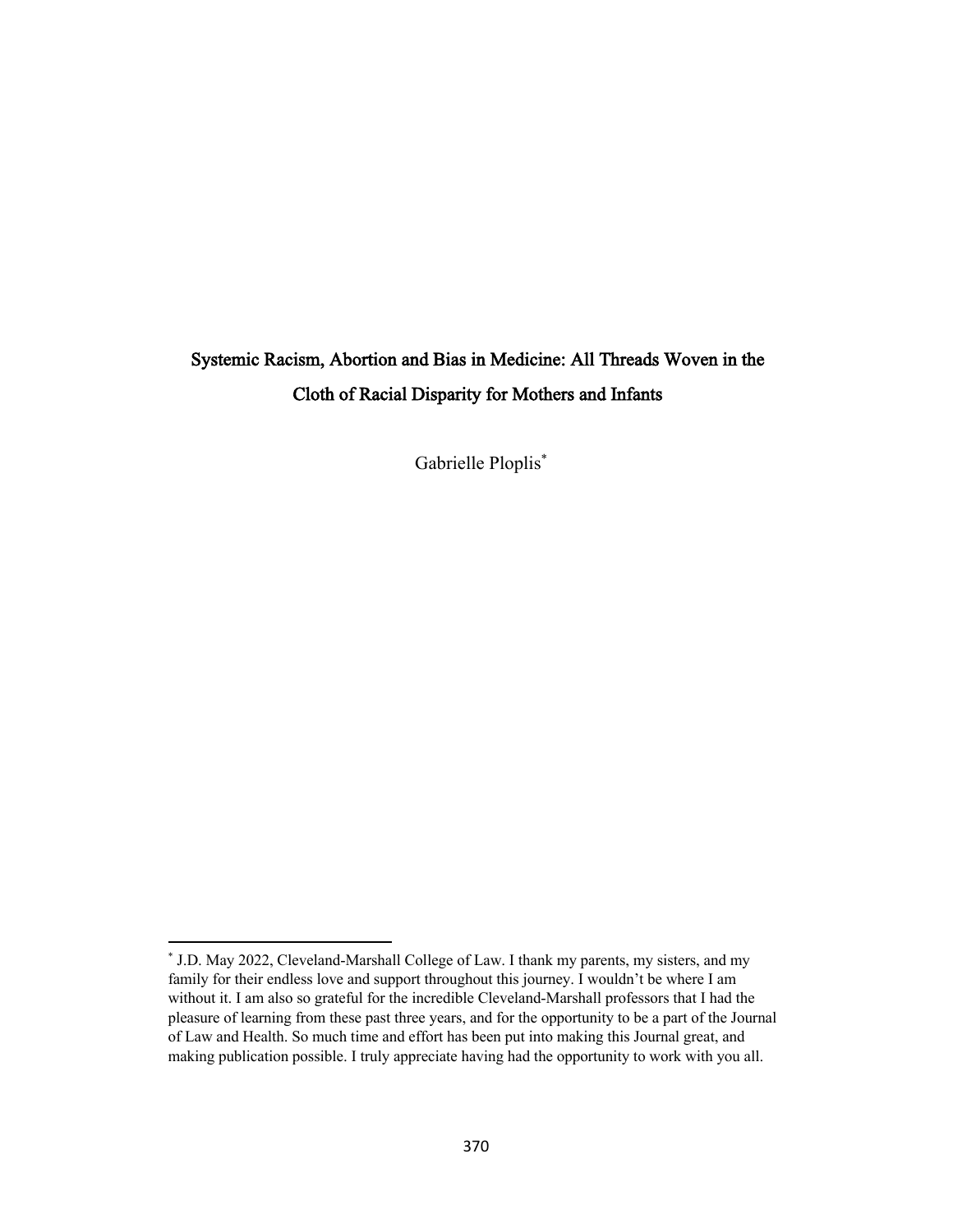### TABLE OF CONTENTS

| I.  | <b>INTRODUCTION</b>                                                        | 372 |
|-----|----------------------------------------------------------------------------|-----|
| Н.  | LEGAL HISTORY: DISCRIMINATION IN MEDICAL CARE FOR RACIAL AND               |     |
|     | <b>ETHNIC MINORITIES</b>                                                   | 375 |
| Ш.  | <b>DISPARITIES IN HEALTH OUTCOMES FOR BLACK AND INDIGENOUS</b>             |     |
|     | WOMEN: MATERNAL AND INFANT                                                 |     |
|     | <b>MORTALITY</b>                                                           | 385 |
| IV. | POTENTIAL CAUSES OF RACIAL DISPARITIES IN MATERNAL AND                     |     |
|     | <b>INFANT MORTALITY RATES: WHY DO MINORITY COMMUNITIES</b>                 |     |
|     | <b>SUFFERS MOST?</b>                                                       | 387 |
|     | A. The Lack of Accessibility to Quality Obstetrics                         | 387 |
|     | 1. Hospital Closures and Redlining                                         | 387 |
|     | 2. Accessibility for Rural Residents                                       | 394 |
|     | Lower Quality of Care Attributable to Hospital Preparedness and<br>$B_{-}$ |     |
|     | Implicit Racial Bias Influencing Medical Decisions                         | 399 |
|     | C. The Irony of "Pro-Life" Abortion Restrictions: They may be Killing      |     |
|     | Mothers and Infants                                                        | 404 |
| V.  | SOLUTIONS: CONFRONTING RACIAL DISPARITIES IN MATERNAL AND                  |     |
|     | <b>INFANT MORTALITY IN THE UNITED STATES</b>                               | 410 |
|     | A. Learn from the Success of other Developed Countries: Increase           |     |
|     | Employment and Utilization of Midwives by Financing Health Care            |     |
|     | to Cover Community Health Workers                                          | 410 |
|     | B. Learning from California                                                | 415 |
|     | <b>CONCLUSION</b>                                                          | 417 |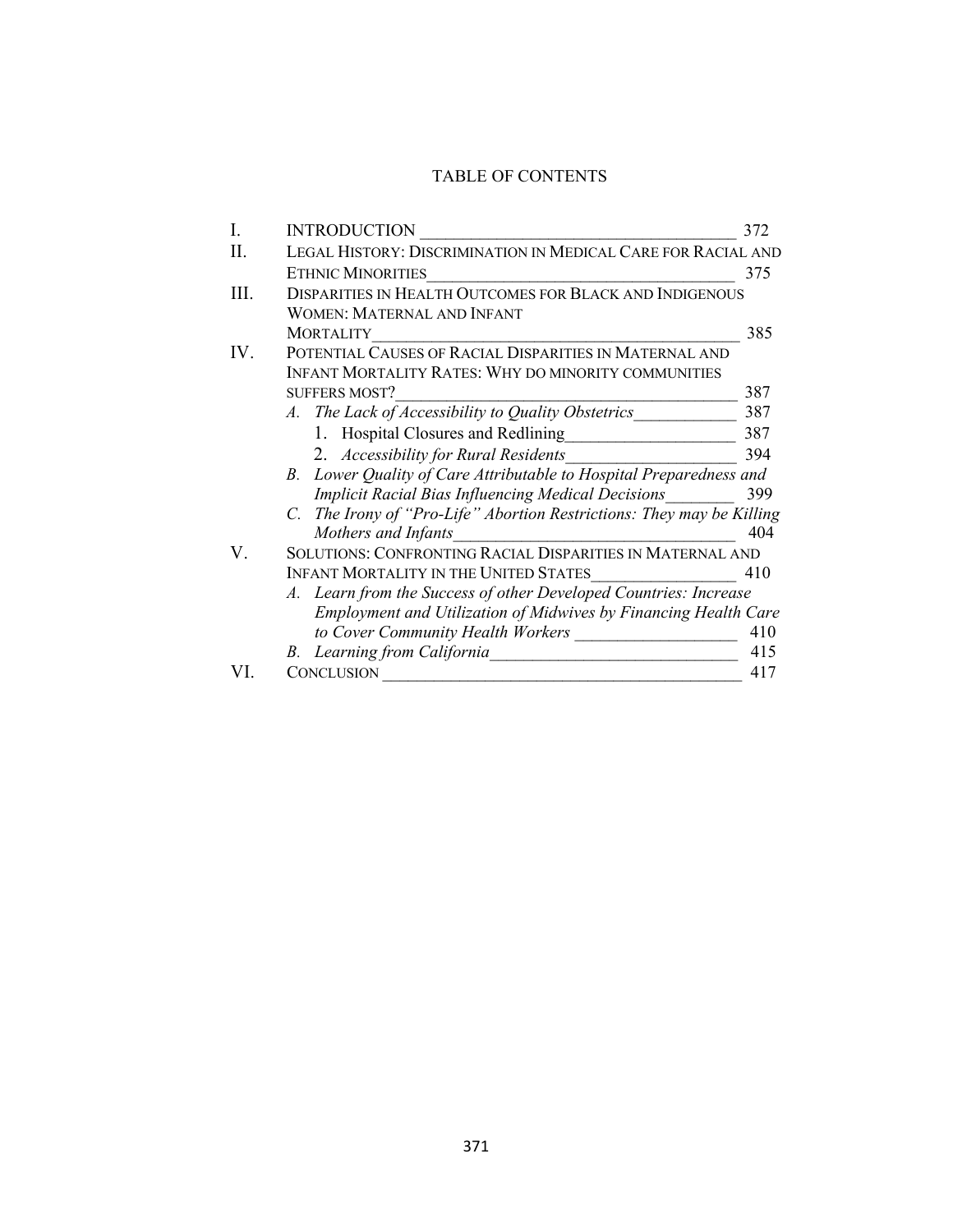#### **I. INTRODUCTION**

In 1978**,** the United States District Court for the District of Delaware reached a decision in a case that may have had far wider implications than were likely anticipated.<sup>1</sup> In *NAACP v. Wilmington Medical Center, Inc.* the court considered whether the relocation of most care components of Wilmington Medical Center from the inner-city hospital system to an outlying suburb was discriminatory as it related to health care available to underserved minorities.<sup>2</sup> The center planned to close two divisions completely and significantly reduce another division to eliminate maternal and infant care services (among many other types of services) at that location, and provide them solely at the new suburban division.<sup>3</sup> In this case, the plaintiffs argued that relocating hospital services to the suburban location would cause disparities in the availability of quality medical care for the poor, the elderly, ethnic and racial minorities, and the handicapped.4 At that time, 72% of the county's black residents lived in the City of Wilmington where the care facilities were located.<sup>5</sup> However, the District Court rejected this argument stating that the plaintiffs could not make a prima facie case that the relocation violated Title VI of the Civil Rights Act of 1964.<sup>6</sup>

<sup>1</sup> NAACP v. Wilmington Med. Ctr., Inc., 453 F. Supp. 280 (D. Del. 1978).

<sup>2</sup> *Id.* at 284.

<sup>&</sup>lt;sup>3</sup> NAACP v. Wilmington Med. Ctr., Inc., 491 F. Supp. 290, 298 (D. Del. 1980). The services to be provided exclusively at the suburban location included: all obstetrical, gynecological, pediatric, and support services such as high-risk prenatal and specialty pediatric clinic and the gynecological clinic. *Id.* 

 $4$  *Id*.

<sup>5</sup> *Id.* at 302.

<sup>6</sup> *Id.* at 330.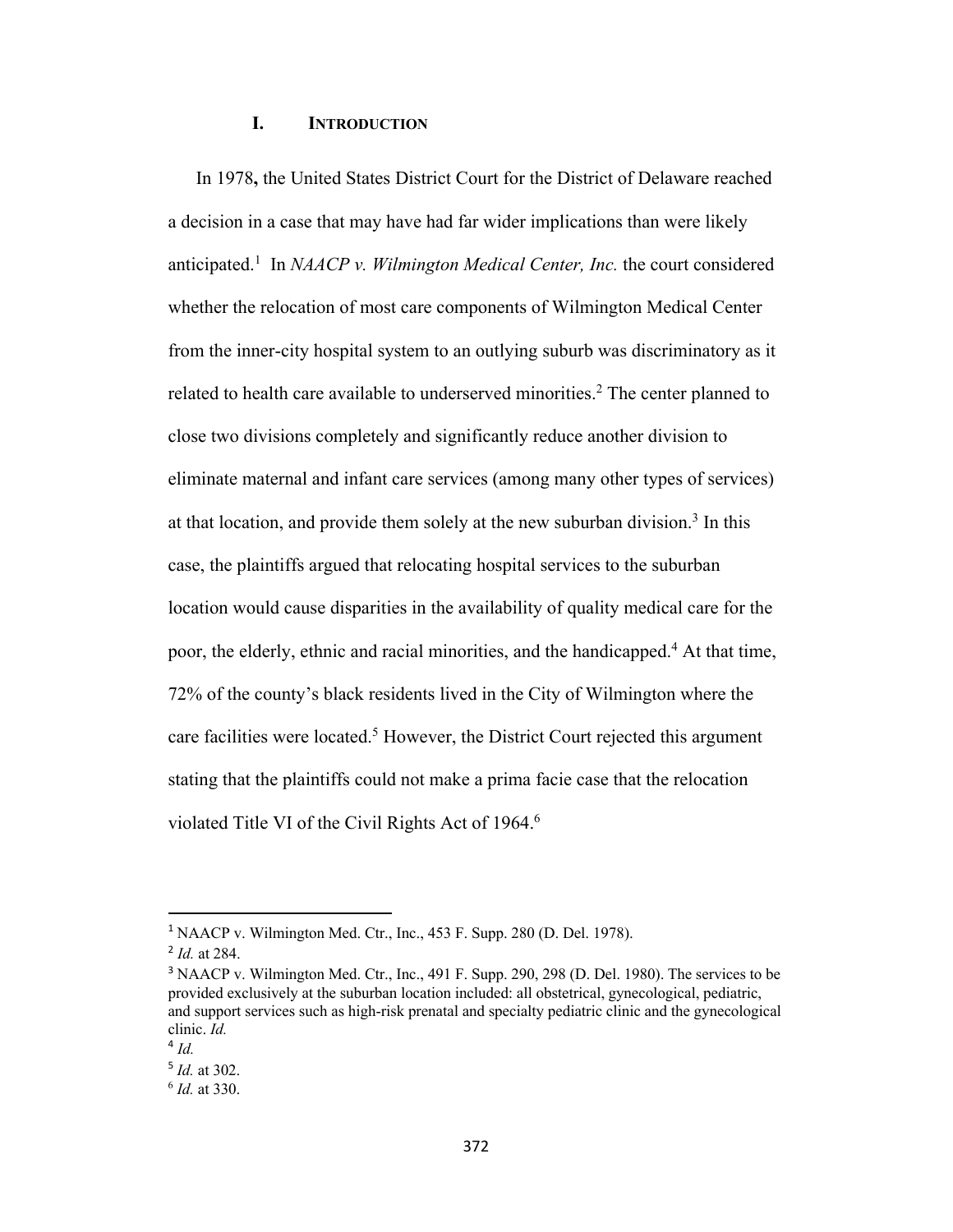This case and others like it across the country<sup>7</sup> highlight one of the most influential factors of disparities in health outcomes for racial minorities: the lack of quality care available.<sup>8</sup> What these cases and courts may not have considered when reaching their decisions was how the lack of quality care has contributed to the alarming rate of infant and maternal mortality among black and indigenous women.

Although there is a deep-rooted and national issue of discrimination in many aspects of medical care, this article will address the disparities in black and indigenous infant and maternal mortality compared to that of white infants and mothers.<sup>9</sup> This issue will be addressed on the national scale as well as the state level. Both state and federal law have contributed to the racial disparities in health outcomes for mothers and infants.

This note will argue that decisions like that of *Wilmington Medical Center, Inc.* have been one of many contributing factors in the disparity in mortality rates of both black and American Indian/Alaska Native newborns in comparison to white newborns across the country. Part II will examine the current state of the

<sup>&</sup>lt;sup>7</sup> Bryan v. Koch, 627 F. 2d 612 (2d Cir. 1980). This case dealt with a New York City hospital that served a population that was 98% black and Hispanic. The plaintiffs in this case asserted that closing Sydenham Hospital would violate Title VI of the Civil Rights Act of 1964. The lower court failed to issue an injunction to prevent closure of the hospital, and the United States Court of Appeals (2nd District) affirmed. *Id.* 

<sup>8</sup> Phil Galewitz, *When Hospitals Move, Who Gets Left Behind?,* THE ATLANTIC (Apr. 25, 2015), https://www.theatlantic.com/health/archive/2015/04/when-hospitals-move-who-gets-leftbehind/391412/.

<sup>9</sup> *Infant Mortality*, CDC (Sept. 10, 2020), [hereinafter *Infant Mortality*],

https://www.cdc.gov/reproductivehealth/maternalinfanthealth/infantmortality.htm#:~:text=In%202 018%2C%20the%20infant%20mortality,the%20United%20States%2C%202018).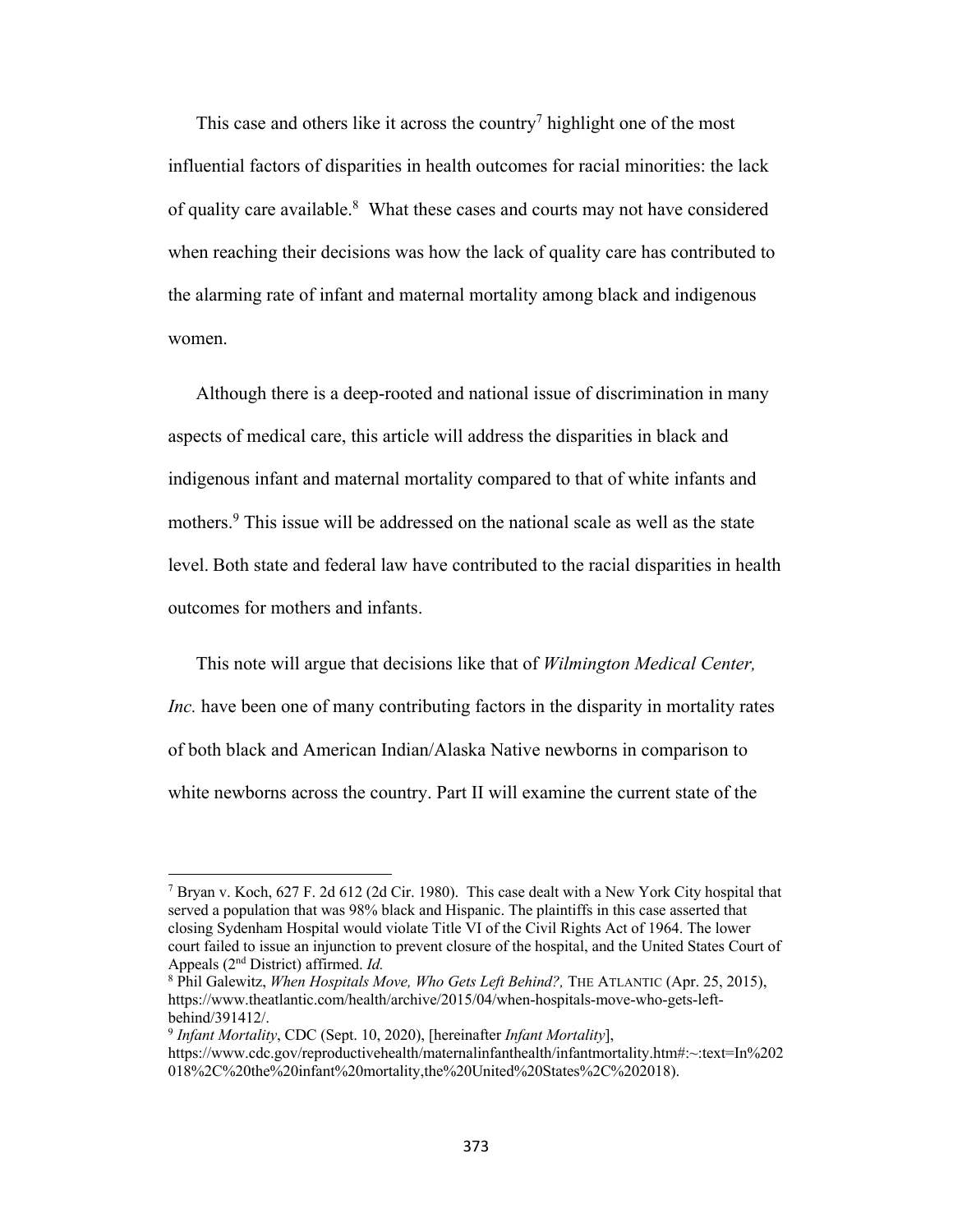law regarding issues of discrimination, accessibility of health care, and relocation and closure of medical centers that has disproportionately affect minorities in the U.S.10 Part III will discuss the statistics of white, black, and American Indian/Alaska Native newborn and maternal mortality rates in the United States. Part IV will address the potential causes of this disparity, which include inadequate access to quality medical care for racial minorities, implicit racial bias, a demand for more minority doctors<sup>11</sup>, and strict abortion restrictions<sup>12</sup>. Part V will propose that a reduction in the racial disparities in mortality rates for black and indigenous mothers and infants can be achieved by implementing comprehensive state-level "public-private" collaborations, and increasing availability and coverage of more birthing resources like midwives. Lastly, Part VI will conclude that current condition of federal and state legislation has not eliminated the racial disparities in maternal and infant mortality rates, and further measures must be taken to achieve this goal.

<sup>12</sup> Grace Panetta, *The states passing strict abortion bans have some of the highest maternal and infant mortality rates in the country*, BUSINESS INSIDER (June 1, 2019),

<sup>10</sup> 42 U.S.C.A. § 300 (West 2022); *see generally* Jackie Borchardt & Cameron Knight, *Planned Parenthood to close two Ohio clinics after rejecting federal funding*, USA TODAY (Sept. 9, 2019), https://www.usatoday.com/story/news/nation/2019/09/09/two-planned-parenthood-clinics-ohioclose-amid-funding-loss/2269213001/.

<sup>11</sup> Rob Picheta, *Black newborns more likely to die when looked after by White doctors*, CABLE NEWS NETWORK (Aug. 20, 2020), https://www.cnn.com/2020/08/18/health/black-babiesmortality-rate-doctors-study-wellness-scli-intl/index.html.

https://www.businessinsider.com/states-passing-abortion-bans-have-highest-infant-mortalityrates-2019-5. States with strict abortion laws have correspondingly high infant and maternal mortality rates. As Ohio has some of the strictest abortion law in the country, it also has one of the highest infant mortality rates in the country as well. *Id.*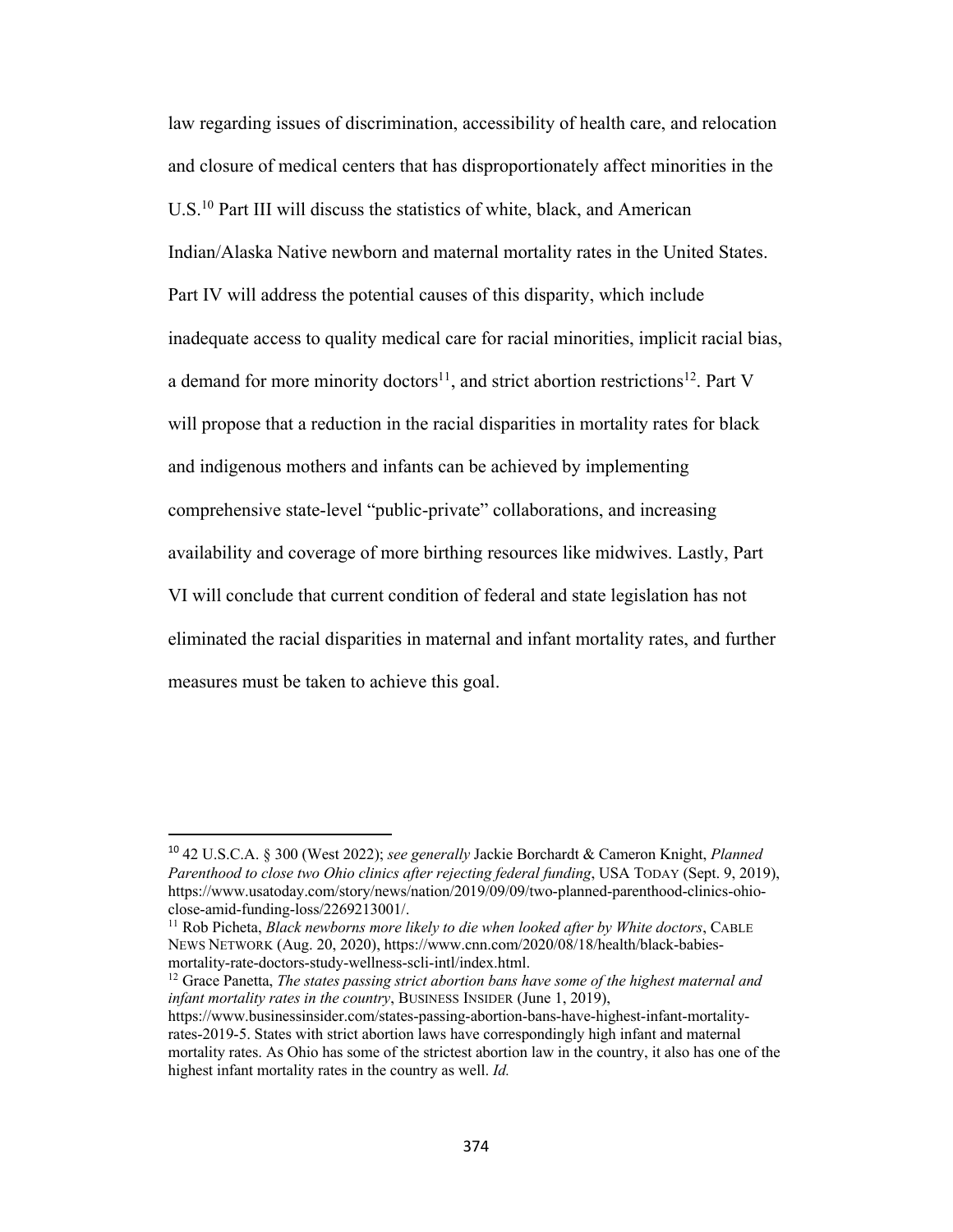#### **II. LEGAL HISTORY: DISCRIMINATION IN MEDICAL CARE FOR RACIAL AND ETHNIC MINORITIES**

Racial discrimination**,** even after the end of the Civil War, has been pervasive in the United States. It was not until the 1960s that any major federal legislation was passed to deal with this discrimination. At that time, Title VI of the Civil Rights Act of 1964 was passed with the purpose of protecting people from discrimination on the basis of race, color, or national origin when participating in programs that receive federal funding.13 In addition, Title VII of the Civil Rights Act of 1964 addressed discrimination in employment.<sup>14</sup>

After the passage of the Civil Rights Act, a number of legislative efforts were made to address the different facets of racial discrimination. The Voting Rights Act of 1965 was passed in an attempt to address discriminatory voting practices15, the Fair Housing Act of 1968 was passed to address discrimination in housing<sup>16</sup>, the Equal Credit Opportunity Act was passed in 1974 to prevent lending discrimination based on sex or marital status, and amended in 1976 to address discrimination on the basis of race, color, religion, national origin,  $age^{17}$ , and the Disaster Relief and Emergency Assistance Act was amended in 1988 to address discrimination in federally funded disaster assistance programs.<sup>18</sup>

<sup>13</sup> 42 U.S.C.A. § 2000d (West 2022).

<sup>14</sup> 42 U.S.C.A § 2000e-2 (West 2022).

<sup>15</sup> Voting Rights Act of 1965, Pub. L. No. 89-110, 79 Stat. 437.

<sup>16</sup> 42 U.S.C.A. §§ 3601-3619 (West 2022).

<sup>17</sup> Brian Kreiswirth & Anna-Marie Tabor, *What you need to know about the Equal Credit Opportunity Act and how it can help you: Why it was passed and what it is*, CONSUMER FINANCE (Oct. 31, 2016), https://www.consumerfinance.gov/about-us/blog/what-you-need-know-aboutequal-credit-opportunity-act-and-how-it-can-help-you-why-it-was-passed-and-what-it/. <sup>18</sup> 42 U.S.C. § 5151 (West 2022).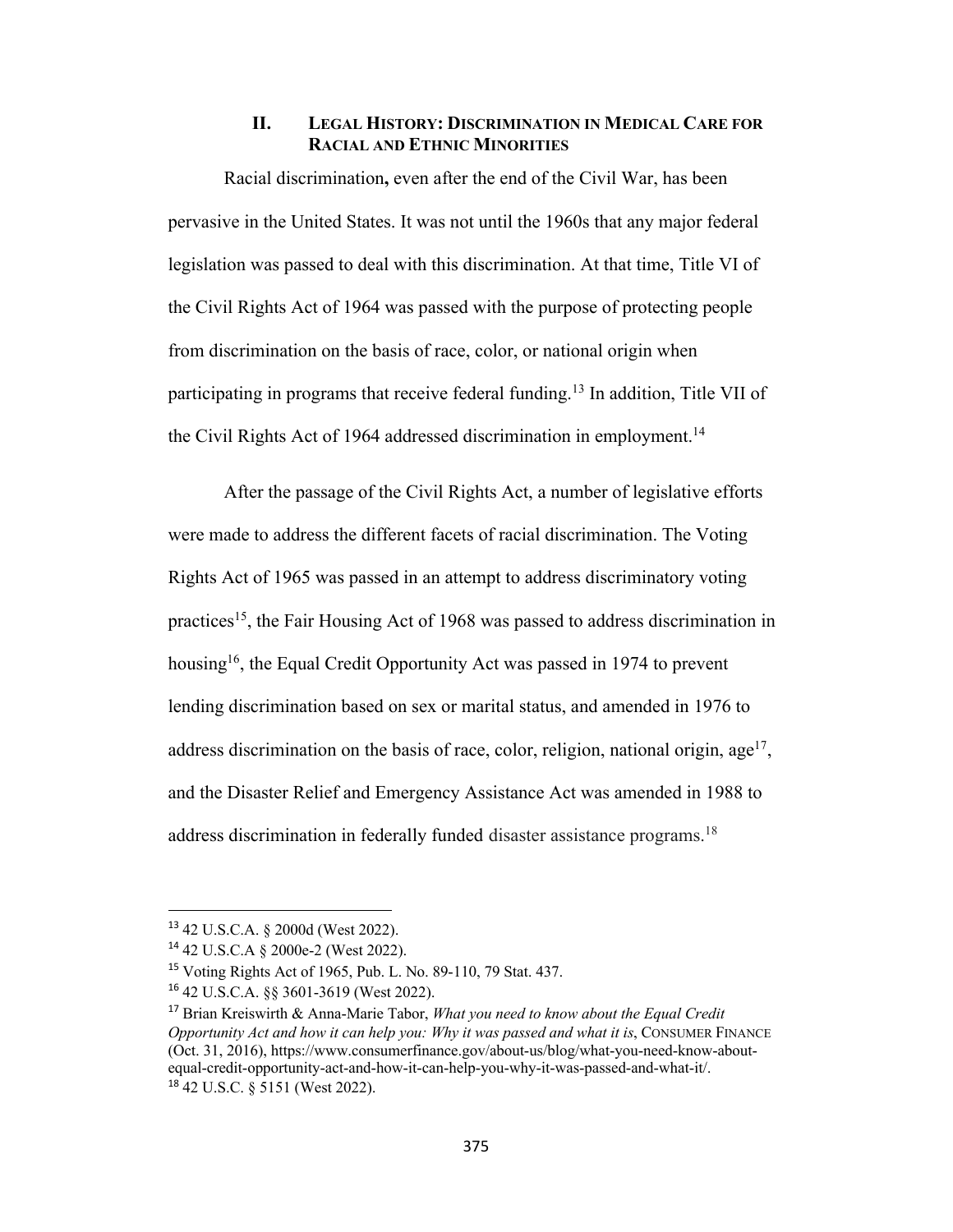Although the government began to confront racial discrimination through legislative measures, black and indigenous people continued to face disadvantage due to the countless forms that discrimination can assume.<sup>19</sup> For example, during Ronald Reagan's presidency, his administration made multiple budgetary changes that dramatically impacted black and indigenous people.20 The Urban Institute conducted an analysis of the impact of the Reagan Administration's domestic policies, and found that black Americans in every income strata had "less disposable income in 1984 than in 1980".<sup>21</sup> Although poverty for black Americans was high in 1980, that this number had significantly increased between 1980 and 1984.22 According to the Journal of Black Studies, "Of those Americans who fell into poverty since 1980, 22% were black even though [black Americans] ma[de] up only 12% of the U.S. population".<sup>23</sup> Additionally, "per capita"

<sup>19</sup> *See generally* Joe R. Feagin*, Excluding Blacks and Others From Housing: The Foundation of White Racism*, 4(3) CITY LANDSCAPE: A JOURNAL OF POLICY DEVELOPMENT AND RESEARCH 79 (1999). This author provides a historical overview of systemic racism, which is explained as "the system of domination and oppression and its consequent racial inequality that has been created, maintained, and legitimized by those who subscribe to the white supremacy ideology". *Id.*  <sup>20</sup> Ctr. on Budget and Pub. Priorities, *Falling Behind: A Report on How Blacks Have Fared Under Reagan*, 17 J. OF BLACK STUD. 163 (1986). Programs that suffered budget cuts included: Public Service Employment, Employment and Training, Work Incentive Programs, Child Nutrition, Legal Services, Compensatory Education, Pell Grants and Other Financial Aid for Needy Students, Food Stamps, Aid to Families with Dependent Children, and Subsidized Housing. *Id.*  All of these programs had high percentages of black participants. *Id.* In addition, Reagan made budget cuts that impacted American Indians as well. It has been reported that "Reagan's administration held spending on Indian programs in check or reduced them outright. The budget of the [Bureau of Indian Affairs] fell from \$1.5 billion in 1983 to \$923 million in 1987. The 1987 federal budget reshuffled dollars for Indians, reducing, by \$340 million, direct funding for such services as education, construction, and the development of natural resources." Dean J. Kotlowski, *From Backlash to Bingo: Ronald Reagan and Federal Indian Policy*, 77 PACIFIC HISTORICAL REVIEW 617, 626 (2008).

<sup>&</sup>lt;sup>21</sup> *Id.* (citing URBAN INSTITUTE, THE REAGAN RECORD: AN ASSESSMENT OF AMERICA'S CHANGING DOMESTIC PRIORITIES (AN URBAN INSTITUTE STUDY) (John L. Palmer & Isabel V. Sawhill eds., 1984)).

<sup>22</sup> Ctr. on Budget and Pub. Priorities, *supra* note 20, at 149-50.

<sup>23</sup> *Id.* at 154.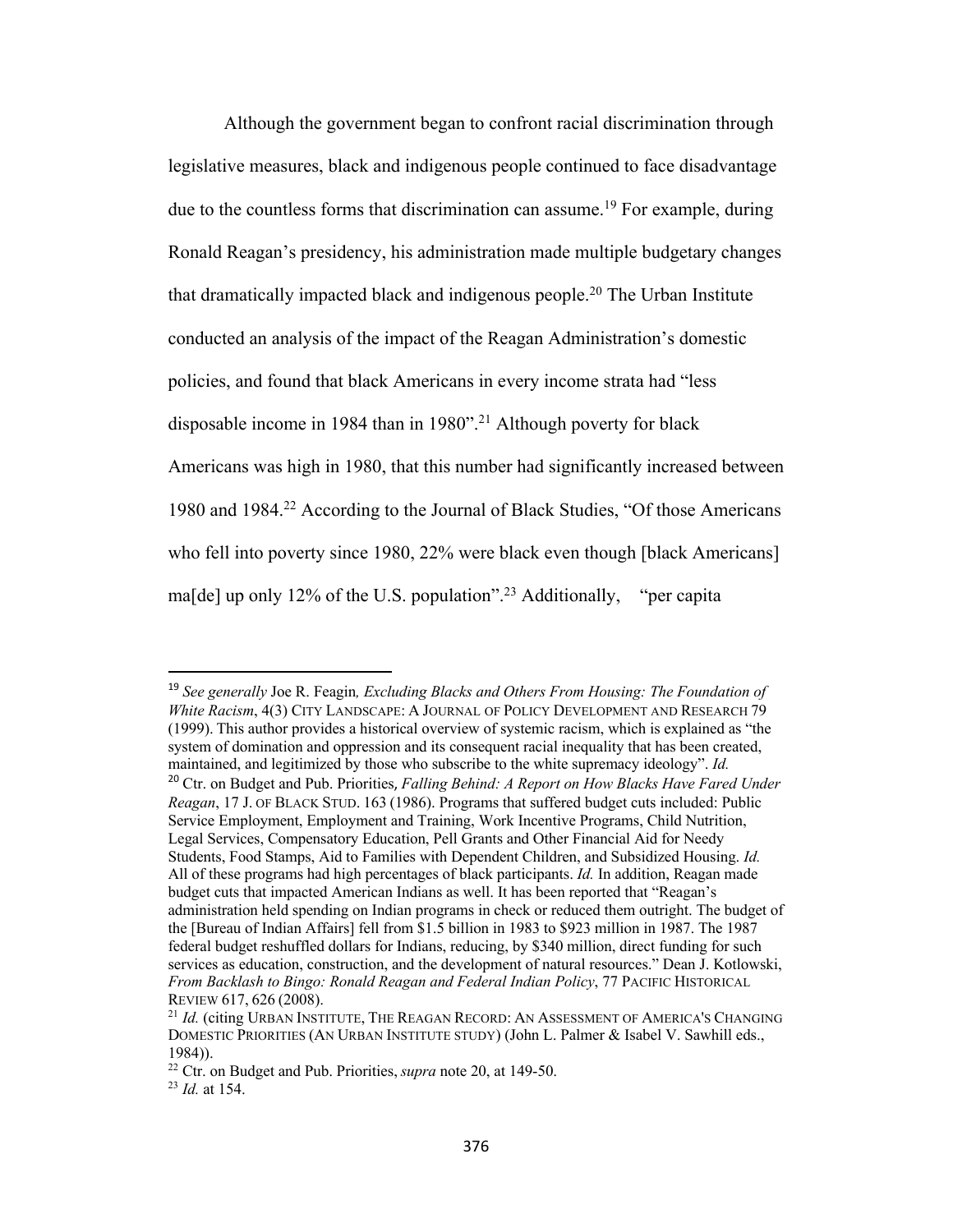expenditures on Native Americans by the federal government declined from \$3,500 to \$2,500 between 1980 and 1990. Partly as a result, the poverty rate for Native Americans rose from 23.7 percent to 27.2 percent between 1979 and 1989".24

The Reagan administration also influenced a major change the country's health system.25 It has been asserted that the dramatic elevation of health care costs began with the Social Security Amendments of 1983<sup>26</sup>, which established the Medicare hospital perspective payment system.<sup>27</sup> As described by the New York Times:

Before the early 1980s, payments by Medicare and other insurers were tied to costs. But then payers (private insurers and government health care programs like Medicare) began to shift financial risk to providers like hospitals and doctors. This approach later spread to other Medicare services and other payers, including private insurers. If providers could get costs down, they made money. If they could [not], they lost money.<sup>28</sup>

<sup>24</sup> Kotlowski, *supra* note 20, at 627-28.

<sup>25</sup> Austin Frakt, *Reagan, Deregulation and America's Exceptional Rise in Health Care Costs*, N.Y. TIMES (June 4, 2018), https://www.nytimes.com/2018/06/04/upshot/reagan-deregulation-andamericas-exceptional-rise-in-health-care-costs.html

<sup>&</sup>lt;sup>26</sup> *Id.* This article states that "it all started with a law that began affecting most hospitals in 1983, changing how Medicare paid hospitals to a fixed price per visit, regardless of the actual cost." *Id.* <sup>27</sup> Social Security Amendments of 1983, Pub. L. No. 98-21, 97 Stat. 65.

<sup>28</sup> Frakt, *supra* note 25.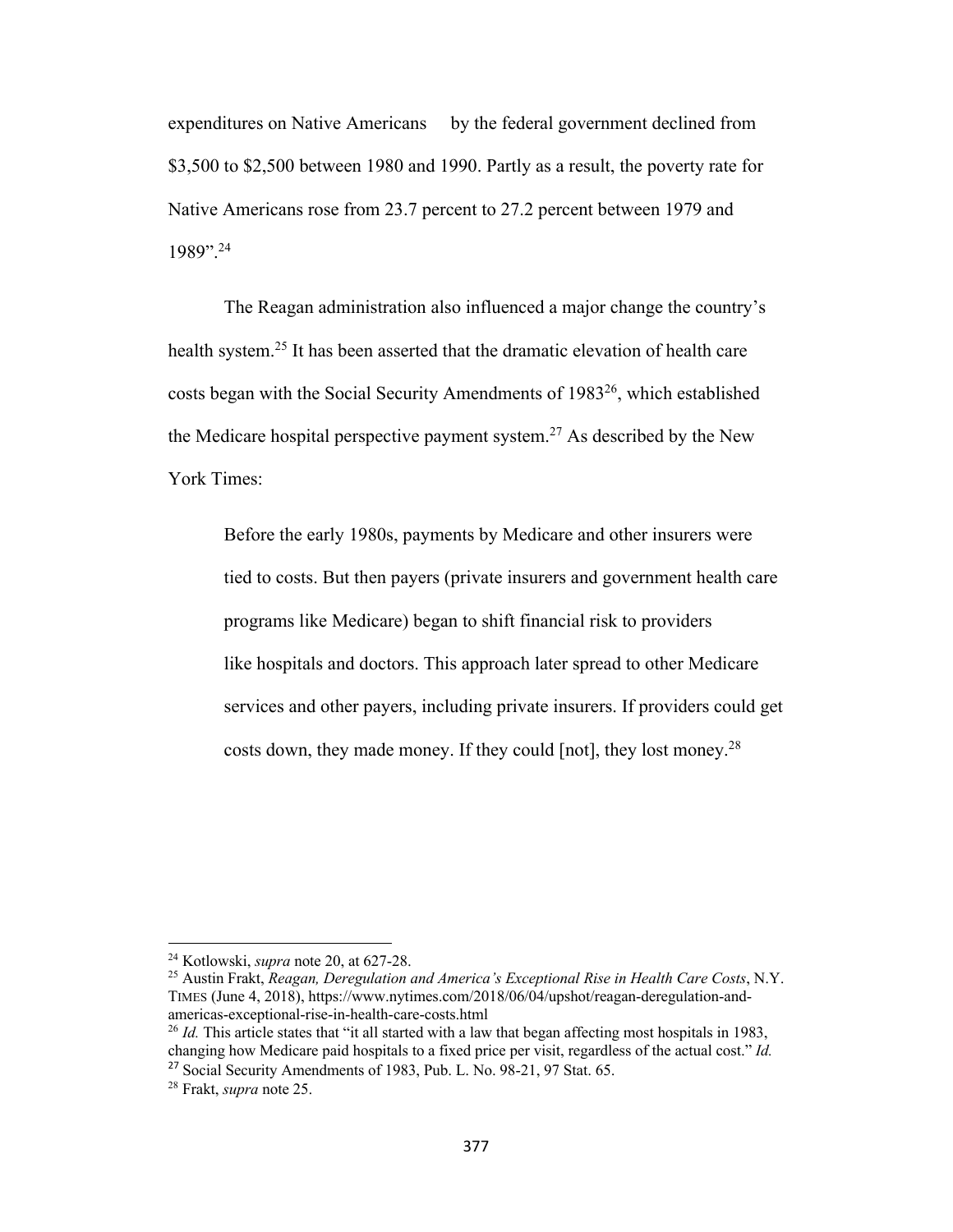In addition, the Reagan administration reduced Medicaid expenditures by over 18%, cut the Department of Health and Human Services Budget by 25%, and cut federal funding for maternal and child health by 18%.29

These were not the only budgetary cuts that affected minorities during the Reagan Administration. The Title X Family Planning Program, a federal grant program through the U.S. Department of Health and Human Services designed to provide low-income individuals with family planning, reproductive and preventative health services, suffered significant budget cuts "as part of the broader Reagan Administration initiative to reduce federal spending on all social service programs… Title X funding dropped to \$120–140 million and remained flat until 1992".30 Further, Women, Infants, and Children (WIC) which provides "low-income pregnant women and children with formula and healthy food staples" could only serve a fraction of those eligible.<sup>31</sup>

As black Americans are three times as likely to participate in programs aimed at protecting those with low and moderate income, these budgets cuts in particular have disproportionately affected the black community.<sup>32</sup> These budget cuts also resulted in hospital closures in urban areas.

<sup>29</sup> Olivia Campbell, *Here's what happened when Reagan went after healthcare programs. It's not good.*, TIMELINE (Sept. 13, 2017), https://timeline.com/reagan-trump-healthcare-cuts-8cf64aa242eb.

<sup>30</sup> NAT'L ACAD. OF SCI.: THE LEWIN GROUP, ORGANIZATION, FUNDING, AND MANAGEMENT OF THE TITLE X PROGRAM, app. J (2009). The budget was up to \$160 million in 1980. In addition, although the Clinton Administration steadily increased funding for Title X (reaching \$254 million by 2000) the program remained underfunded. The 2008 budget is included in this article as well. *Id.*

<sup>31</sup> Frakt, *supra* note 25.

<sup>32</sup> Ctr. on Budget and Pub. Priorities, *supra* note 20, at 161-62.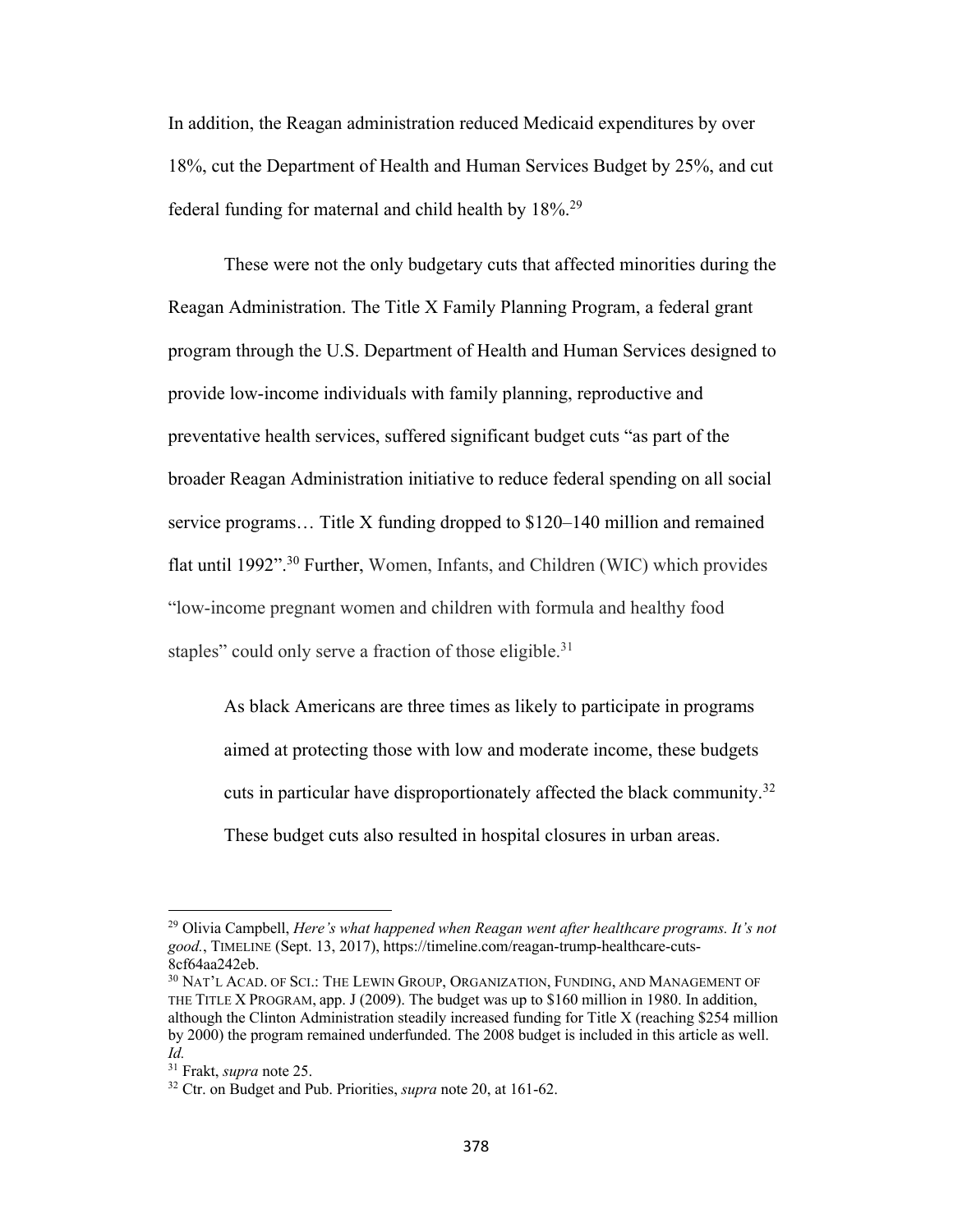Between 1980 and 1991, 294 urban hospitals were shut-down.<sup>33</sup> The number of women who were not receiving prenatal care increased, the life-expectancy-at-birth of black Americans decreased, and the Native American community suffered dramatically.<sup>34</sup>

In an attempt to address disparities in health for minority populations, Congress enacted the National Institutes of Health Revitalization Act of 1993 which established the Office of Research on Minority Health.<sup>35</sup> A number of years later, Congress enacted the Minority Health and Health Disparities Research and Education Act of  $2000<sup>36</sup>$  This legislation made recognition of the ongoing health disparities for black and indigenous people in the United States<sup>37</sup>, and sought to reduce these racial disparities by establishing the National Center on Minority Health and Health Disparities.<sup>38</sup> The National Center on Minority Health and Health Disparities was to conduct scientific research on the issue, in order to eradicate health disparities for minorities and improve the overall health of minority populations.<sup>39</sup> Since establishment, this institute has created a number of different programs in pursuance of this goal.<sup>40</sup> Many of these programs focus on

<sup>33</sup> Campbell, *supra* note 29. In 1990, census data reveals that 84% of the black population lived in metropolitan areas and 57% lived in central cities. CLAUDETTE E. BENNETT ET AL., WE THE AMERICANS: BLACKS 3 (1993).

<sup>34</sup> *Id.*

<sup>35</sup> Health Revitalization Act of 1993, Pub. L. No. 103-43, 107 Stat. 122.

<sup>&</sup>lt;sup>36</sup> Minority Health and Health Disparities Research and Education Act of 2000, Pub. L. No. 106-525, 114 Stat. 2495.

<sup>37</sup> §2, 114 Stat. 2495-97. In addition, this section recognizes a need for more minorities in "biomedical, clinical, behavioral, and health services." *Id*.

<sup>&</sup>lt;sup>38</sup> §101, 114 Stat. 2495.<br><sup>39</sup> *National Institute on Minority Health and Health Disparities (NIMHD)*, NAT'L INSTS. OF HEALTH (Dec. 4, 2020), https://www.nih.gov/about-nih/what-we-do/nih-almanac/nationalinstitute-minority-health-health-disparities-nimhd. <sup>40</sup> *Id.*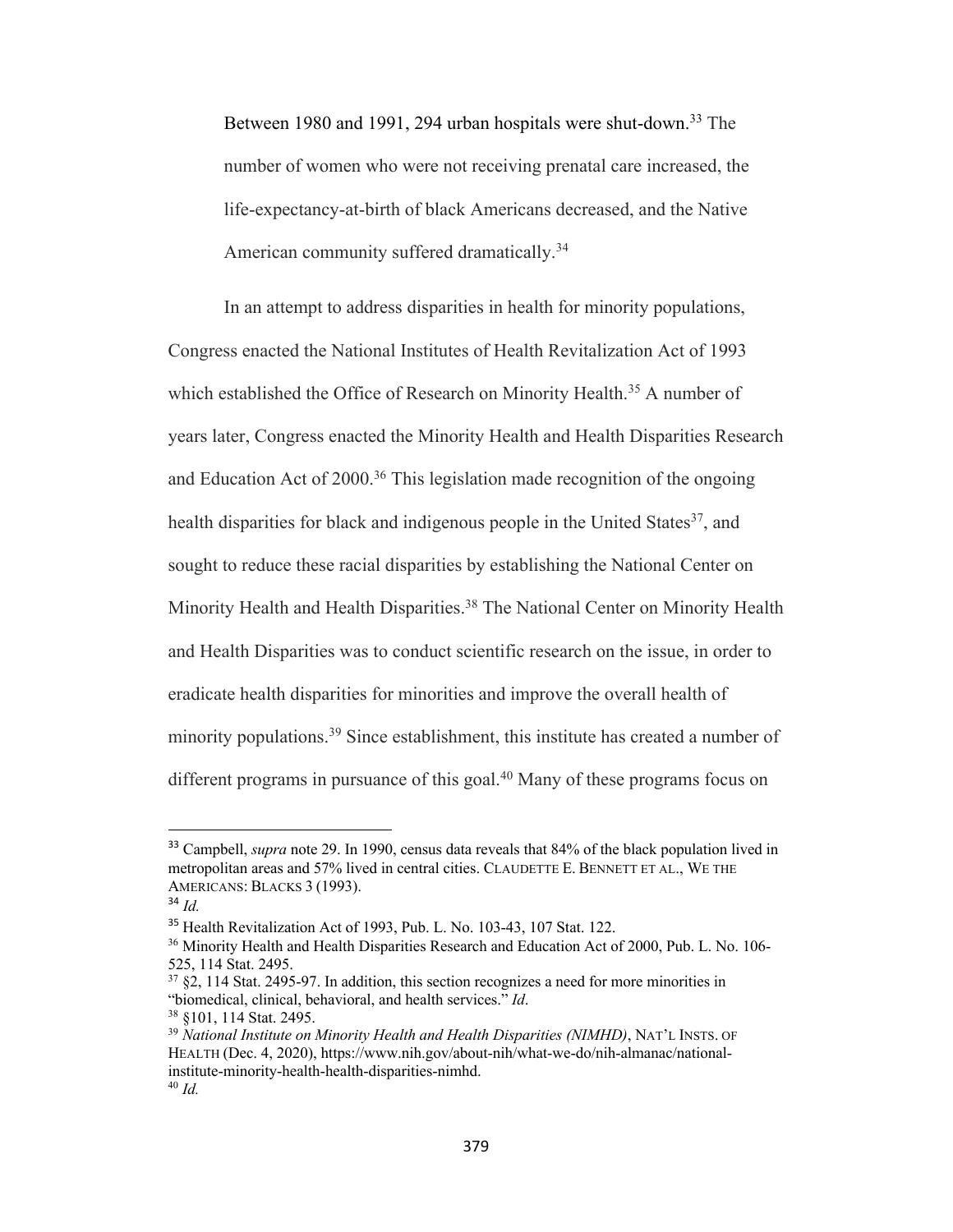research regarding conditions or diseases that disproportionately affect racial and ethnic minorities, rural and urban minority populations, individuals of low socioeconomic status, and poor or vulnerable populations.<sup>41</sup> One program in particular, the Exploratory and Comprehensive Centers of Excellence, conducts research on infant mortality.42

The Obama Administration attempted to undo some of the harm caused by previous administrations through the Affordable Healthcare Act.<sup>43</sup> The Affordable Care Act [hereinafter ACA] was passed in 2010 in order to "(1) to reform the private insurance market—especially for individuals and small-group purchasers, (2) to expand Medicaid to the working poor with income up to 133% of the federal poverty level, and (3) to change the way that medical decisions are made."44 The ACA also transitioned the National Center on Minority Health and Health Disparities to an institute.<sup>45</sup> Since then, it has remained one of the many institutes comprising the Centers of the National Institutes of Health<sup>46</sup>. In addition, the ACA permanently reauthorized the Indian Health Care Improvement

https://obamawhitehouse.archives.gov/the-record/health-care (last visited Dec. 17, 2020).

 $41$  *Id.* 

<sup>42</sup> *Id.*

<sup>43</sup> The Record, The White House: President Barack Obama,

<sup>44</sup>J.B. Silvers, *The Affordable Care Act: Objectives and Likely Results in an Imperfect World*, 11(5) ANNALS FAM. MED. 402 (2013). 45 *Ruffin Retires from Federal Service After Almost 24 Years*, NAT'L INST. ON MINORITY HEALTH

AND HEALTH DISPARITIES, https://www.nimhd.nih.gov/news-events/features/inside-nimhd/ruffinretires.html (last visited Mar. 30, 2021).

<sup>46</sup> *About NIMHD*, NAT'L INST. ON MINORITY HEALTH AND HEALTH DISPARITIES, https://www.nimhd.nih.gov/about/ (last visited Mar. 30, 2021).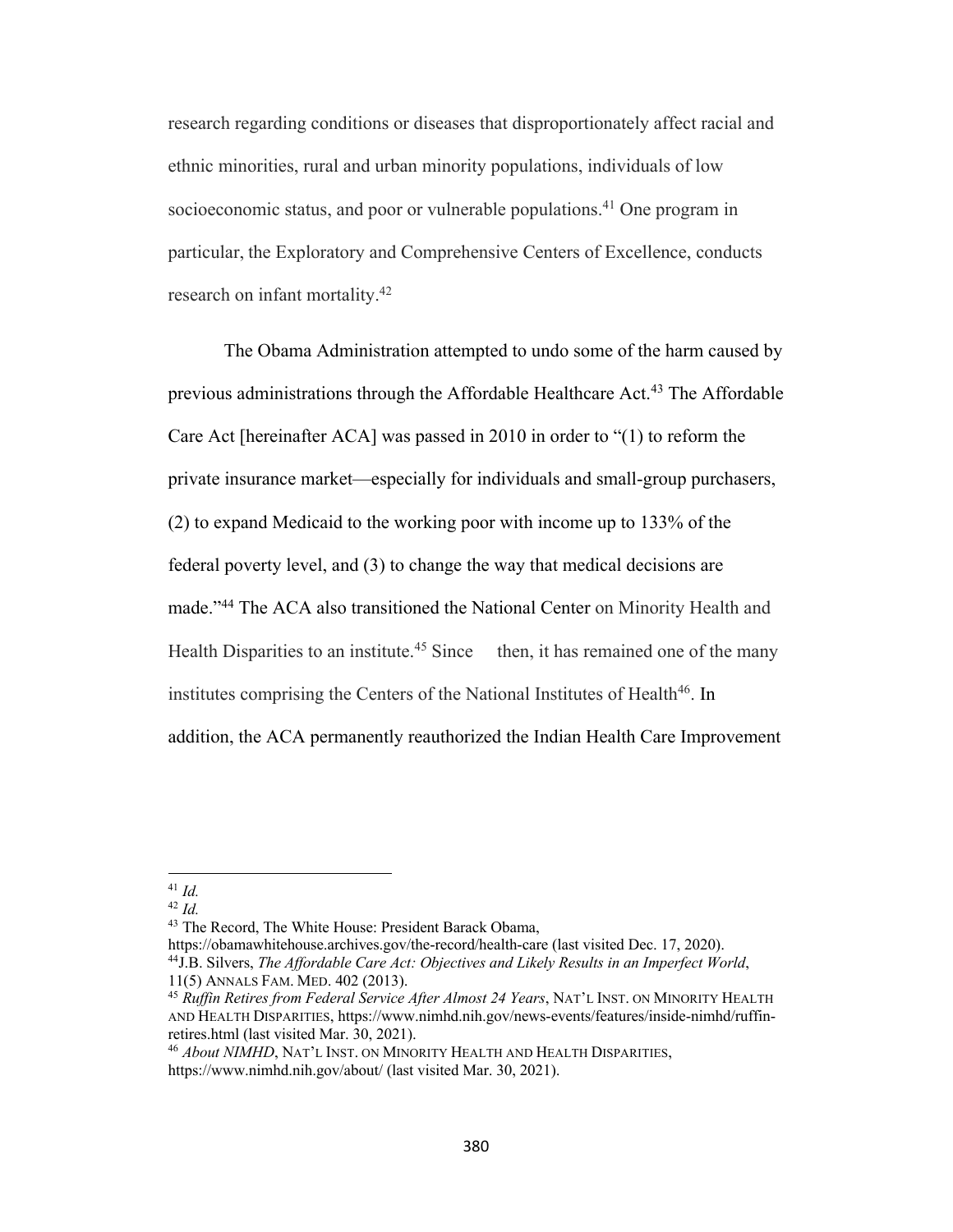$Act^{47}$  which was enacted in 1976 to fulfill the federal responsibility to provide health care services and education to American Indians and Alaska Natives.<sup>48</sup>

The ACA has had a positive impact on health care accessibility by helping to reduce racial and ethnic disparities in insurance coverage.<sup>49</sup> Evidence shows that the uninsured rates for minority populations significantly decreased from 2010 to 2016.50 In 2010, 32% of American Indian/Alaska Natives were uninsured and 19.9% of the black population was uninsured.<sup>51</sup> By 2016, the percentage of American Indian/Alaska Natives that were uninsured had dropped by 10% (and has continued to decrease into 2018), and the percentage of uninsured black Americans decreased by 9.2%.<sup>52</sup> In addition, evidence suggests that black Americans ages 18 to 64 experienced a significant reduction in financial barriers to health care access, and an increase in the percentage of adults that had a regular source of health care.<sup>53</sup> However, from 2016 to 2018 coverage gains for the black population began reversing, and continued to increase into 2019.<sup>54</sup>

<sup>47</sup> Donald Warne & Linda Bane Frizzell, *American Indian Health Policy: Historical Trends and* 

<sup>&</sup>lt;sup>48</sup> Indian Health Care Improvement Act, Pub. L. No. 94-437, 90 Stat. 1400 (1976).<br><sup>49</sup> Samantha Artiga, *Loss of the Affordable Care Act Would Widen Racial Disparities in Health* 

*Coverage,* KAISER FAMILY FOUNDATION (Oct. 1, 2020), https://www.kff.org/policy-watch/loss-ofthe-affordable-care-act-would-widen-racial-disparities-in-health-

coverage/#:~:text=Further%2C%20research%20shows%20that%20the,individuals%2C%20partic ularly%20for%20measures%20of; *See also* Jesse C. Baumgartner et al., *How the Affordable Care Act has Narrowed Racial and Ethnic Disparities in Access to Health Care*, COMMONWEALTH FUND (Jan. 16, 2020), https://www.commonwealthfund.org/publications/2020/jan/how-ACAnarrowed-racial-ethnic-disparities-access.

<sup>50</sup> Artiga, *supra* note 49.

<sup>51</sup> *Id.* <sup>52</sup> *Id.*

<sup>53</sup> Baumgartner et al., *supra* note 49.

<sup>54</sup> Artiga, *supra* note 49.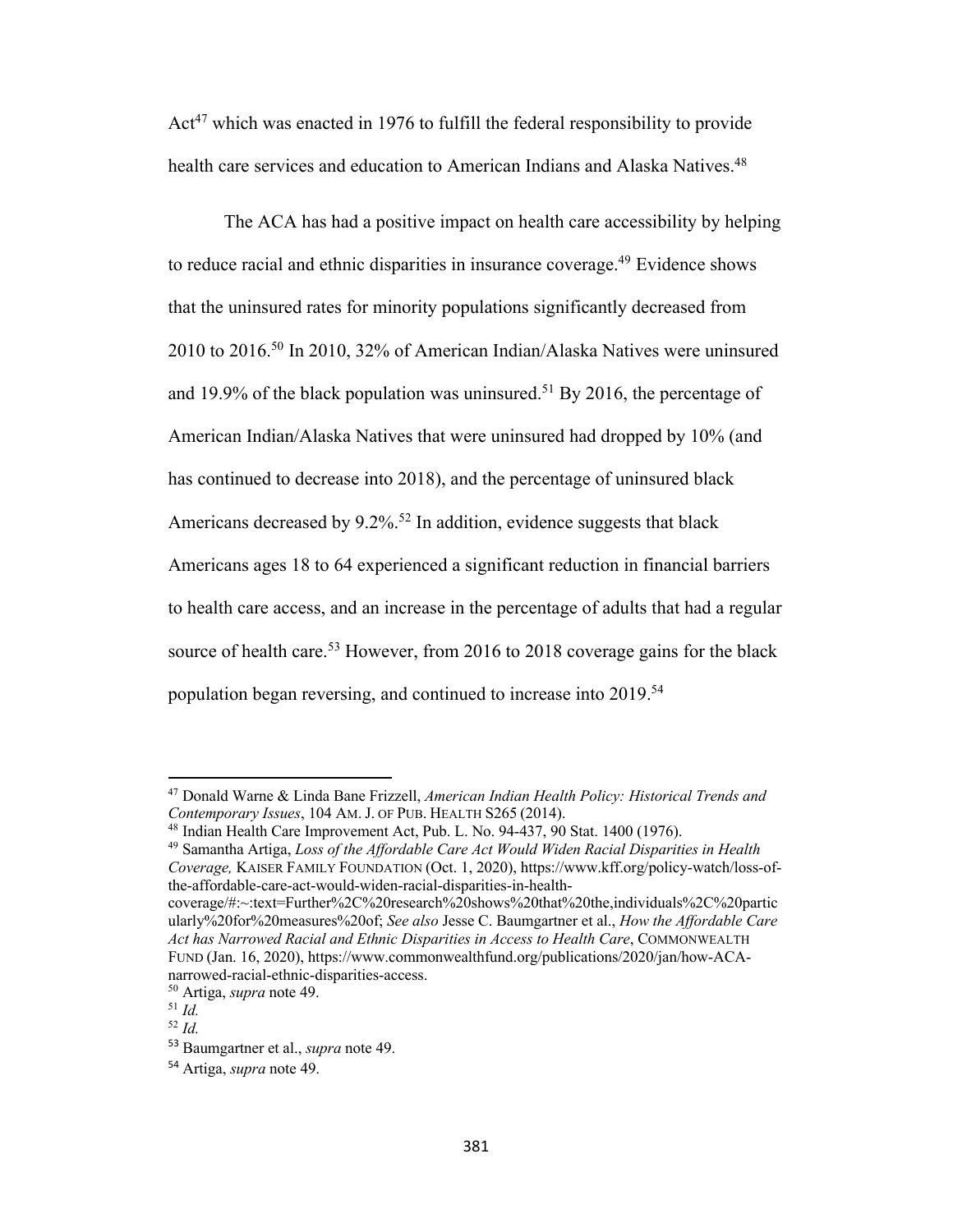Title V of the ACA specifically addresses medical support of maternal and child health. Under the act, each state is required to conduct a needs assessment "that identifies communities with concentrations of premature birth, low-birth weight infants, and infant mortality, including infant death due to neglect, or other indicators of at-risk prenatal, maternal, newborn, or child health"55 Title V also provides federal funding to state maternal and child health agencies in order to provide access to quality healthcare for mothers and children, prenatal and postnatal care for women, preventative and child care, health assessments, and health promotion efforts to reduce infant mortality.<sup>56</sup>

The ACA increased access to prenatal and postnatal care by expanding the Medicaid program.57 An analysis of National Center for Health Statistics from 2006 to 2017 revealed that the increase in the maternal mortality ratio was considerably less in Medicaid expansion states than it was in non-expansion states.58 The analysis revealed an estimated reduction of over 200 maternal deaths associated with the Medicaid expansion program when applied to the country's

<sup>55</sup> Patient Protection and Affordable Care Act, Pub. L. No. 111-148, § 2951, 124 Stat. 119, 334-43 (2010).

<sup>56</sup> *Title V Maternal and Child Health (MCH) Block Grant Program*, HEALTH RES. AND SERVS. ADMIN., https://mchb.hrsa.gov/maternal-child-health-initiatives/title-v-maternal-and-child-healthservices-block-grant-program (last visited Dec. 17, 2020).

<sup>57</sup> Jamie R. Daw et al., *Medicaid Expansion Improved Perinatal Insurance Continuity for Low-Income Women*, 39 HEALTH AFFS. 1531 (2020). This study found that "Medicaid expansion improved insurance continuity in the perinatal period for low-income women" and suggested that this continued coverage could potentially help "improve the quality of perinatal health care." *Id.*  Further, the article asserts that "improvements in the stability of perinatal insurance for lowincome women could have important implications for…maternal and infant health outcomes." *Id.*  at 1536; *accord* Erica L. Eliason, *Adoption of Medicaid Expansion is Associated with Lower Maternal Mortality*, 30 WOMEN'S HEALTH ISSUES 147 (Feb. 25, 2020).

<sup>58</sup> Eliason, *supra* note 57, at 147.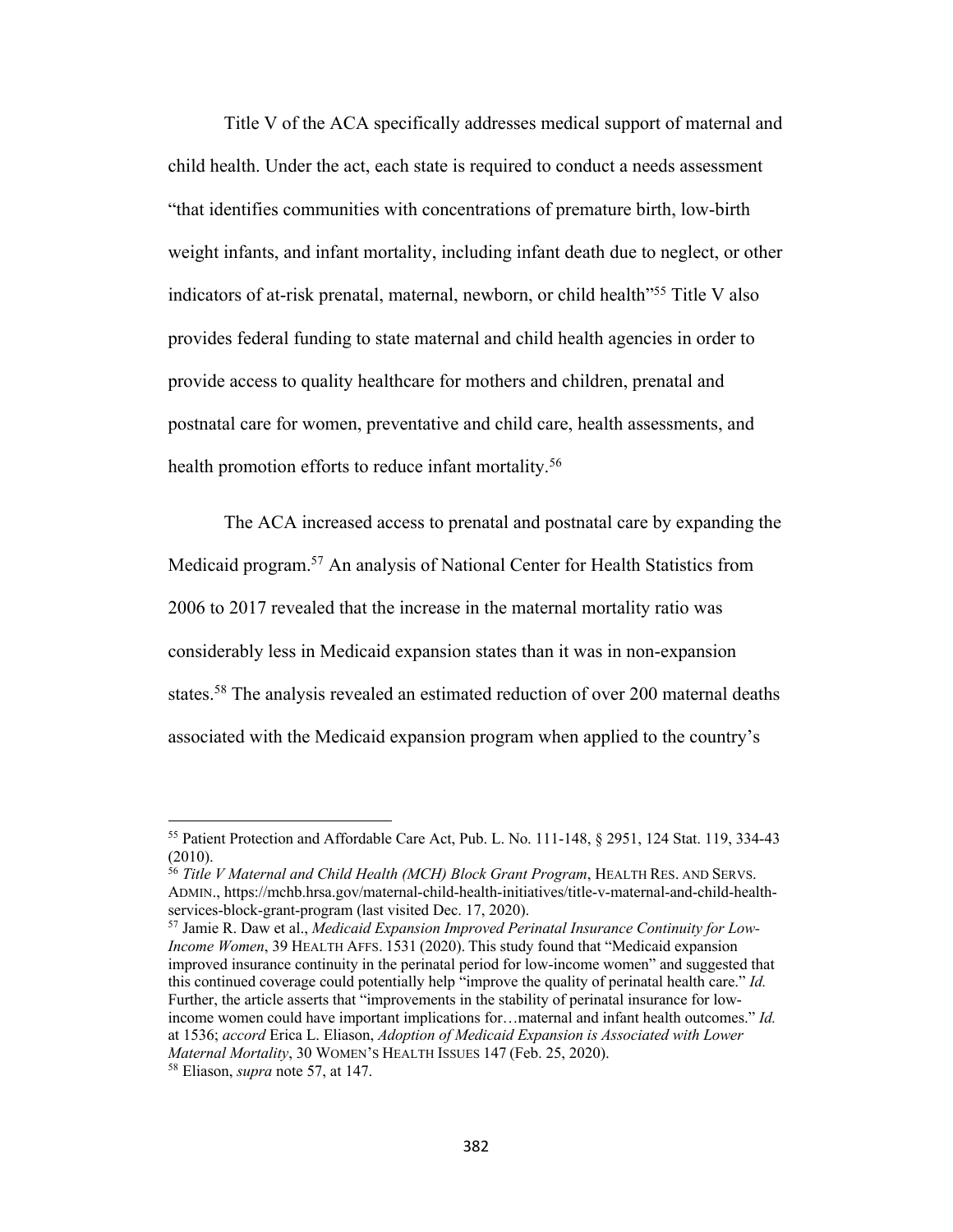maternal death total in 2017.59 The study also suggested that Medicaid expansion may be helping to a reduce racial disparities in maternal morality for black mothers.<sup>60</sup> The program has been associated with 16.27 less maternal death per 100,000 live births, relative to non-expansion states."61 Further, this study revealed significant reductions in relative disparities for non-Hispanic black infants in relation to white infants in Medicaid expansion states.<sup>62</sup> Therefore, the Medicaid expansion of the ACA may be improving health outcomes for infants and mothers, and reducing racial disparities in maternal and infant mortality.

The Medicaid expansion program of the ACA has arguably had an indirect positive impact on the quality of perinatal care, as coverage gaps in insurance can affect care quality. However, it has presented only a "partial solution".<sup>63</sup> In 2012, the United States Supreme Court found that the federal government could not require states to adopt the Medicaid expansion.<sup>64</sup> As a result, there are still 12 states that have not adopted the expansion plan.<sup>65</sup> In addition, the ACA has done "little to improve the quality of obstetrics *care*" that pregnant women receive.66 In the past few years there has, been a legislative push towards resolving the

<sup>59</sup> *Id.* at 150.

<sup>60</sup> *Id.* at 149.

<sup>61</sup> *Id.* 

<sup>62</sup> Clare C. Brown et al., *Association of State Medicaid Expansion Status with Low Birth Weight and Preterm Birth*, 321 J. OF THE AM. MED. ASS'N 1598, (2019).

<sup>63</sup> Valerie K. Blake & Michelle L. McGowan, *Filling a Federal Void: Promises and Perils of State Law in Addressing Women's Health Disparities*, 48 J. L., MED. & ETHICS 485, 486 (2020). <sup>64</sup> Nat'l Fed'n of Indep. Bus. v. Sebelius, 567 U.S. 519 (2012).

<sup>65</sup> *Status of State Medicaid Expansion Decisions: Interactive Map,* KAISER FAM. FOUND. (Mar. 31, 2021) https://www.kff.org/medicaid/issue-brief/status-of-state-medicaid-expansion-decisionsinteractive-map/. Of the 39 states that have adopted the Medicaid expansion, there are two that have not yet implemented it. *Id.*

<sup>66</sup> Blake & McGowan, *supra* note 63, at 486.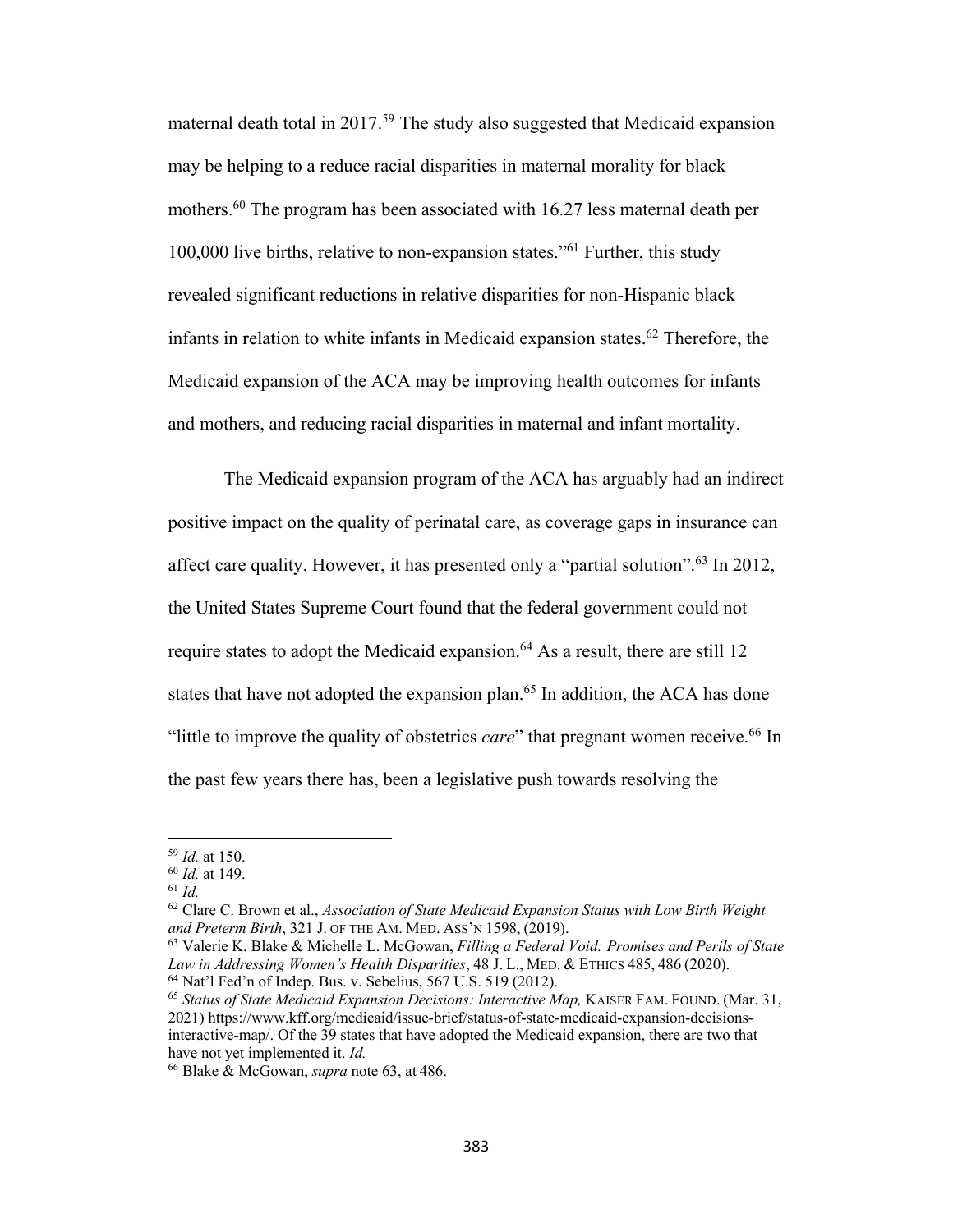country's exceptionally high maternal mortality rates.<sup>67</sup> The Center for Disease Control and Prevention [hereinafter CDC] had gone over a decade without releasing reports on maternal mortality in the United States, due to the absence of federal mandate for a maternal-related death specification on death certificates.<sup>68</sup> Once published, this data received national attention, and may have influenced legislative action on the issue.

One notable piece of legislation has influenced a movement among states. The Preventing Maternal Deaths Act of 2018 was enacted to encourage and support states to work to improve and sustain the health of mothers during and after pregnancy in an effort "to eliminate disparities in maternal health outcomes for pregnancy-related and pregnancy-associated deaths" and "identify solutions to improve health care quality and health outcomes for mothers".<sup>69</sup> This legislation provides federal funding for state and tribal maternal mortality review committees.70 However, maternal mortality has continued to increase in the United States despite legislative efforts. Further, the dramatic racial disparities in both maternal and infant mortality still exist.

<sup>67</sup> *See generally* Gaby Galvin, *How America is Combating Maternal Mortality,* U.S. NEWS (JUNE 19, 2019, 10:16AM), https://www.usnews.com/news/health-news/articles/2019-06-19/whatsbeing-done-to-fight-maternal-mortality-in-america.

<sup>68</sup> *After 10+ Years, CDC is Finally Reporting Maternal Mortality Again. (The News Still isn't Good.)*, ADVISORY BOARD (Feb. 24, 2020), https://www.advisory.com/en/dailybriefing/2020/02/04/maternal-mortality.

All 50 states did not incorporate the maternal-related death checkbox until 2017. *Id.* <sup>69</sup> Preventing Maternal Deaths Act of 2018, Pub. L. No. 115-344, 132 Stat. 5047 (2018).<br><sup>70</sup> *Id.*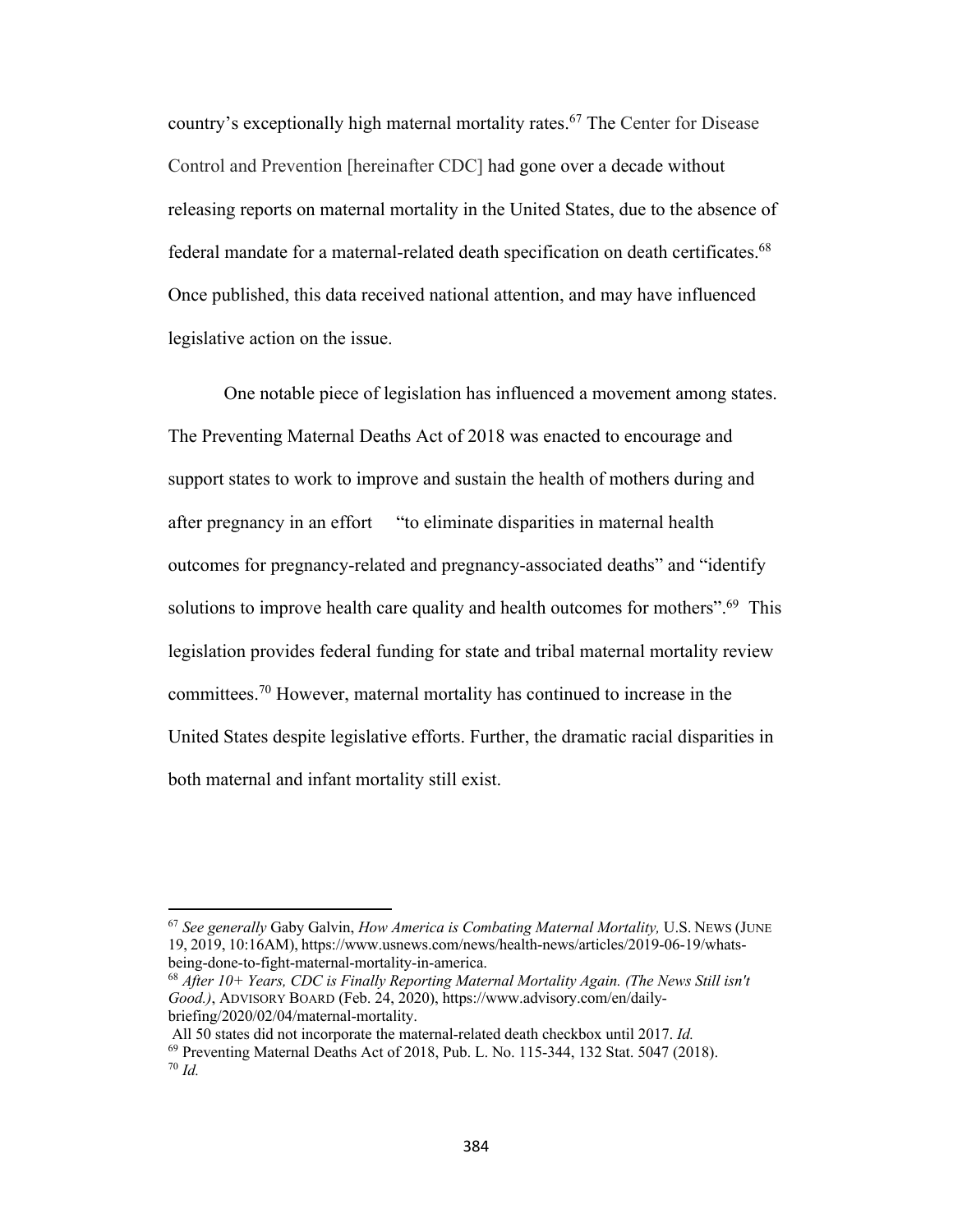#### **III. DISPARITIES IN HEALTH OUTCOMES FOR BLACK AND INDIGENOUS WOMEN: MATERNAL AND INFANT MORTALITY**

Even with the passage of the ACA and other federal legislation, racial and ethnic minorities receive lower quality of care than white patients, and experience significant disparity in health outcomes. These disparities are particularly apparent in maternal and infant mortality rates. Maternal mortality rates have decreased across the world in other developed countries, with the exception of the United States.<sup>71</sup> The United States is the only developed country whose maternal mortality rates have steadily increased over the last three decades.<sup>72</sup> Maternal mortality rates have more than doubled in the U.S., from 10.3 per 100,000 live births in 1991 to 23.8 in 2014.73

Unfortunately, within these shocking statistics there are enormous racial disparities. "Black women are three to four times more likely to die in childbirth than white women — regardless of education, income, or any other socioeconomic factors."74 According to the CDC, pregnancy-related deaths for Non-Hispanic black women was 41.7 per 100,000 live births from 2014 to 2017.<sup>75</sup> This

<sup>71</sup> Suzanne Delbanco et al., *The Rising U.S. Maternal Mortality Rate Demands Action from Employers*, HARV. BUS. REV. (June 28, 2019), https://hbr.org/2019/06/the-rising-u-s-maternalmortality-rate-demands-action-from-employers?ab=hero-subleft-2. *See also* Michael Ollove, *A Shocking Number of U.S. Women Still Die of Childbirth. California is Doing Something About That,* THE WASH. POST (Nov. 4, 2018, 12:00 PM),

https://www.washingtonpost.com/national/health-science/a-shocking-number-of-us-women-stilldie-from-childbirth-california-is-doing-something-about-that/2018/11/02/11042036-d7af-11e8 a10f-b51546b10756\_story.html.

<sup>72</sup> Delbanco et al., *supra* note 71. 73 *Id.*

<sup>74</sup> *Id.*

<sup>75</sup> *Pregnancy Mortality Surveillance System*, CDC (Nov. 25, 2020), [hereinafter *Pregnancy Mortality Surveillance System*], https://www.cdc.gov/reproductivehealth/maternalmortality/pregnancy-mortality-surveillance-system.htm. A new coding method recommended by the National Center for Health Statistics (and implemented in 2017) found that 658 women died of maternal causes in 2018. Black women experienced 37.1 deaths per 100,000 as opposed to white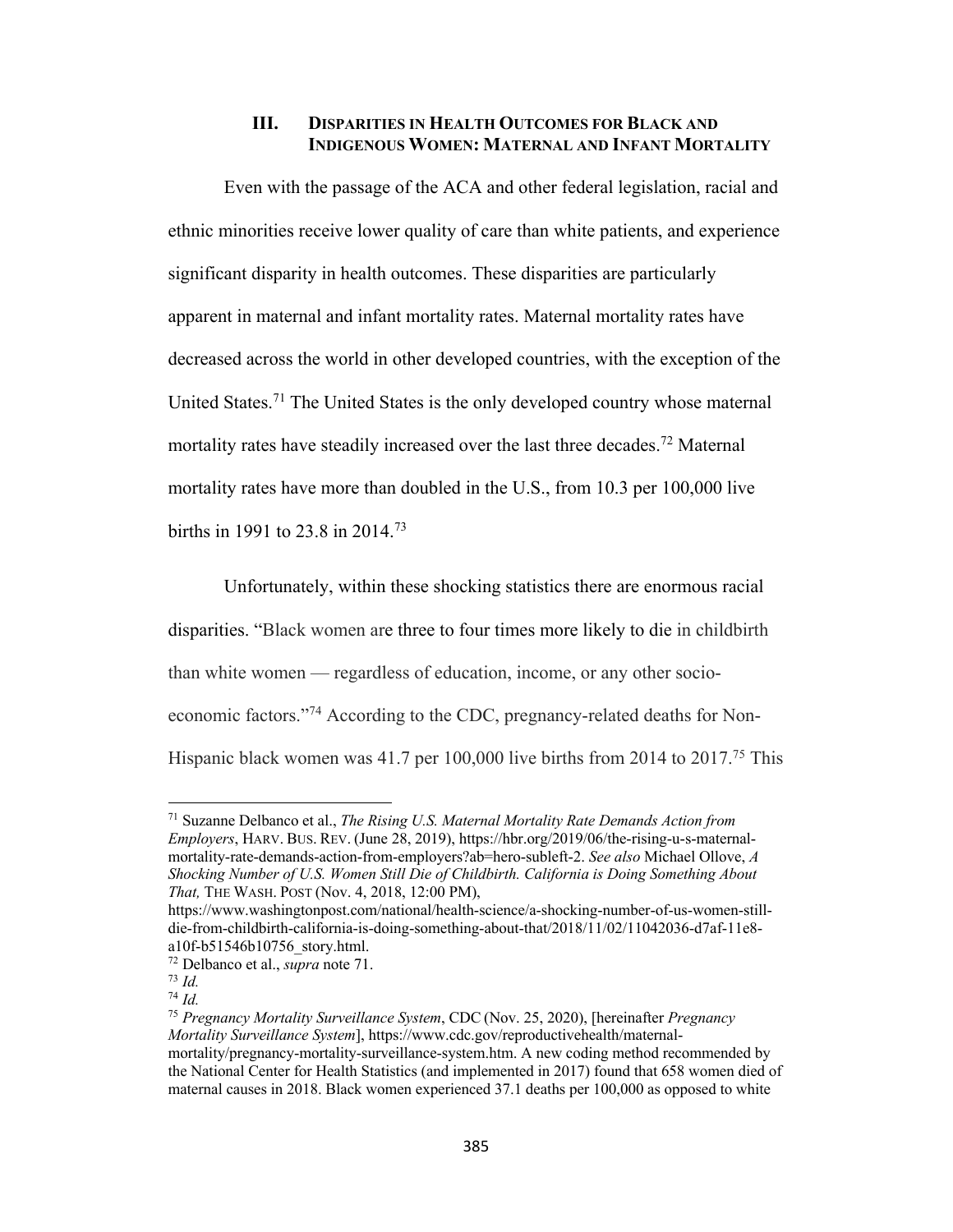number is more than triple that of Non-Hispanic white women who experienced 13.4 pregnancy-related deaths per 100,000 live births from 2014 to 2017.76 The CDC puts Non-Hispanic American Indians or Alaska Natives as second highest with regard to pregnancy-related mortality, with 28.3 pregnancy-related deaths per 100,000 live births from 2014 to 2017.<sup>77</sup> Thus, Non-Hispanic American Indians or Alaska Natives are twice as likely to experience pregnancy-related mortality than white women.78

To make matters worse, these racial disparities exist in U.S. infant mortality rates as well. Although infant mortality rates have been decreasing<sup>79</sup>, the death rate of Non-Hispanic black infants in 2018 per 1,000 live births was still more than double that of Non-Hispanic white infants.<sup>80</sup> The death rate for American Indian or Alaska Native infants was also significantly higher than that of Non-Hispanic white infants, dying at a rate of 8.2 per 1,000 live births in

<sup>76</sup> *Pregnancy Mortality Surveillance System, supra* note 75.<br><sup>77</sup> *Id.* The CDC 2018 data information does not appear to indicate what these numbers are for American Indian/Alaska Native women specifically. *Maternal Mortality*, CDC, https://www.cdc.gov/nchs/maternal-mortality/index.htm (last visited Apr. 2, 2021). <sup>78</sup> *Id.*

women who experienced 14.7 deaths per 100,000. Although the racial disparities are smaller than those demonstrated by the CDC data spanning 2014-2017, black women still died 2½ times more often than white women. *See* Elizabeth Chuck, *The U.S. Finally has Better Maternal Mortality Data. Black Mothers Still Fare the Worst*, NBCNEWS *(*Jan. 30, 2020),

https://www.nbcnews.com/health/womens-health/u-s-finally-has-better-maternal-mortality-datablack-mothers-n1125896.

<sup>79</sup> Gopal K. Singh & Stella M. Yu, *Infant Mortality in the United States, 1915-2017: Large Social Inequalities have Persisted for Over a Century*, 8 INT'L J. MCH AND AIDS 19, 21 (2019). Figure 2 shows infant deaths per 1,000 live births from 1915 to 2017. *See also* Lauren M. Rossen & Kenneth C. Schoendorf, *Trends in Racial and Ethnic Disparities in Infant Mortality Rates in the United States, 1989–2006*, 104 AM. J. PUB. HEALTH 154 (2014). This study analyzes infant mortality rates from 1989 to 2006.

<sup>80</sup> *Infant Mortality*, *supra* note 9.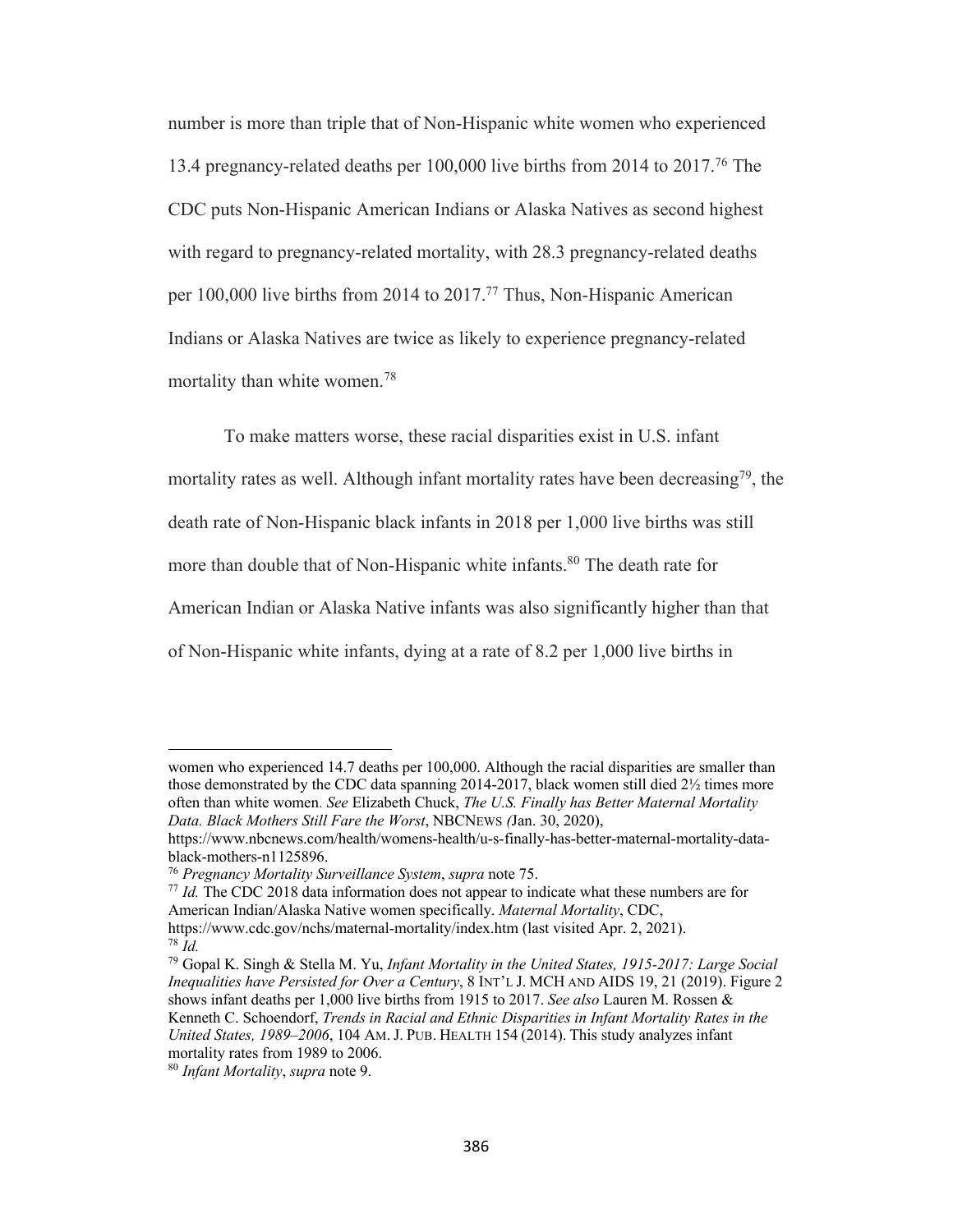2018.81 Further, these numbers may be even higher as "American Indian and Alaska Natives' medical records and birth and death certificates are plagued by racial misreporting and racial misclassification".<sup>82</sup> Thus, despite past legislative efforts, black and indigenous people have continued to face disparate health outcomes, those of which are exceptionally prevalent in rates of infant and maternal mortality.

#### **IV. POTENTIAL CAUSES OF RACIAL DISPARITIES IN MATERNAL AND INFANT MORTALITY RATES: WHY DO MINORITY COMMUNITIES SUFFERS MOST?**

#### *A. The Lack of Accessibility to Quality Obstetrics*

#### 1.Hospital Closures and Redlining

The disparities in health outcomes for black and indigenous Americans may be due in part to limitations on accessibility of quality medical care in certain areas throughout the country.<sup>83</sup> The issue of accessibility is partially attributable to the hospital closures in particular areas, as these closures typically "have a disproportionate impact on certain patient populations".<sup>84</sup> One study conducted by the National Bureau of Economic Research [hereinafter NBER] found that urban

<sup>82</sup> Lucy Truschel & Cristina Novoa, *American Indian and Alaska Native Maternal and Infant Mortality: Challenges and Opportunities*, CTR. FOR AM. PROGRESS, (Jan. 9, 2018, 11:00 AM), https://www.americanprogress.org/issues/early-childhood/news/2018/07/09/451344/americanindian-alaska-native-maternal-infant-mortality-challenges-opportunities/. This is a concern for both maternal and infant mortality data. *Id.* 

<sup>81</sup> *Id.*

<sup>83</sup> Wayne J. Riley, *Health Disparities: Gaps In Access, Quality And Affordability Of Medical Care*, 123 TRANSACTION AM. CLINICAL AND CLIMATOLOGICAL ASS'N 167 (2012).

<sup>84</sup> Joseph P. Williams, *Code Red: The Grim State of Urban Hospitals*, U.S. NEWS (July 10, 2019, 11:23 AM), https://www.usnews.com/news/healthiest-communities/articles/2019-07-10/poorminorities-bear-the-brunt-as-urban-hospitals-close.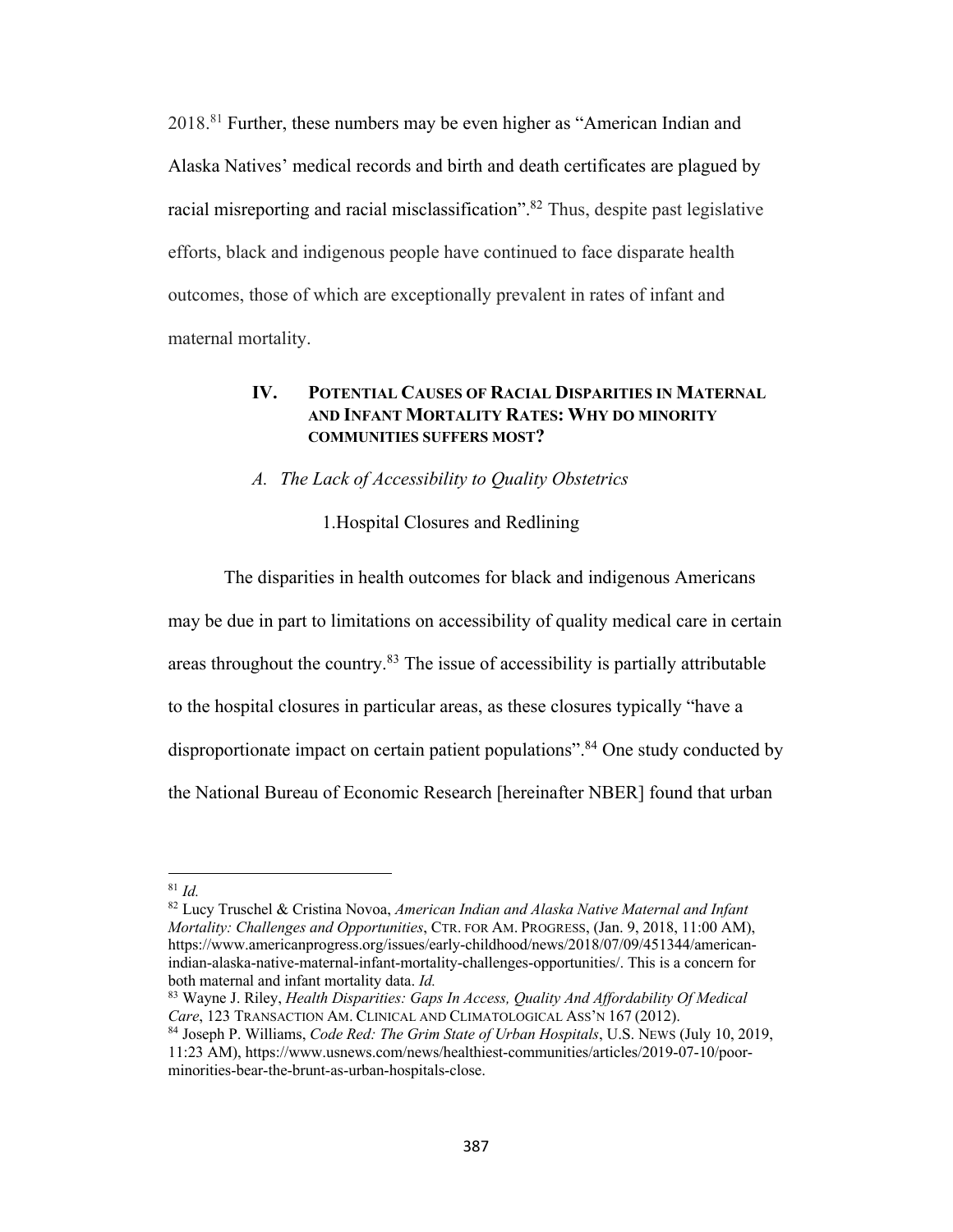hospital closures do not increase inpatient mortality for certain conditions in urban areas<sup>85</sup>, and another study revealed no negative impact on "efficiency, coverage, and equality measures for geographic access" when only a few hospitals are closed within a state.<sup>86</sup> However, an article from the DePaul Journal of Law and Health explained why closures may seem to have no impact on minority health:

The magnitude of the harm suffered by minority communities may not be immediately obvious because our health care system is a complex patchwork of private and public actors without clearly defined duties. The effects of closure depend in large part on the availability and willingness of other hospitals to help fill the community's needs. In theory, closure of a facility will not adversely affect care, if there are other facilities in the community that can adequately provide needed care in a timely manner. However, a number of factors… undermine the ability or willingness of other hospitals to adequately fill this need. Moreover, hospital closures can trigger a domino effect that threatens longer term access and quality of care for remaining hospitals, and the maintenance of a quality primary care network of providers for minority communities.<sup>87</sup>

<sup>85</sup> Kritee Gujral & Anirban Basu, *Impact of Rural and Urban Hospital Closures on Inpatient Mortality*, (Nat'l Bureau of Econ. Rsch., Working Paper No. 26182, 2019).

<sup>86</sup> Mark L. Burkley et al., *TThe Impact of Hospital Closures on Geographical Access: Evidence from*

*Four Southeastern States of the United States*, 4 OPERATIONS RSCH. PERSP. 56 (2017).

<sup>87</sup> Brietta R. Clark, *Hospital Flight from Minority Communities: How Our Existing Civil Rights*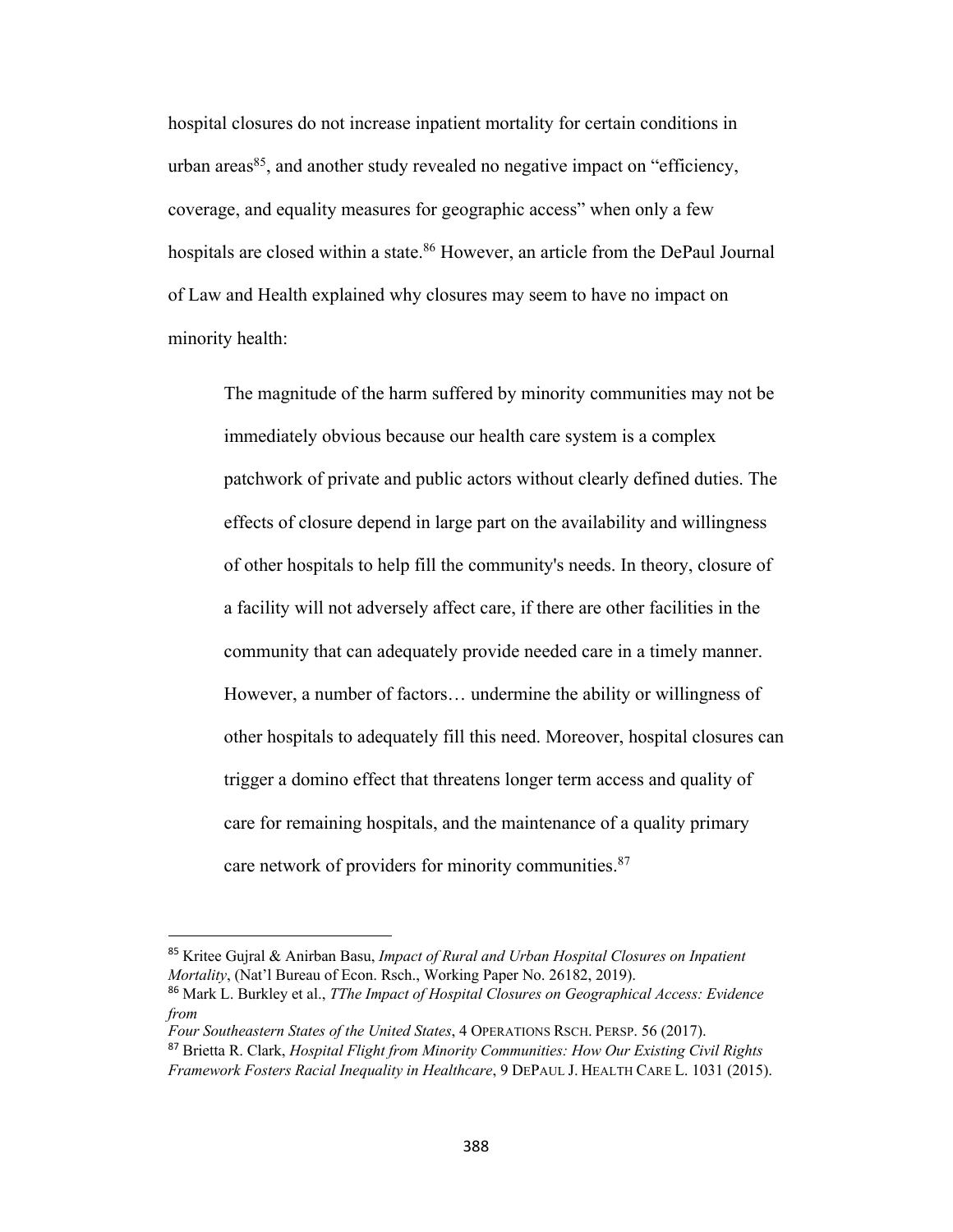Further, the NBER's study revealed that *rural* hospital closures impacted urban patient mortality.88 Rural hospital closures create "spillover effects", putting strain on urban hospitals<sup>89</sup> and may eventually cause them to deteriorate. Thus, this study actually provides support for the asserted "domino effect" described in by the DePaul Journal of Law and Health. Although urban hospital closures are infrequent in comparison to closures of rural hospitals<sup>90</sup>, "urban hospital closures are more apt to happen in racially segregated communities and especially in [black] neighborhoods".<sup>91</sup> In fact, evidence suggests that hospital closures throughout the country may be more likely to occur in areas where a high percentage of black Americans reside.<sup>92</sup>

The Hospital Readmissions Reduction Program, established by the  $ACA^{93}$ , requires the Centers for Medicare and Medicaid Services "to reduce payments to Inpatient Prospective Payment System (IPPS) hospitals with excess readmissions, beginning with discharges after October 1, 2012".<sup>94</sup> A study analyzing data for 3,168 hospitals from 2013 to 2017 revealed that the probability of being penalized by the Medicare program (reduction in payments) increases as the percentage of

<sup>88</sup> Gujral & Basu, *supra* note 85, at 14.

<sup>89</sup> *Id.* 

<sup>90</sup> Jordan Rau & Emmarie Huetteman, *Urban Hospitals of Last Resort Cling to Life in Time of COVID*, KAISER FAM. FOUND., (Sept. 17, 2020), https://khn.org/news/urban-hospitals-of-lastresort-cling-to-life-in-time-of-covid/.

<sup>91</sup> Williams, *supra* note 84*.*

<sup>92</sup> Darrell J. Gaskin et al., *Racial and Ethnic Composition of Hospitals' Service Areas and the Likelihood of Being Penalized for Excess Readmissions by the Medicare Program*, 56 MED CARE <sup>934</sup> *passim* (2018). 93 § 3025, 124 Stat. 119, 408-13.

<sup>94</sup> Gaskin et al., *supra* note 92, at 3.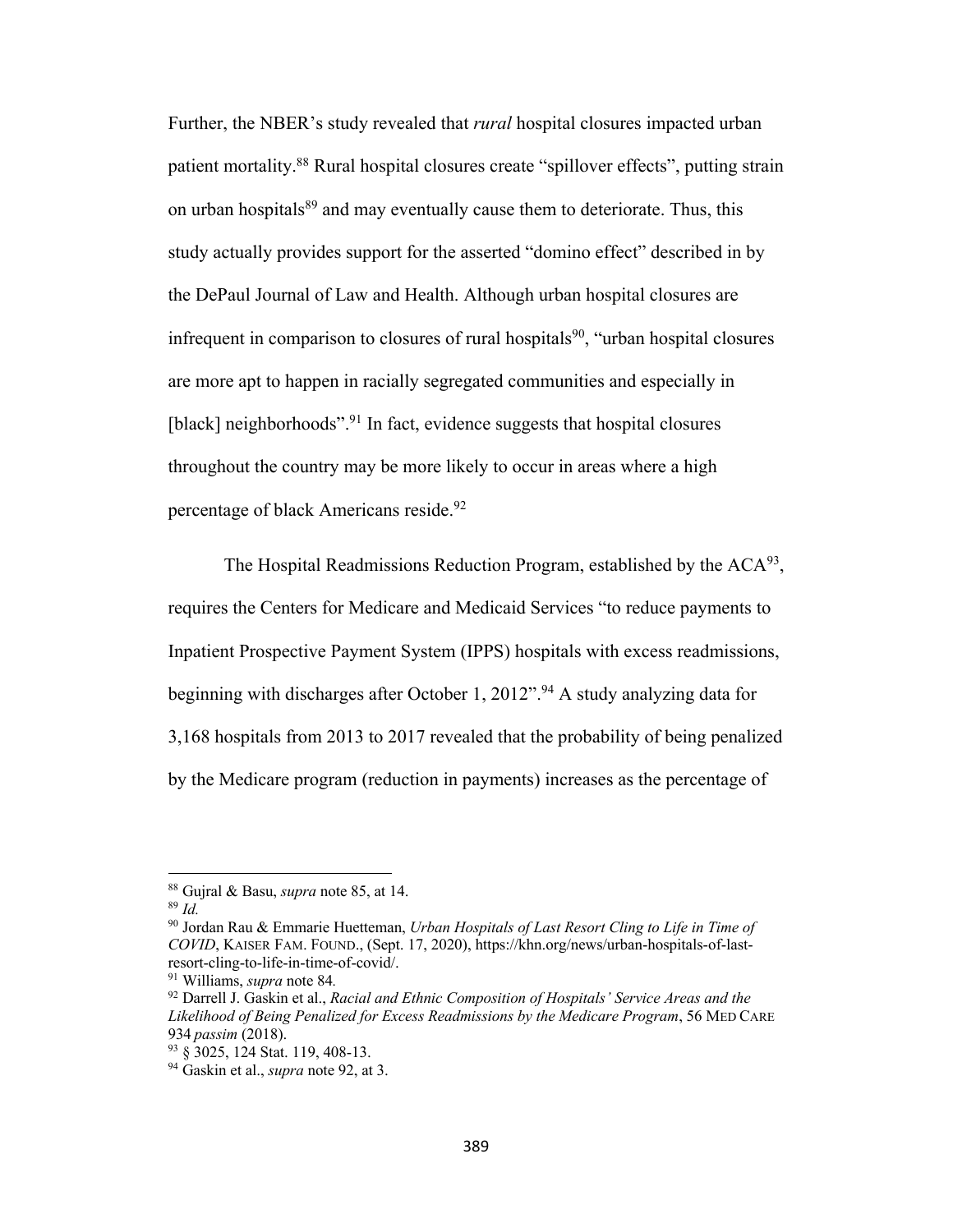black residents in the hospital service area increases.<sup>95</sup> This evidence raises concern that the Medicare Hospital Readmissions Reduction Program "may have the unintended consequence of increasing racial and ethnic disparities in healthcare". 96

Medicare's Hospital Readmissions Reduction Program may be putting safety-net hospitals at a disadvantage.<sup>97</sup> Safety-net hospitals primarily serve vulnerable populations<sup>98</sup> and typically endure greater financial stress than other hospitals<sup>99</sup>. An analysis conducted by the Commonwealth Fund in 2012 revealed that safety-net hospitals were 30% more likely to have 30-day hospital readmission rates for acute myocardial infarction, heart failure, and pneumonia above the national average.<sup>100</sup> In addition, an assessment of 2,066 hospital in 2018 revealed that "safety-net hospitals were more likely than non-safety-net hospitals to treat a greater percentage of racial and ethnic minorities".<sup>101</sup> Therefore, when safety-net hospitals are penalized for high readmission rates, and the financial strain of continuous penalty is too significant for the hospital to remain open<sup>102</sup>,

<sup>95</sup> *Id.* at 2.

<sup>96</sup> *Id.*

<sup>97</sup> Matlin Gilman et al., *Safety-Net Hospitals More Likely than Other Hospitals to Fare Poorly Under Medicare's Value-Based Purchasing*, 34 HEALTH AFFS. 398, 399 (2015). Additionally, this study found that safety-net hospitals were also more likely to suffer under Medicare's value-based purchasing program. *Accord* Jeff Lagasse, *Value-Based Payment Penalties Disproportionately Impact Safety Net Hospitals*, HEALTHCARE FIN., (July 10, 2020),

https://www.healthcarefinancenews.com/news/value-based-payments-disproportionately-impactsafety-net-hospitals.

<sup>98</sup> Ioana Popescu et al., *Comparison of 3 Safety-Net Hospital Definitions and Association with Hospital Characteristics*, 2 J. AM. MED. ASS'N 1, 2 (Aug. 7, 2019).

<sup>99</sup> Lagasse, *supra* note 97.

<sup>100</sup> Julia Berenson & Anthony Shih, *Higher Readmissions at Safety-Net Hospitals and Potential Policy Solutions*, 34 COMMONWEALTH FUND 1, 4 (2012).

<sup>101</sup> Popescu, *supra* note 98, at 5.

<sup>102</sup> Joseph S. Ross et al., *Mortality and Readmission at Safety Net and Non-Safety Net*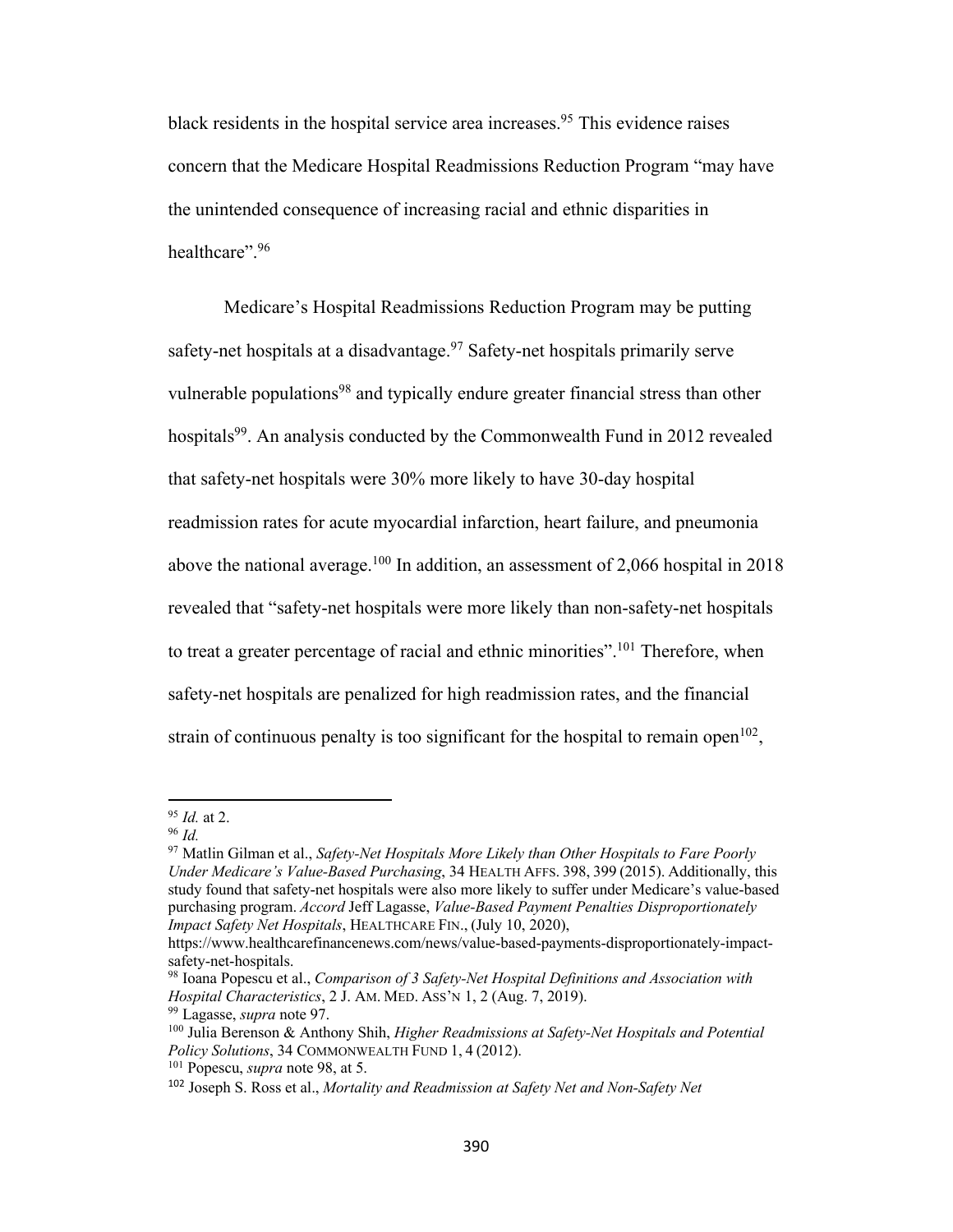its closure is more likely to negatively impact minority populations than the white population.

President and Chief Executive Officer of St. Bernard Hospital, Charles Holland, recently discussed the challenges of operating a safety net hospital<sup>103</sup> on the southside of Chicago, and the hurdles that members of the Englewood community (a predominantly black community) face in seeking quality treatment.104 Safety net hospitals, like St. Bernard's Hospital, mainly service patients who are either uninsured or present Medicaid or Medicare as their payment source.<sup>105</sup> However, providers are often unable to maintain practice in particular areas, like Chicago's south side, when many of their patients pay with Medicaid or Medicare because the costs of running their practice are not necessarily covered by reimbursement.106 Holland stated that "patients are more

*Hospitals for Three Common Medical Conditions*, 31HEALTH AFFS. (MILLWOOD) 1739, 1740 (2012). In addition, this continuous penalty may impact the quality of care being provided to minority patients. *Id.* 

<sup>103</sup> INST. OF MED.'S COMM. ON THE CHANGING MKT, MANAGED CARE, AND THE FUTURE VIABILITY OF SAFETY NET PROVIDERS, AMERICA'S HEALTH CARE SAFETY NET: INTACT BUT ENDANGERED 25 (Marion Ein Lewin & Stuart Altman eds., 2000) [hereinafter INST. OF MED.]. The Institute of Medicine defined safety net providers as "providers that organize and deliver a significant level of both health care and other health-related services to the uninsured, Medicaid, and other vulnerable populations," as well as providers "who by mandate or mission offer access to care regardless of a patient's ability to pay and whose patient population includes a substantial share of uninsured, Medicaid, and other vulnerable patients". *Id.*

<sup>&</sup>lt;sup>104</sup> Viewing Health Justice Through the Lens of Public Health Crisis, LOYOLA UNIVERSITY CHICAGO SCHOOL OF LAW BEAZLEY INSTITUTE FOR HEALTH LAW AND POLICY (Oct. 30, 2020) https://www.luc.edu/law/events/beazley-symposium/ [hereinafter BEAZLEY INSTITUTE]. <sup>105</sup> INST. OF MED., *supra* note 103, at 25.

<sup>106</sup> Peter Cunningham et al., *Understanding Medicaid Hospital Payments and the Impact of Recent Policy Changes*, KAISER FAM. FOUND. (June 9, 2016), https://www.kff.org/reportsection/understanding-medicaid-hospital-payments-and-the-impact-of-recent-policy-changesissue-brief/. "Since payment rates are either negotiated (with health plans) or set by the federal government for Medicare or state governments for Medicaid fee-for-service, payments that hospitals receive for patient care do not necessarily reflect what hospitals charge for those services or the cost of providing those services." *Id.*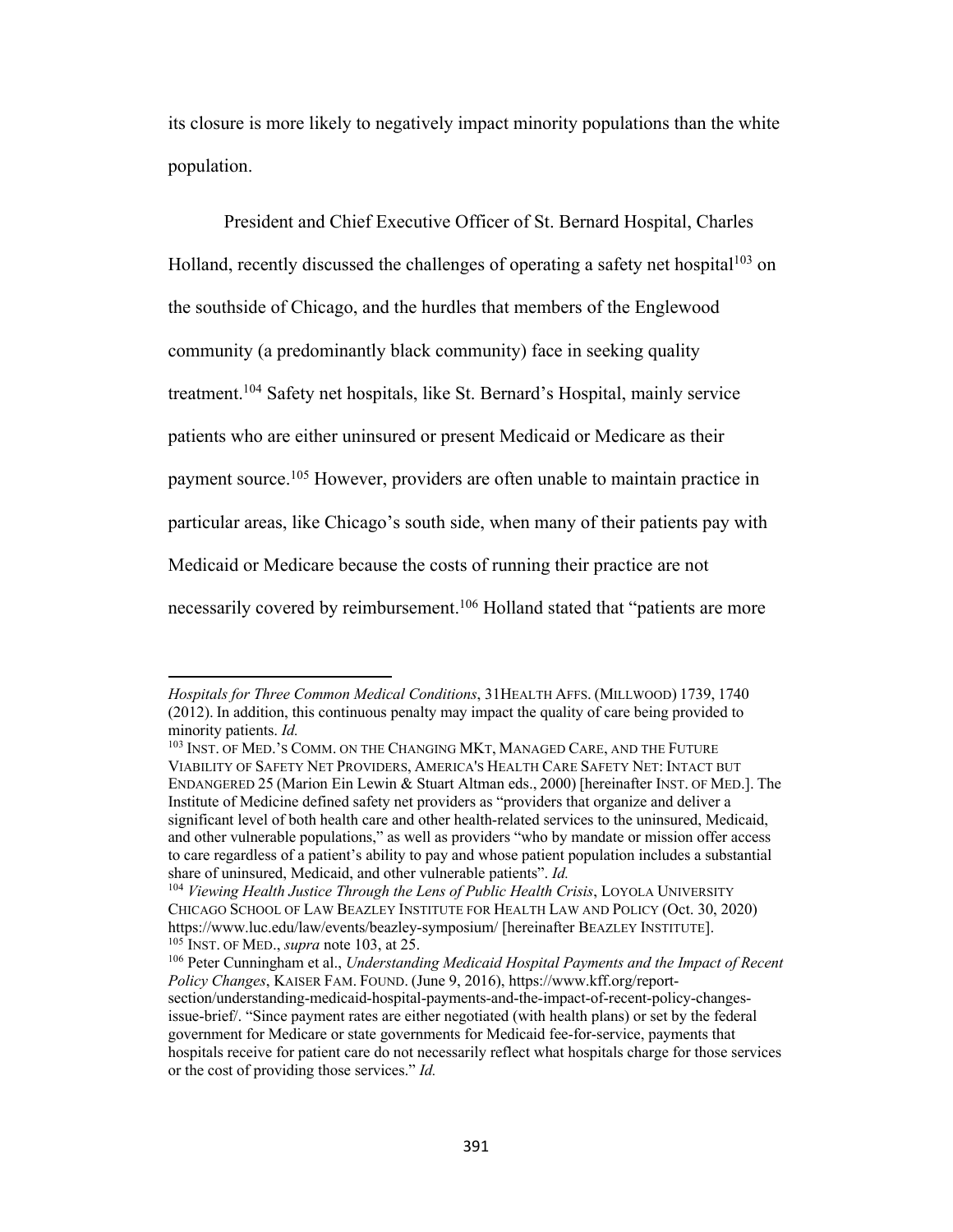likely to be readmitted to the hospital for chronic conditions… and those readmissions can penalize safety net hospitals like St. Bernard, as reimbursement can be negatively impacted if readmissions are too high".107 In addition, Holland highlighted the substantial health disparities between south side residents and residents of northern neighborhoods in Chicago.<sup>108</sup> He stated that there is a 30year gap in life expectancy, a higher maternal death rate, and infant mortality rates that are 10 times higher than that of northern residents.<sup>109</sup>

Structural racism<sup>110</sup> has contributed significantly to infant mortality, and the racial disparities in health outcomes that exist for black infants. <sup>111</sup> In an effort to address the country's housing shortage in the 1930s, the federal government developed a program that was designed to both increase and segregate the country's housing stock.<sup>112</sup> Federal agencies used a policy called "redlining" to distinguished neighborhoods based on their racial demographics, and provide

<sup>107</sup> BEAZLEY INST., *supra* note 104.

<sup>108</sup> *Id.*

<sup>109</sup> *Id.*

<sup>110</sup> Structural racism is defined as "a system in which public policies, institutional practices, cultural representations, and other norms work in various, often reinforcing ways to perpetuate racial group inequity. It identifies dimensions of our history and culture that have allowed privileges associated with "whiteness" and disadvantages associated with "color" to endure and adapt over time." *Glossary for Understanding the Dismantling Structural Racism/Promoting Racial Equity Analysis*, ASPEN INST., https://www.aspeninstitute.org/wp-

content/uploads/files/content/docs/rcc/RCC-Structural-Racism-Glossary.pdf (last visited Apr. 2, 2021).

<sup>111</sup> Nancy Krieger et al., *Structural Racism, Historical Redlining, and Risk of Preterm Birth in New York City,* 2013-2017, 110 AM. J. PUB. HEALTH 1046 (July 2020).

<sup>112</sup> Terry Gross, *A 'Forgotten History' Of How The U.S. Government Segregated America*, NPR, (May 3, 2017, 12:47 PM), https://www.npr.org/2017/05/03/526655831/a-forgottenhistory-of-how-the-u-s-government-segregated-america. Specifically, these efforts were designed to make housing available for the white middle-class and lower-middle-class population. *Id.*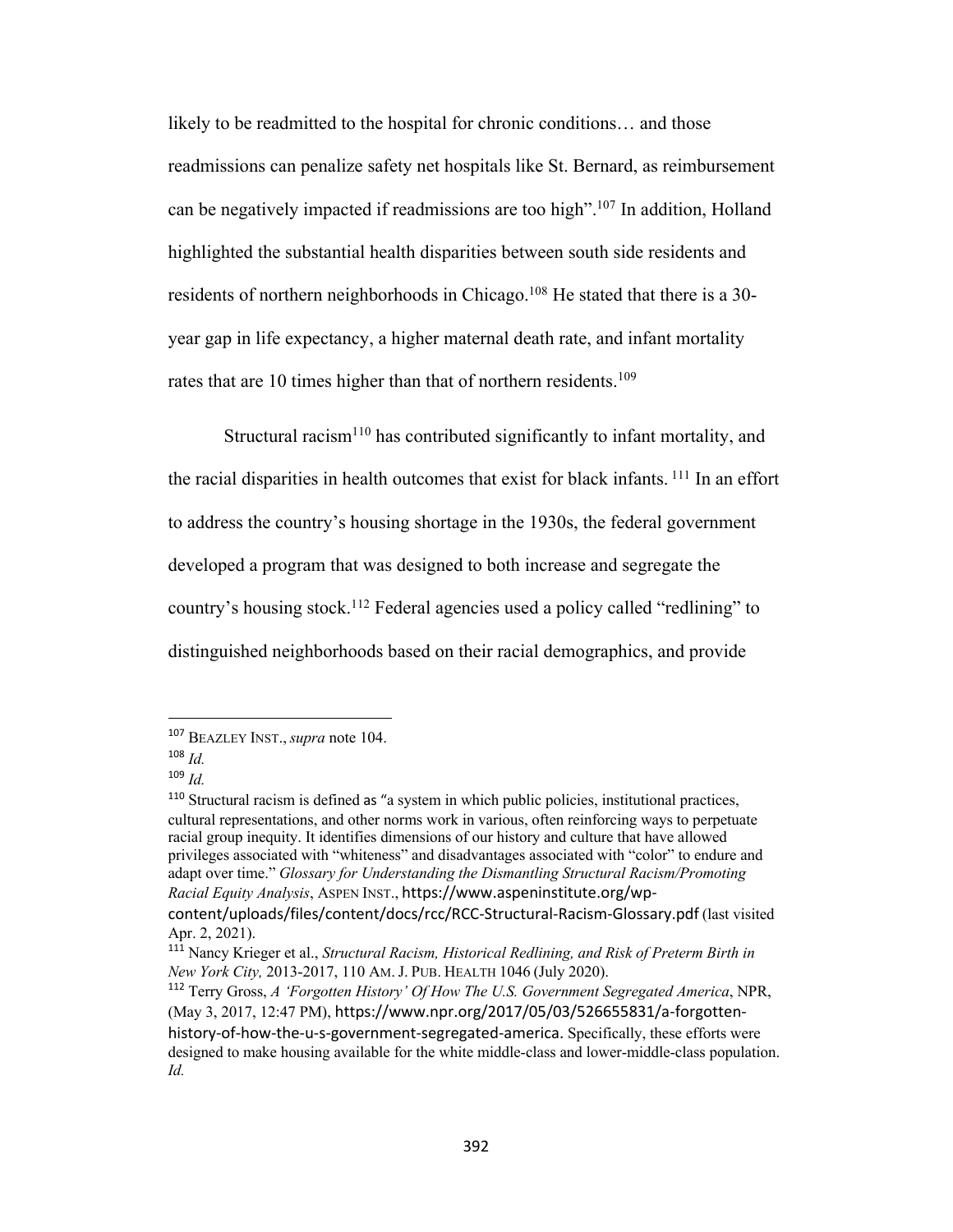instruction on which areas were "safe" or "hazardous" to insure mortgages.<sup>113</sup> Specifically, areas were graded based on: "age and condition of housing, transportation access, closeness to amenities such as parks or disamenities like polluting industries, the economic class and employment status of residents, and their ethnic and racial composition".<sup>114</sup> This practice created significant disadvantage for the black population, and crippled opportunity for healthy living and access to quality health care.<sup>115</sup> The National Community Reinvestment Coalition performed an analysis of the lasting impact of the redlining practices of the Home Owners' Loan Corporation [hereinafter HOLC], and found that areas that had been marked "hazardous" (grade D) are far more likely to have a lowerincome, minority population of residents. $116$ 

A study conducted by the American Journal of Public Health on New York City, revealed an association between present-day risk of preterm birth and historical redlining of the HOLC.<sup>117</sup> The study examined births that occurred before 37 weeks of gestation from January 1, 2013 to December 31, 2017, and data from the birth certificates regarding the mother's race/ethnicity, age when

<sup>113</sup> *Id.*

<sup>114</sup> Bruce Mitchell & Juan Franco, *HOLC "Redlining" Maps: The Persistent Structure of Segregation and Economic Inequality*, NAT'L CMTY REINVESTMENT COAL., https://ncrc.org/wpcontent/uploads/dlm\_uploads/2018/02/NCRC-Research-HOLC-10.pdf (last visited March 31, 2021).

<sup>115</sup> Nancy Krieger, *supra* note 111, at 1047.

<sup>116</sup> Tracy Jan, *Redlining was Banned 50 Years Ago. It's Still Hurting Minorities Today.*, WASH. POST (March 28, 2018, 6:00 AM),

https://www.washingtonpost.com/news/wonk/wp/2018/03/28/redlining-was-banned-50-years-agoits-still-hurting-minorities-today/ (summarizing Mitchell & Franco, *supra* note 114, at 4-5).

<sup>117</sup> Nancy Krieger, *supra* note 111, at 1046.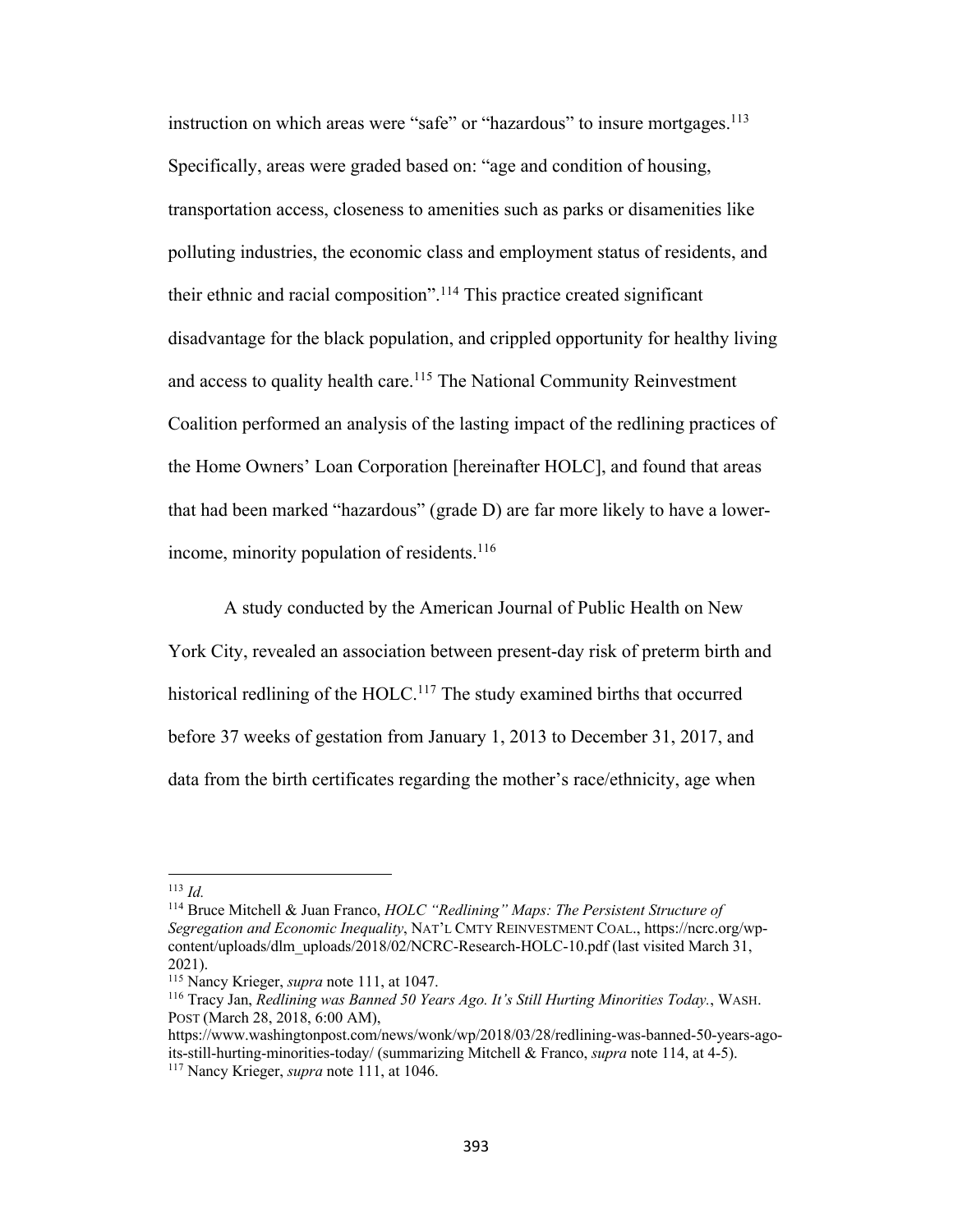she gave birth, nativity, and educational level.<sup>118</sup> The evidence revealed that the infants born in New York City from 2013 to 2017 in grade D versus grade A were more likely to be preterm.<sup>119</sup> The study also revealed that "the proportion of census tracts in the worst tercile for racialized economic segregation (high concentration of non-Hispanic Black low-income households) was 0% in HOLC grade A versus 49% in HOLC grade D."120 This study highlights the dramatic impact of housing redlining on the disparities between black and white infant mortality rates, and reveals the continuing impact of discriminatory practices that have been banned for decades.<sup>121</sup>

#### *2. Accessibility for Rural Residents*

Rural populations face unique challenges in accessing quality medical care.<sup>122</sup> The challenges in delivery of rural health care include "those related to more complex patient health status and poorer socioeconomic conditions, as well as physician workforce shortages".123 In addition, rural residents must often travel significant distances to obtain medical care.<sup>124</sup> The National Center for Health

<sup>118</sup> *Id.* at 1047.

<sup>119</sup> *Id.* at 1050. Grade A areas were colored in green on the HOLC's color-coded maps and were deemed to be the most desirable and mortgage credit-worthy areas. These areas were predominantly white and more affluent. Grade D areas were colored is red and were deemed more hazardous. These were minority communities where the residents were primarily minority populations.

<sup>120</sup> *Id.* at 1049.

<sup>121</sup> Jan, supra note 116.

<sup>122</sup> U.S. GOV'T ACCOUNTABILITY OFF., GAO-18-580, INDIAN HEALTH SERVICE: AGENCY FACES ONGOING CHALLENGES FILLING PROVIDER VACANCIES 8 (2018). <sup>123</sup> *Id.*

 $124$  *Id.*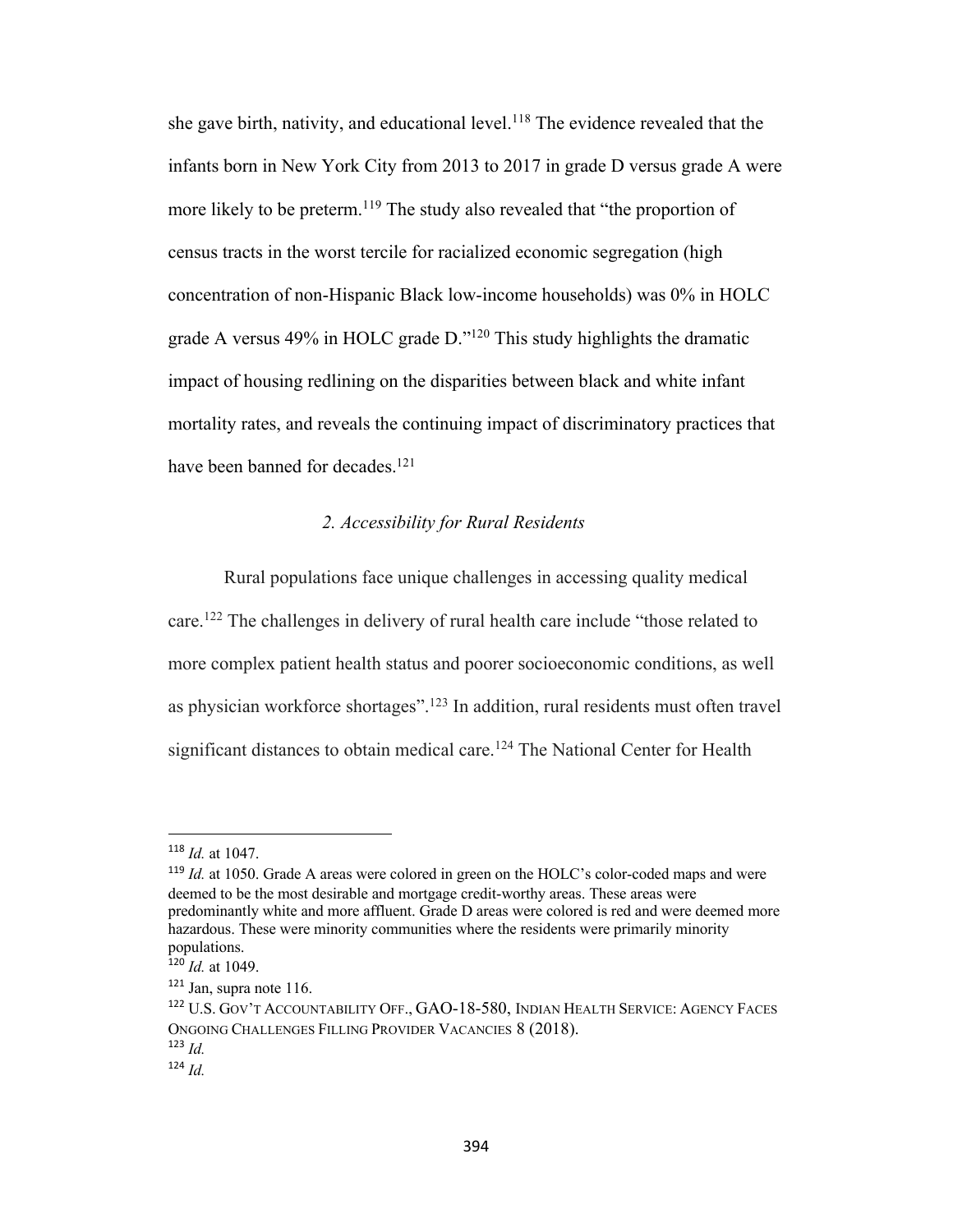Statistics reported that "the primary care physician-to-patient ratio in rural areas in 2012 was 39.8 physicians per 100,000 people, compared to 53.3 physicians per 100,000 in urban areas".125 According to the First Nations Development Institute's 2017 report, approximately 54% of American Indians/Alaska Natives live in rural and small-town areas.<sup>126</sup> Women living in rural areas are at elevated risk of maternal mortality and morbidity.<sup>127</sup> Further, pregnant American Indian/Alaska Native women living in rural areas face a significantly higher risk of death or serious childbirth complications compared to that of non-Hispanic women or urban women.<sup>128</sup> An analysis of hospital discharge data from 2012 to 2015 showed that rates for severe maternal mortality and morbidity for indigenous women were significantly higher than that of both rural and urban white women.<sup>129</sup> Evidence also suggests that American Indian/Alaska Native women in rural locations may fare worse than those in urban settings.<sup>130</sup> The maternal mortality and morbidity rate for indigenous women living in rural

<sup>125</sup> *Id.*

<sup>126</sup> Sarah Dewees & Benjamin Marks, *Twice Invisible: Understanding Rural Native America*, FIRST NATIONS DEV. INST., Apr. 2017, at 3. It is important to note that many sources state that a majority of American Indian/Alaska Native women live in urban areas. However, this article states that "[the] federal government has more than 15 different definitions of 'rural,' which can lead to confusion when trying to understand the diverse communities found in America's rural areas and small towns. Given that many people don't look at how federal agencies are defining 'rural' and 'urban' areas, statistics are used inaccurately. This has led to a degree of confusion among funders, federal agencies and supporters, and a belief that the majority of Native people live in urban areas." *Id.*

<sup>127</sup> Katy B. Kozhimannil, *Indigenous Maternal Health – A Crisis Demanding Attention*, J. AM. MED. ASS'N HEALTH FORUM, (May 18, 2020), https://jamanetwork.com/channels/healthforum/fullarticle/2766339.

<sup>128</sup> *Id.*

<sup>129</sup> Katy B. Kozhimannil et al., *Severe Maternal Morbidity and Mortality Among Indigenous Women in the United States*, 135 OBSTETRICS & GYNECOLOGY 294, 297 (2020). <sup>130</sup> *Id.*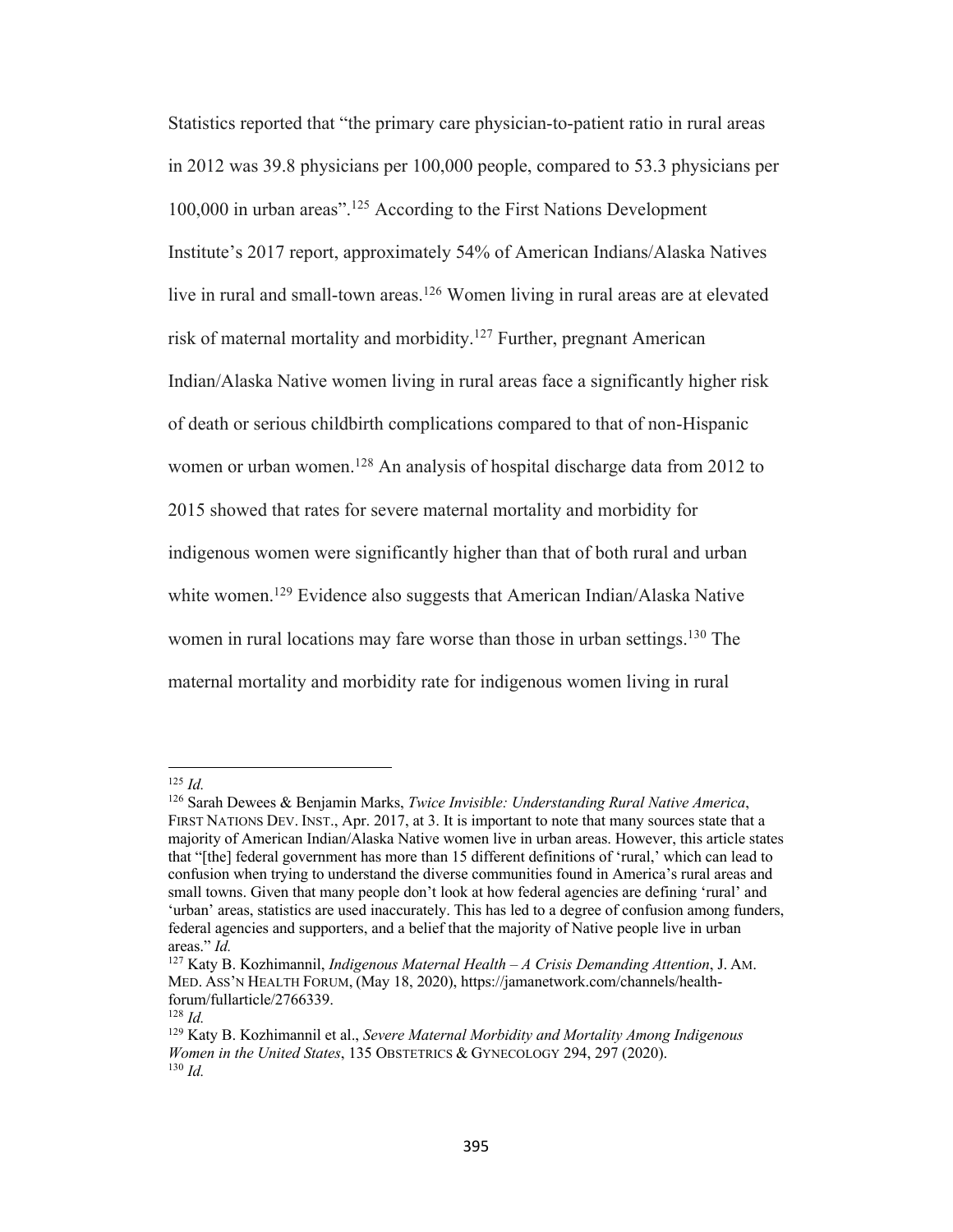settings was 2.3%, while the rate for urban indigenous women was  $1.8\%$ <sup>131</sup> Therefore, a significant portion of the American Indian/Alaska Native population faces an elevated risk of maternal death.

The Indian Health Service [hereinafter IHS] is a department within the Department of Health and Human Services that provides health services to "approximately 2.56 million of the nation's estimated 5.2 million American Indians and Alaska Natives".132 Most IHS facilities are in rural ("isolated and underserved") areas on or near reservations.<sup>133</sup> The goal of the IHS department is to make quality, culturally centered health services available to indigenous Americans that belong to any of the 574 federally recognized tribes.<sup>134</sup> However, the IHS is historically underfunded.135 According to the National Counsel for Urban Indian Health, "before COVID-19, the IHS was already so underfunded that expenditures per patient were just one-fourth of the amount spent in the veteran's health care system and one-sixth of what is spent for Medicare".<sup>136</sup> Further, a briefing report conducted by the United States Commission on Civil Rights in 2018 revealed that \$32 billion in funding would be required to meet the

<sup>131</sup> *Id.*

<sup>132</sup> *Fact Sheet,* INDIAN HEALTH SERV. (Oct. 2019)

https://www.ihs.gov/newsroom/factsheets/disparities/.

<sup>133</sup> U.S. GOV'T ACCOUNTABILITY OFF., *supra* note 122, at 5.

<sup>134</sup> *About IHS,* INDIAN HEALTH SERV., https://www.ihs.gov/aboutihs/ (last visited March 29, 2021).

<sup>135</sup> Andrew Siddons, *The Never-Ending Crisis at the Indian Health Service*, ROLL CALL, (March 5, 2018, 5:04 AM), https://www.rollcall.com/2018/03/05/the-never-ending-crisis-at-the-indianhealth-service/.

<sup>136</sup> Sahir Doshi et al., *The COVID-19 Response in Indian Country*, CTR. FOR AM. PROGRESS, (June 18, 2020, 9:08 AM),

https://www.americanprogress.org/issues/green/reports/2020/06/18/486480/covid-19-responseindian-country/#fn-486480-35.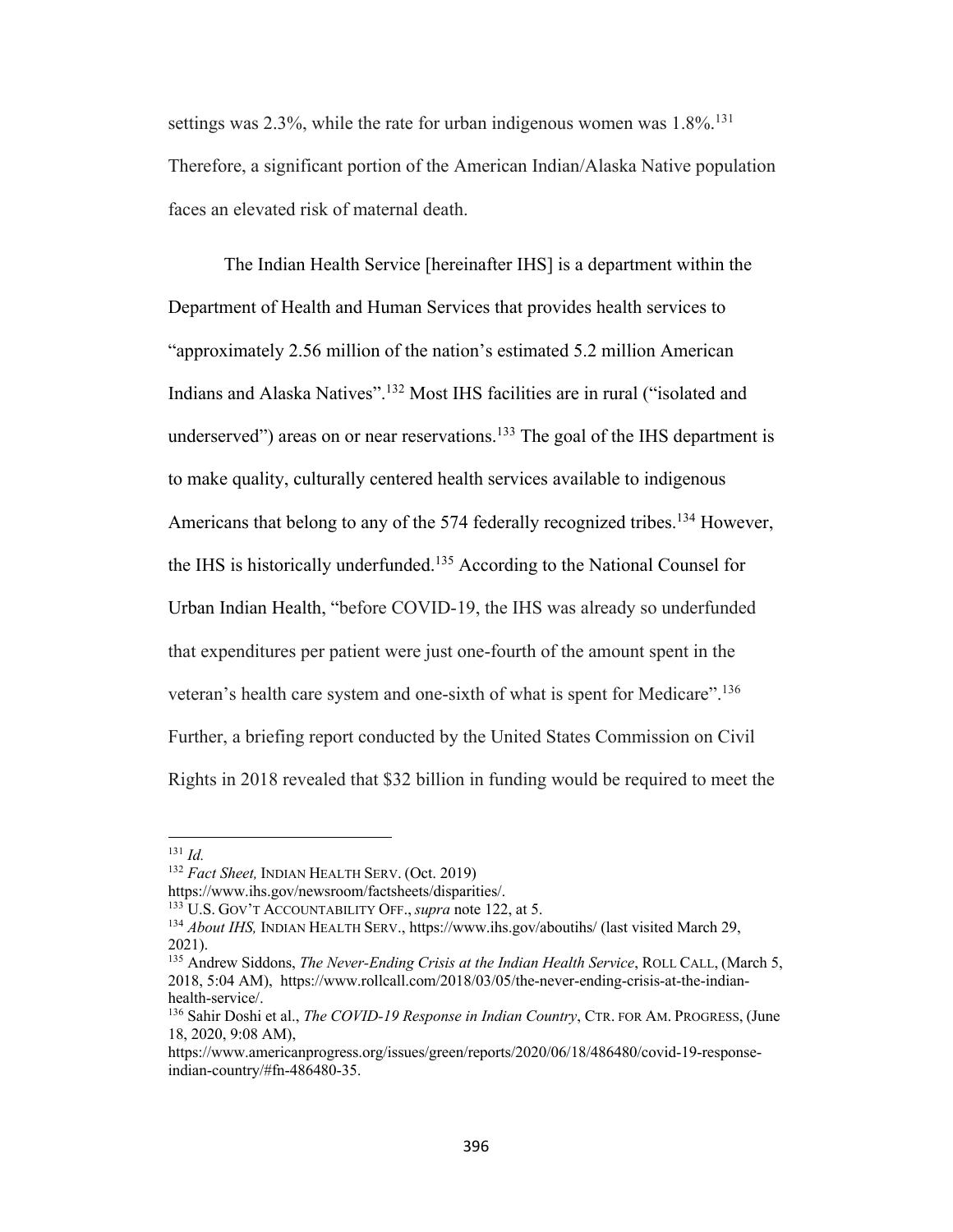health care needs of the IHS.<sup>137</sup> As a result, many patients seeking care through the IHS receive insufficient quality of care.<sup>138</sup> For example, several government investigations revealed that patients seeking care at Sioux San Indian Health Service Hospital in Rapid City, South Dakota, had received inadequate care and misdiagnosis.139 The severity of these issues caused Congress and the IHS to close the emergency room and inpatient unit at the facility in  $2017$ <sup>140</sup>

According to the IHS, inadequate workforce was their biggest hurdle in providing patients with timely primary care in 2016.<sup>141</sup> An analysis of government data conducted by the New York Times indicates vacancies in ¼ of the medical positions within the IHS.<sup>142</sup> In some areas, this issue is even more substantial with almost  $\frac{1}{2}$  of medical positions within the IHS unoccupied.<sup>143</sup> These high vacancy rates pose concern that the IHS is unable to meet the health needs of American Indian/Alaska Native people.144 Underfunding and understaffing of the IHS has forced hospital administrators to limit the availability of services for their

<sup>137</sup> *Broken Promises: Continuing Federal Funding Shortfall for Native Americans*, U.S. COMM'N CIV. RTS. 67 (2018). In addition, the report revealed that the IHS was the only federally funded health care program that was subject to full sequestration, while all other major federal direct-care programs are exempt. *Id.* at 68.

<sup>138</sup> Mark Walker, *Fed Up With Deaths, Native Americans Want to Run Their Own Health Care*, N.Y. TIMES (last updated Jan. 3, 2021), https://www.nytimes.com/2019/10/15/us/politics/nativeamericans-health-care.html.

 $139$  *Id.* 

<sup>&</sup>lt;sup>140</sup> *Id*. In 2021 the Great Plains Tribal Chairmen's Health Board took over the Sioux San facility and has since developed a plan to reopen both the emergency room and inpatient unit. Unfortunately, this plan would require millions of dollars in funding to execute. 141 U.S. GOV'T ACCOUNTABILITY OFF., *supra* note 122, at 2.

<sup>142</sup> Walker, *supra* note 138; *See also*, *Id.*

<sup>143</sup> *Id.*

<sup>144</sup> U.S. GOV'T ACCOUNTABILITY OFF., *supra* note 122, at 2.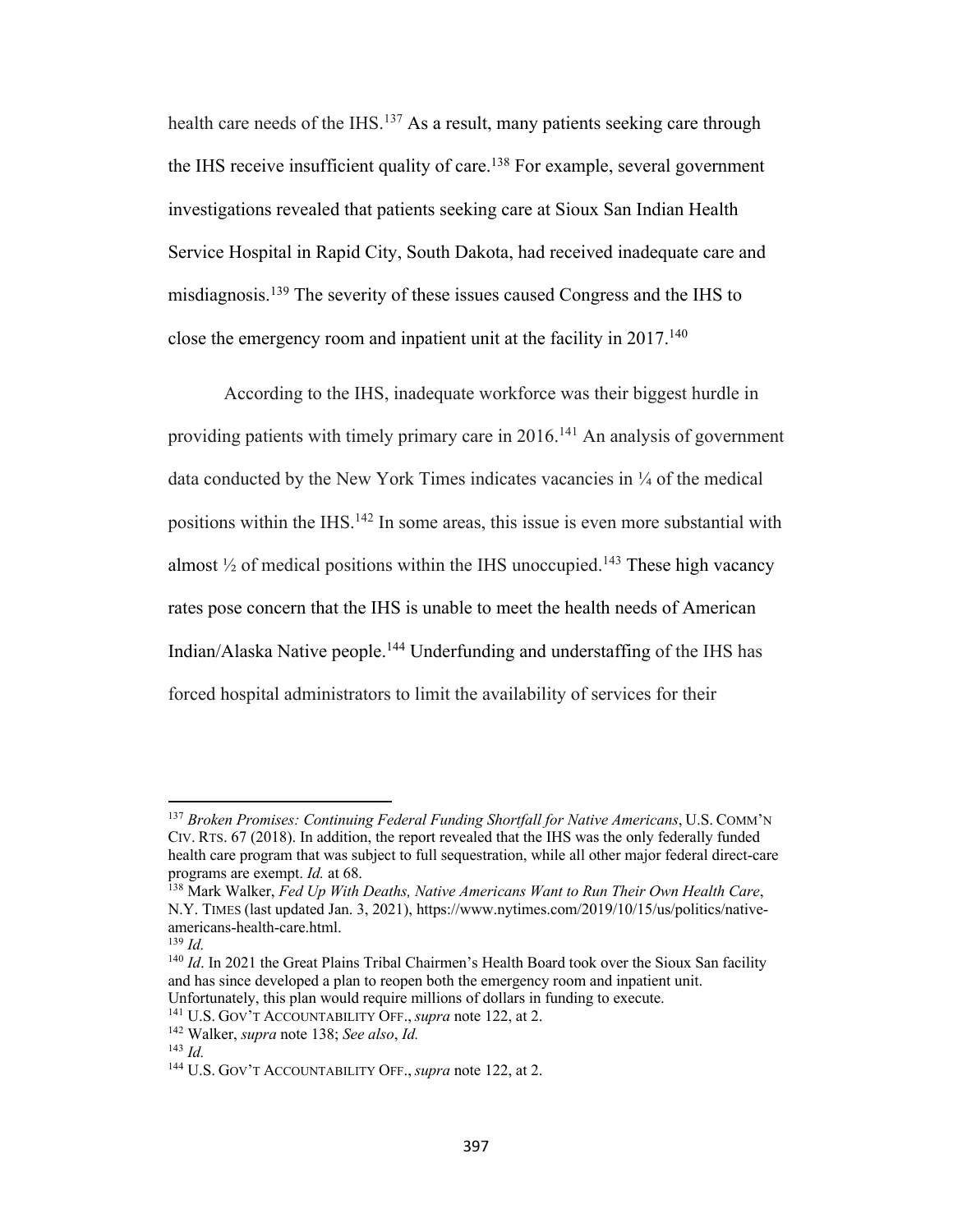patients.145 Although there are more than 100 IHS facilities throughout the U.S.146, only 13 of those facilities offer obstetric services and are deemed "baby friendly".147 A United States Government Accountability Office report revealed concerns regarding persistent vacancies and their negative impact on patient accessibility to quality medical care:

[O]fficials from the Rosebud Hospital stated the facility has diverted

obstetrics patients to other facilities since July 2016 due to a shortage of

physicians, nurses, and nurse anesthetists. During the diversion, those

patients were referred to other hospitals in Valentine, Nebraska, and

Winner, South Dakota—about 45 miles away. 148

American Indian and Alaska Native women are 3 to 4 times more likely to begin

prenatal care in the third trimester of pregnancy than white women<sup>149</sup>, which can

<sup>145</sup> Mary Smith, *Native Americans: A Crisis in Health Equity*, ABA,

https://www.americanbar.org/groups/crsj/publications/human\_rights\_magazine\_home/the-stateof-healthcare-in-the-united-states/native-american-crisis-in-health-equity/, (last visited March 29, 2021).

<sup>146</sup> *Locations*, INDIAN HEALTH SERV.,

https://www.ihs.gov/locations/#:~:text=The%20Indian%20Health%20Service%20is,day%2Dto%2 Dday%20basis (last visited March 30, 2021); *see also,* Elena Saavedra Buckley, *Indian Health Service Provider Vacancies a 'Never-ending Cycle,'* HIGH COUNTRY NEWS, (Oct. 8, 2018), https://www.hcn.org/articles/tribal-affairs-indian-health-service-provider-vacancies-a-never-

ending-cycle.<br><sup>147</sup> *All 13 IHS Obstetric Facilities Designated as Baby-friendly*, INDIAN HEALTH SERV., (Dec. 8, 2014),

https://www.ihs.gov/newsroom/pressreleases/2014pressreleases/all13ihsobstetricfacilitiesdesignat edbabyfriendly/. "Baby-friendly" means that new mothers are given information and guidance regarding breastfeeding. *Id.*

<sup>148</sup> U.S. GOV'T ACCOUNTABILITY OFF., *supra* note 122, at 18.

<sup>149</sup> *American Indian and Alaska Native Women's Maternal Health: Addressing the Crisis*, NAT'L P'SHIP FOR WOMEN & FAMS, Oct. 2019, at 2, (citing Adrian Dominguez et al., *Community Health Profile: National Aggregate of Urban Indian Health Program Service Areas*, URB. INDIAN HEALTH INST., Oct. 2016, at 37).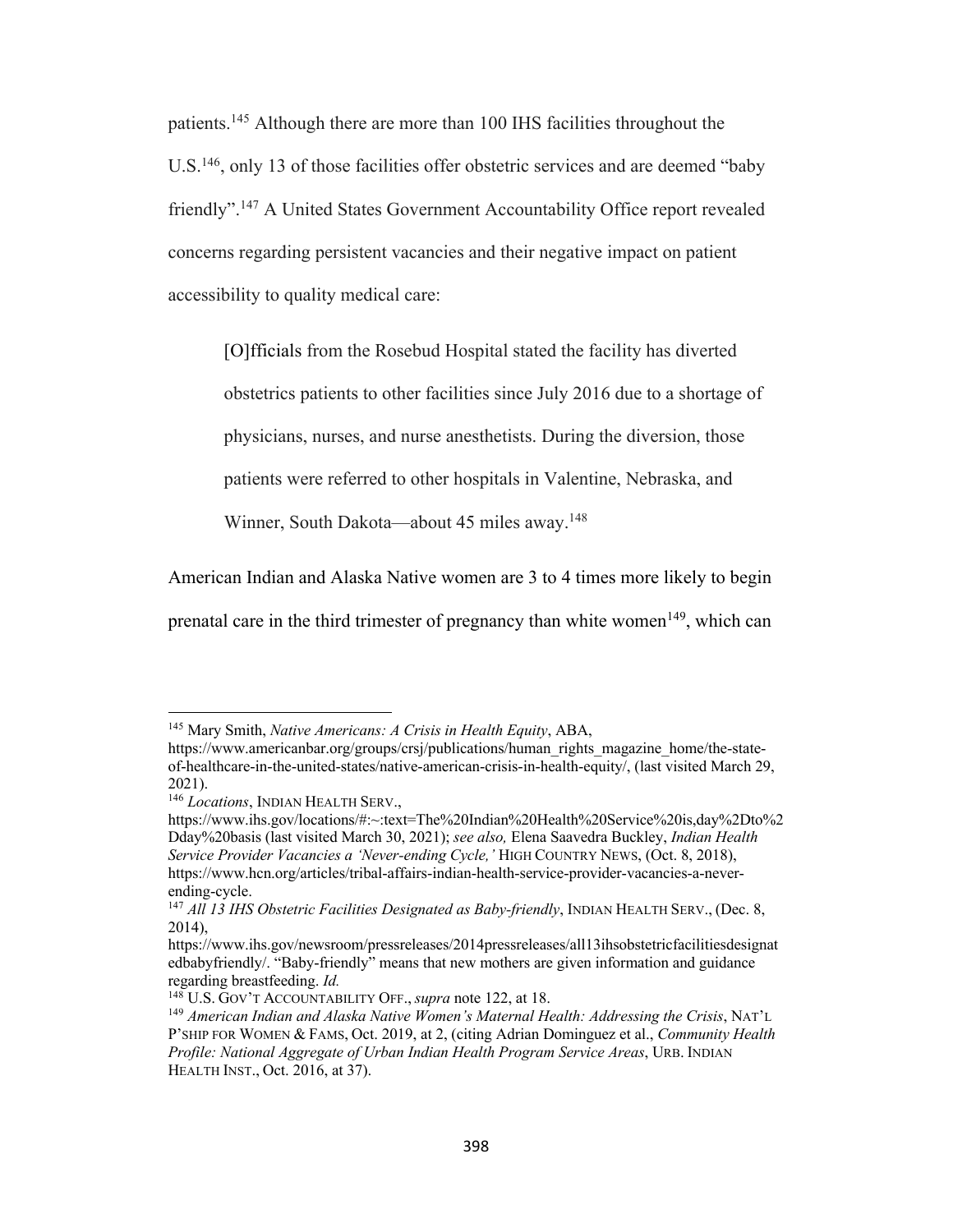create a higher risk for negative birth outcomes.<sup>150</sup> A study conducted on 58 American Indian women in a Northern Plains Tribe revealed how their experiences at IHS facilities may have interfered with pursuance or continuation of prenatal care.<sup>151</sup> The study uncovered that some of the barriers to timely and continued prenatal care included long waiting times that sometimes spanned more than 2 hours<sup>152</sup>, transportation issues<sup>153</sup>, and difficulties in communication with physicians<sup>154</sup>. One woman speaking on her experience, stated that a miscommunication with her physician led to her being in labor for 4 days unnecessarily even though she was initially told that she was supposed to have a C-section rather than a natural birth.155 In addition, most of the women were unable to build a strong relationship with a physician as many of them saw different physicians for each prenatal appointment.<sup>156</sup>

### *B. Lower Quality of Care Attributable to Hospital Preparedness and Implicit Racial Bias Influencing Medical Decisions*

Often times, the disparity in health outcomes for minority populations in the United States is attributed to socioeconomic factors like income, education, and employment.<sup>157</sup> In addition, the location or community in which individuals live

<sup>150</sup> Jessica D. Hanson, *Understanding Prenatal Health Care for American Indian Women in a Northern Plains Tribe*, 23 J. TRANSCULTURAL NURSING 1, 2 (2012)

<sup>&</sup>lt;sup>152</sup> *Id.* at 6.

<sup>153</sup> *Id.* at 7.

<sup>154</sup> *Id.* at 6. <sup>155</sup> *Id.*

<sup>156</sup> Hanson, *supra* note 150, at 7.

<sup>157</sup> *Socioeconomic status*, APA, https://www.apa.org/topics/socioeconomic-status, (last visited Dec. 17, 2020). Explaining that "Socioeconomic status is the social standing or class of an individual or group. It is often measured as a combination of education, income and occupation." *Id.*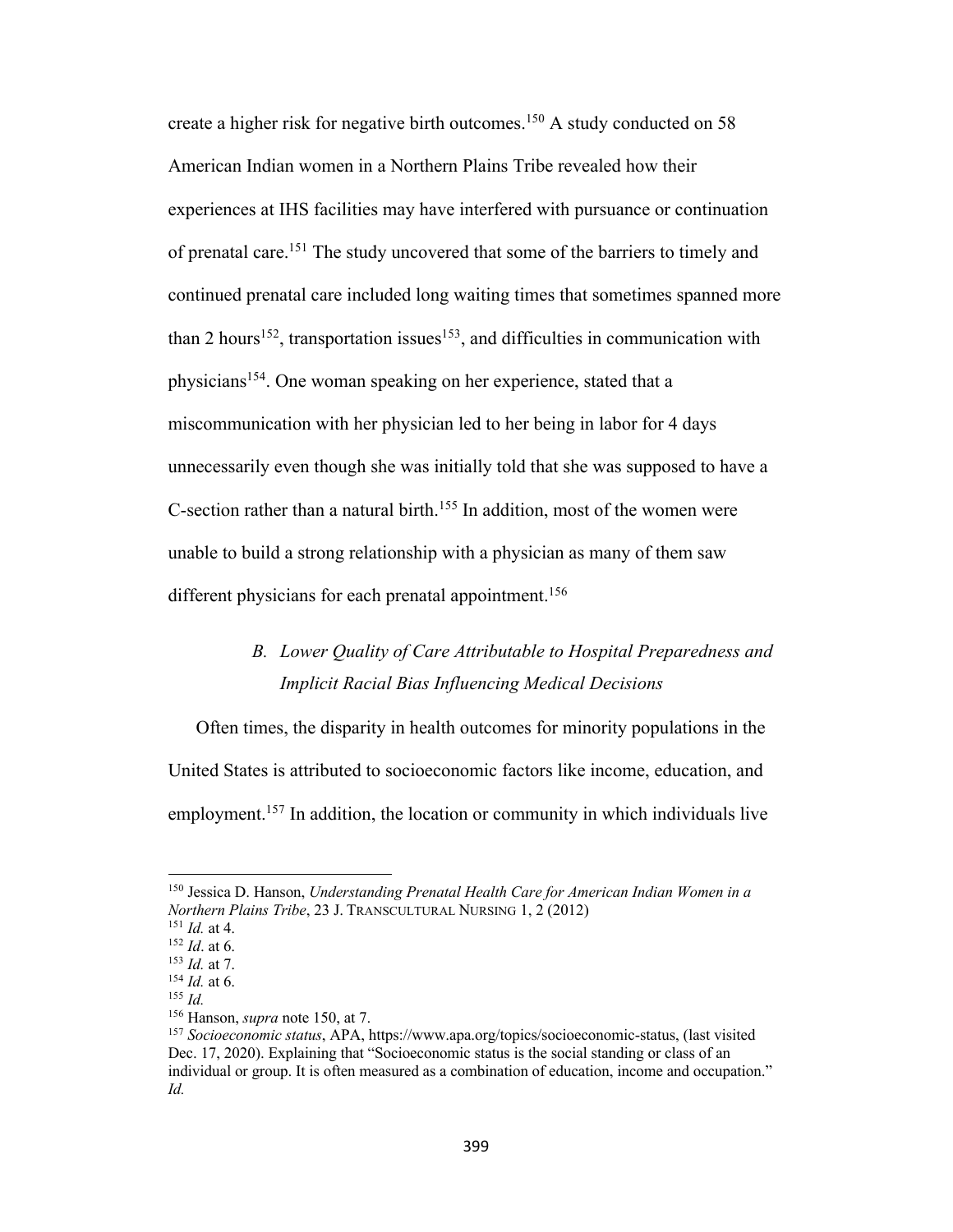is considered to be an important factor in assessing disparities in health outcomes for black and indigenous women.<sup>158</sup> Although these factors are essential to equation, they are not the only factors that must be considered. Disparity in maternal mortality rates does not disappear for black and American Indian/Alaska Native mothers of higher socioeconomic standing.<sup>159</sup>

Studies have revealed an association between area-level income inequality and infant mortality. <sup>160</sup> In addition, socioeconomic inequality and state policies "may play a larger role in women's health as compared to men's health as they shape access to services and resources (i.e. prenatal care, affordable housing, children's health care, family leave) that are especially central in women's lives".<sup>161</sup> Evidence demonstrates a significant association between income inequality and pregnancy-related death for black women, where "increasing income inequality was associated with a 14-15% increase in pregnancy-related mortality".162 Both American Indian/Alaska Native women and black women experience the highest poverty rates in the country.<sup>163</sup> However, there is also

<sup>158</sup> *See generally Id.*

<sup>159</sup> *Racial and Ethnic Disparities Continue in Pregnancy-Related Deaths*, CDC, (Sept. 5, 2019, 1:00 PM) https://www.cdc.gov/media/releases/2019/p0905-racial-ethnic-disparities-pregnancydeaths.html.<br><sup>160</sup> Dovile Vilda et al., *Income Inequality and Racial Disparities in Pregnancy-related Mortality in* 

*the US*, 9 SOC. SCI. & MED. POPULATION HEALTH, Dec. 2019, at 1, 2. Income inequality is "the degree of unequal distribution of income within a population." *Id.*

<sup>161</sup> *Id.* at 3.

<sup>162</sup> *Id.* at 4.

<sup>163</sup> Robin Bleiweis et al., *The Basic Facts About Women in Poverty*, CTR. FOR AM. PROGRESS (Aug. 3, 2020),

https://www.americanprogress.org/issues/women/reports/2020/08/03/488536/basic-facts-womenpoverty/.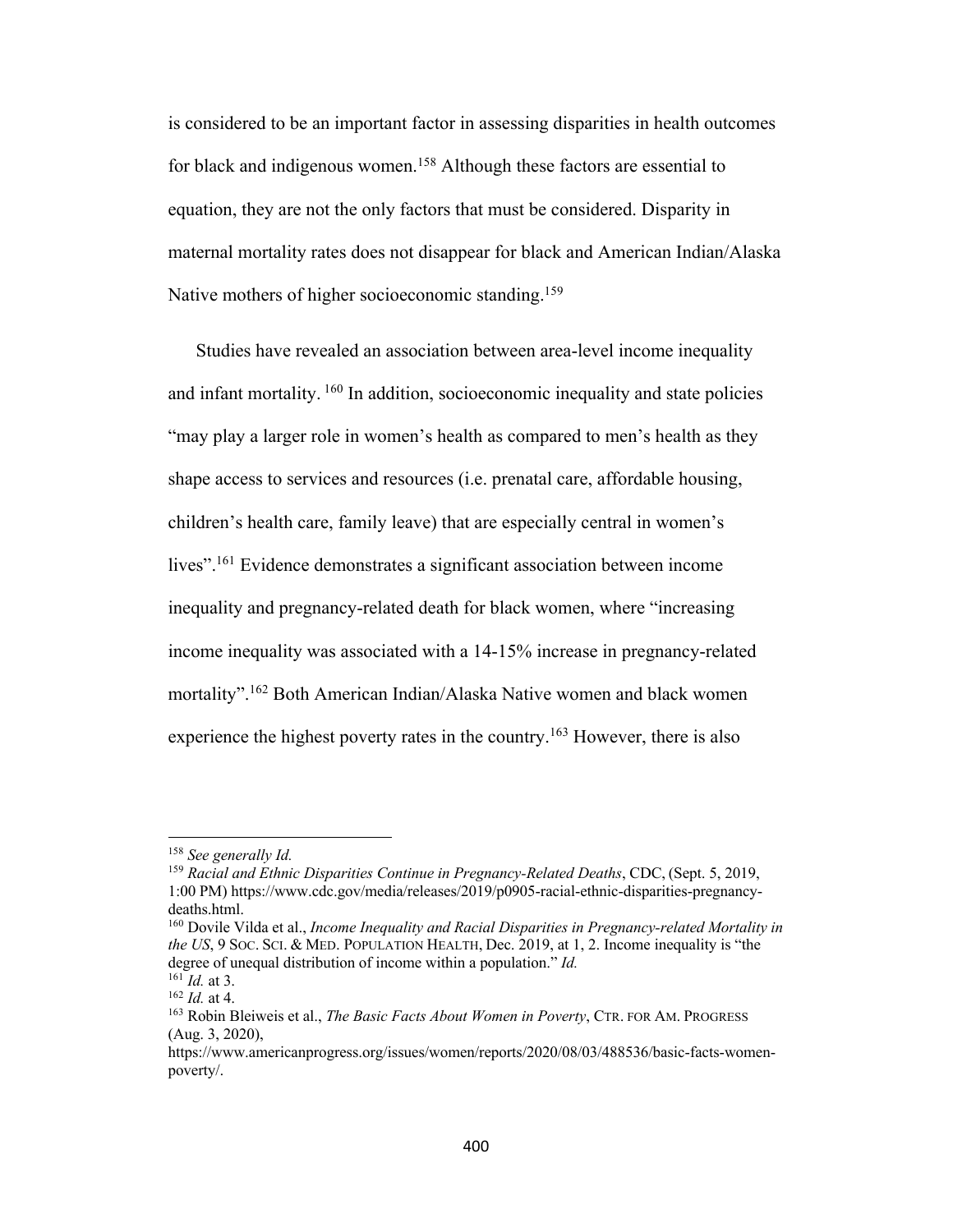evidence that shows a tendency for minority patients to receive a lower standard of care than white patients.164

One contributing factor in decreased care quality for black mothers is lower performance by hospitals.<sup>165</sup> An analysis by the Journal of Women's Health found that hospitals serving black populations had "a lower level of performance on delivery-related indicators" than hospitals that serve white and Hispanic populations".166 Another study conducted by the Association of Women's Health, Obstetric and Neonatal Nurses [hereinafter AWHONN] assessed the relationship between the existence of "hospital preparedness elements to effectively respond to postpartum hemorrhage" and the patient population served for 136 hospitals in New Jersey and Georgia. <sup>167</sup> The team assembled by the AWHONN found the following: "For every 10% increase in the total percentage of black women who gave birth, there was a decrease in one of the elements of hospital preparedness to respond to the obstetric emergency".<sup>168</sup> This suggests that hospitals are less prepared when caring for black mothers, and are thus providing lower quality obstetric care.

<sup>165</sup> Debra Bingham et al., *Postpartum Hemorrhage Preparedness Elements Vary Among Hospitals in New Jersey and Georgia*, 45 J. OF OBSTETRIC, GYNECOLOGIC & NEONATAL NURSING 227 (2016) (citing Andreea A. Creanga et al., *Maternal Mortality and Morbidity in the United States: Where Are We Now?*, 23 J. WOMEN'S HEALTH, Jan. 1, 2014, at 3, 9).

<sup>164</sup> Christopher Lang, *Maternal Mortality in the United States*, 22 BEST PRAC. & RES. CLINICAL OBSTETRICS AND GYNECOLOGY 517, 522 (2008).

<sup>166</sup> Debra Bingham et al., *supra* note 165, at 227-28.

<sup>167</sup> *Id.* at 227.

<sup>168</sup> *Id.*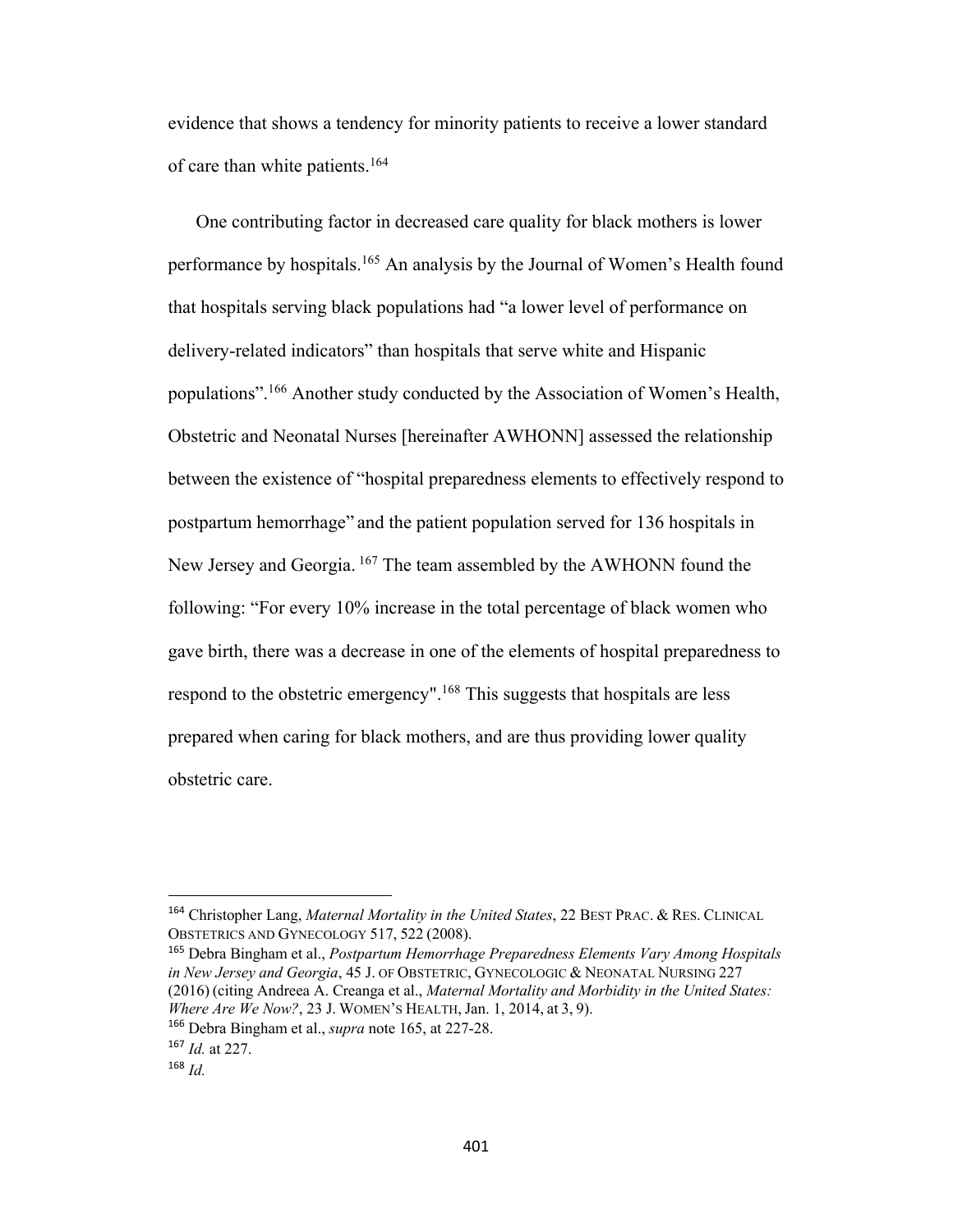Another factor likely to play a significant role in care quality for black and American Indian/Alaska Native patients is racial bias. A John Hopkins study conducted in 2011, revealed that almost 70% of medical students that were surveyed "exhibited implicit preferences for white people".<sup>169</sup> Further, there are other studies published in 2000 that revealed that physicians had a tendency to rate "[black] patients more negatively than white [patients] on a number of registers, including intelligence, compliance, and propensity to engage in highrisk health behaviors".170 Another study, published by the Journal of Racial and Ethnic Health Disparities, revealed that healthcare providers had negative implicit attitudes and stereotypes of American Indian patients as well.171 Further, implicit racial bias has been found to exist in IHS physicians specifically.<sup>172</sup> This implicit racial bias highlighted in past studies, may lead to a lower standard of care administration by physicians, as research suggests that implicit bias may influence

<sup>169</sup> Emily A. Benfer et al., *Health Justice Strategies to Combat the Pandemic: Eliminating Discrimination, Poverty, and Health Disparities During and After COVID-19*, 19 YALE J. HEALTH POL'Y, L., AND ETHICS 122, 142 (2020) (citing Kimani Paul-Emile, *Patients' Racial Preferences and the Medical Culture of Accommodation*, 60 UCLA L. REV. 462, 492 (2012)). <sup>170</sup> Benfer et al., *supra* note 169.

<sup>171</sup> Colin A. Zestcott et al., *Health Care Providers' Negative Implicit Attitudes and Stereotypes of American Indians*, 8 J. RACIAL AND ETHNIC HEALTH DISPARITIES 230 (2020).

<sup>172</sup> Janice A. Sabin, *Clinicians' Implicit and Explicit Attitudes about Weight and Race and Treatment Approaches to Overweight for American Indian Children*, 11 CHILDHOOD OBESITY 456, 463 (2015). It is important to note that this study only found "weak" implicit bias. *Id.* However, this article suggests that this may be due to the fact that the physicians studied were long-term providers who exclusively saw American Indian/Alaska Native patients. *Id.*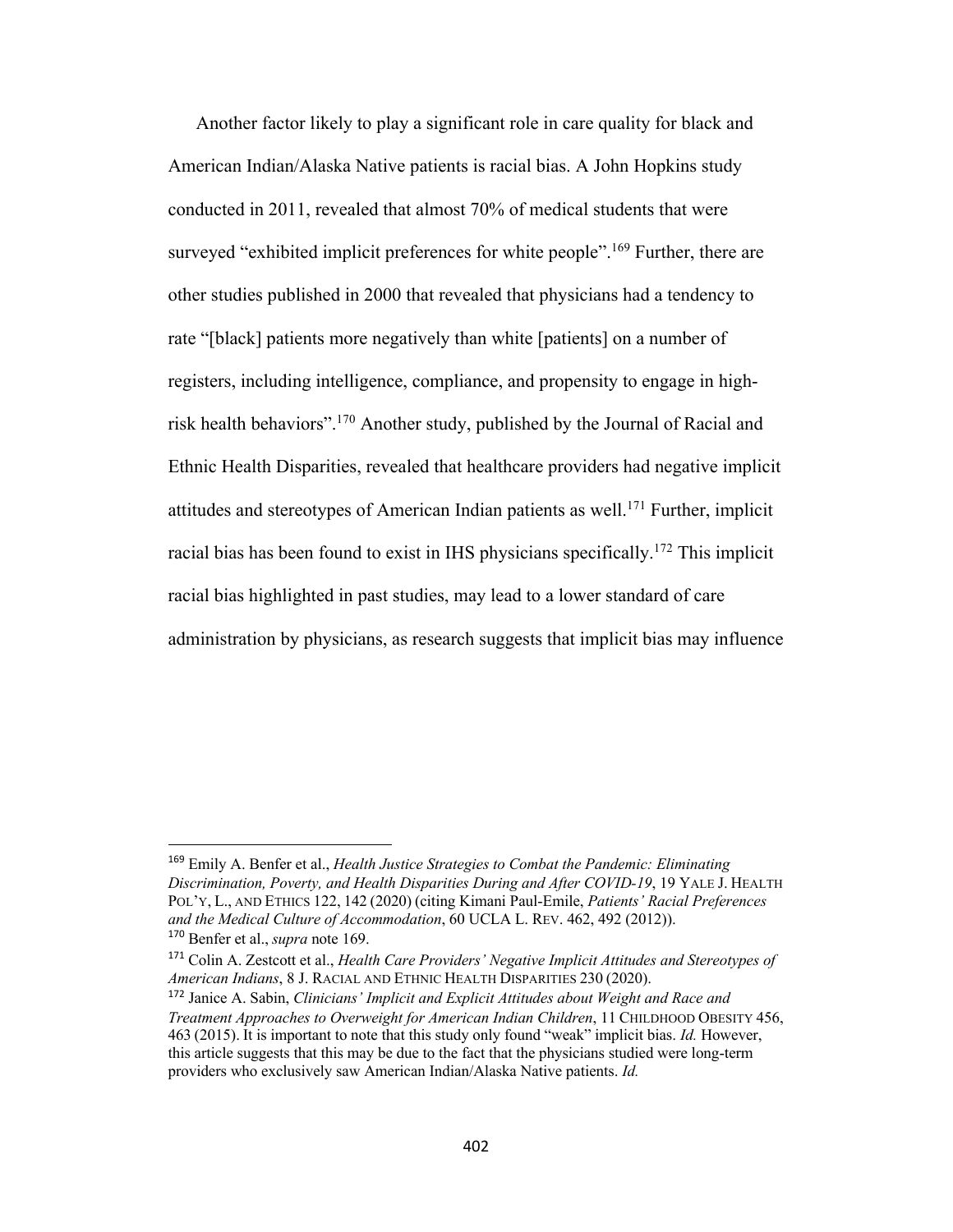physician decision-making about patient medical care.173 Specifically, implicit bias may be linked to disparate health outcomes for minority infants.<sup>174</sup>

A study conducted by George Mason University between 1992 and 2015 revealed a "newborn–physician racial concordance is associated with a significant improvement in mortality for black infants". <sup>175</sup> The evidence analyzed 1.8 million births in the state of Florida, and revealed that black infants have a greater chance of surviving childbirth when they were cared for by black doctors.<sup>176</sup> Further, black infants were "three times more likely than white babies to die when looked after by white doctors" while the mortality rate for white babies was generally unaffected.<sup>177</sup> Although the study also found that concordance with physicians who have additional formal training may "reduce the magnitude of the black mortality penalty" it did not eliminate it. <sup>178</sup> This may suggest that racial bias is impacting black infant health outcomes.179

<sup>173</sup> Zestcott et al., *supra* note 171, at 231; *see* Janice A. Sabin & Anthony G. Greenwald, *The Influence of Implicit Bias on Treatment Recommendations for 4 Common Pediatric Conditions: Pain, Urinary Tract Infection, Attention Deficit Hyperactivity Disorder, and Asthma*, 102 AM. J. PUB. HEALTH 988 (2012); Alexander R. Green et al., *Implicit Bias among Physicians and its Prediction of Thrombolysis Decisions for Black and White Patients*, 22 J. GEN. INTERNAL MED. 1231 (2007) (stating that unconscious biases may contribute to racial disparities in the use of certain medical procedures).

<sup>174</sup> *See* Brad N. Greenwood et al., *Physician-patient Racial Concordance and Disparities in Birthing Mortality for Newborns*, 117 PROC. OF THE NAT'L ACAD. OF SCI. OF THE U.S. 21194 (Sept. 1, 2020); *see generally* Rob Picheta, *Black Newborns More Likely to Die when Looked after by White Doctors*, CNN (Aug. 20, 2020), https://www.cnn.com/2020/08/18/health/black-babiesmortality-rate-doctors-study-wellness-scli-intl/index.html (discussing the research findings of this study conducted by George Mason University).

<sup>175</sup> Greenwood et al., *supra* note 174, at 21194.

<sup>176</sup> *Id.*

<sup>177</sup> Picheta, *supra* note 174. 178

<sup>179</sup> *Id.*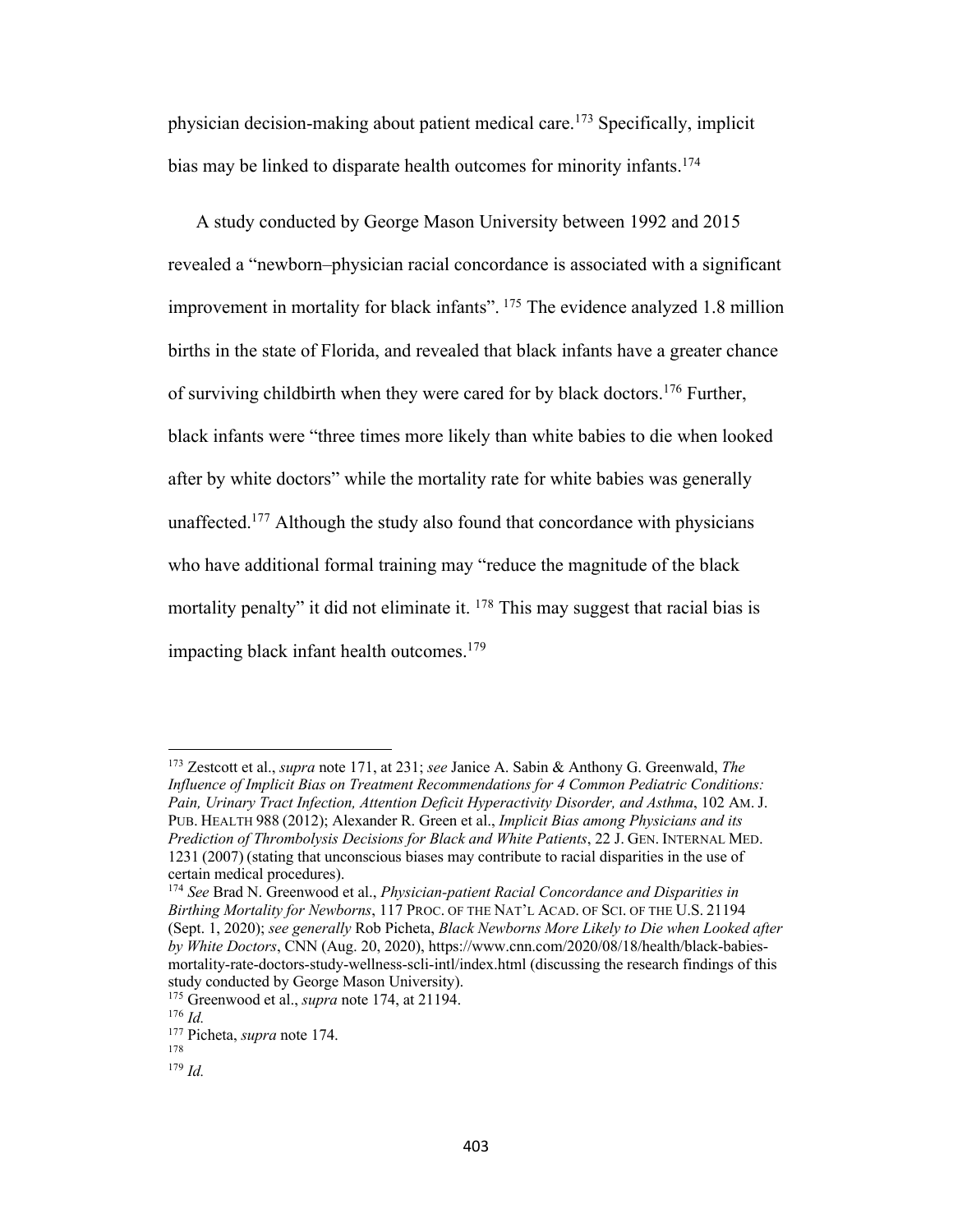#### *C. The Irony of "Pro-Life" Abortion Restrictions: They may be Killing Mothers and Infants*

The United States Supreme Court legalized abortion in 1973.<sup>180</sup> Yet, women have faced significant challenges in exercising that right ever since then. Recently, a number of states have passed abortion legislation that dramatically impacts the availability of abortion services, by prohibiting abortion once the fetal heartbeat can be detected.<sup>181</sup> Therefore, abortion can only be obtained for approximately 6-8 weeks in at least 6 states across the country.182

Evidence suggests that a number of states with the harshest abortion restrictions have some of the highest infant or maternal mortality rates in the country.183 "Nearly all of the states who have recently passed restrictive bans on abortion rank in the top 10 states for maternal mortality, infant mortality, or both."184 According to the CDC, Ohio (which recently passed aggressive abortion legislation) had one of the highest infant mortality rates in the country in 2018.<sup>185</sup>

<sup>180</sup> Roe v. Wade, 410 U.S. 113, 169 (1971).

<sup>181</sup> K.K. Rebeca Lai, *Abortion Bans: 9 States Have Passed Bills to Limit the Procedure This Year*, N.Y. TIMES (May 29, 2019), https://www.nytimes.com/interactive/2019/us/abortion-laws-

states.html?mtrref=www.google.com&assetType=REGIWALL.<br><sup>182</sup> *Id*. Alabama has an absolute ban on abortion. *Id*. In addition, Louisiana may be on its way to an absolute ban after the previous 2020 state elections. *Id.; see*, Becca Andrews, *Louisiana Just Passed an Amendment to Pave the Way to Decimating Abortion Rights,* MOTHERJONES (Nov. 3, 2020), https://www.motherjones.com/2020-elections/2020/11/louisiana-abortion-constitutionalamendment-passed/.

<sup>183</sup> Panetta, *supra* note 12; *see also*, Lai, *supra* note 37.

<sup>184</sup> Panetta, *supra* note 12; *see also*, Jennifer L. Heck et al, *Maternal Mortality Among American Indian/Alaska Native Women: A Scoping Review*, 30 J. WOMEN'S HEALTH 220, 226 (Nov. 2, 2021) (citing Christie L. Palladino et al., *Homicide and Ssuicide During the Perinatal Period: Findings from the National Violent Death Reporting System*, 118 OBSTETRICS AND GYNECOLOGY 1056 (2011) which asserts that 45% of American Indian/Alaska Native deaths are being misclassified as a different race, likely resulting in an underestimation of maternal mortality rates for American Indians and Alaska Natives).

<sup>185</sup> *Infant Mortality Rates by State*, CDC,

https://www.cdc.gov/nchs/pressroom/sosmap/infant\_mortality\_rates/infant\_mortality.htm., (last visited Apr. 24, 2020).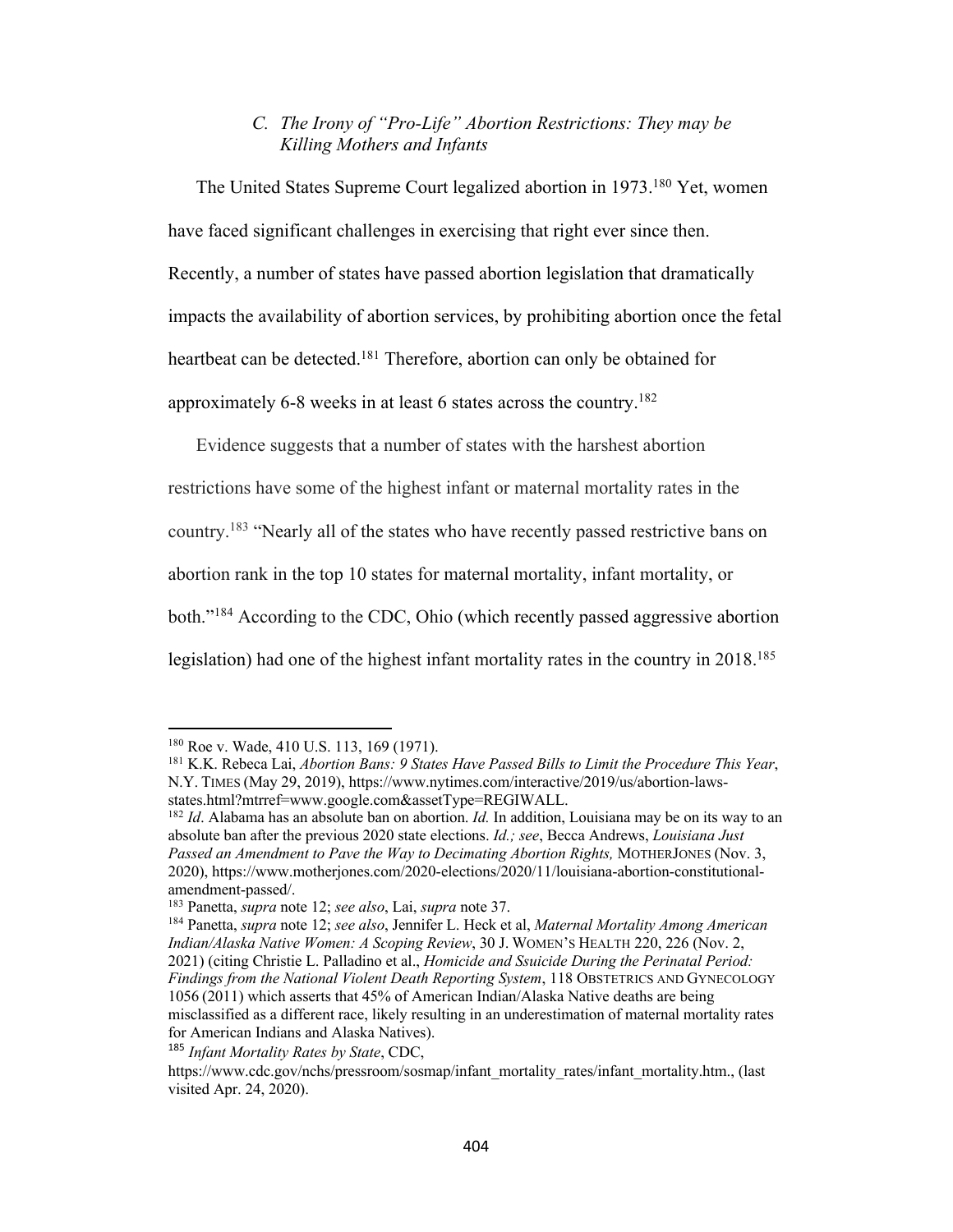Ohio had 982 infant death in 2017 and 938 infant deaths in 2018 according to the Ohio Department of Health.186 Although the "overall infant mortality rate decreased at an average of 1.2% per year" from 2010 to 2019, the black infant mortality rates "have not experienced a significant change during the past 10 years". <sup>187</sup> In 2019, black infants still died at 2.6 times the rate of white infants.<sup>188</sup>

An article from the International Journal of Environmental Research and Public Health, analyzed data on almost 12 million infants and mothers from "the US Cohort Linked Birth/Infant Death Data Files on infants born 2008-2010, which is provided by the National Center for Health Statistics".<sup>189</sup> The central exposure measure was restrictive state abortion laws.<sup>190</sup> The study analyzed the status of five different types of abortion laws for all 50 states and the District of Columbia, and the correlation of those laws with infant mortality.<sup>191</sup> The study also presented the race and socioeconomic characteristics of the infants from 2008 to 2010.192 The study found "a significant relationship between the number of restrictive abortion laws and infant mortality risk, indicating a potential additive

<sup>188</sup> Candisky, *supra* note 186*.* This has changed very little since 2009, when it was 2.2. *Id.* <sup>189</sup> Roman Pabayo et al., *Laws Restricting Access to Abortion Services and Infant Mortality Risk in the United States*, 17 INT'L J. OF ENVTL. RES. AND PUB. HEALTH 1, 3 (May 26, 2020). <sup>190</sup> *Id.*

<sup>186</sup> Catherine Candisky, *Ohio Infant Deaths Decline, but Racial Disparity Persists*, COLUMBUS DISPATCH (Feb. 26, 2020), https://www.dispatch.com/news/20200225/ohio-infant-deaths-declinebut-racial-disparity-persists.

<sup>187</sup> 2019 INFANT MORTALITY ANNUAL REPORT, OHIO DEP'T OF HEALTH ANNUAL INFANT MORTALITY 6 (2019). The Ohio Department of Health did not account for American Indian or Alaska Native mortality rates among infants. *Id.*

 $191$  *Id.* It is important to note that none of these five restrictions were so-called "heartbeat bills." The restrictions included: Medicaid funding restrictions, parental involvement laws, mandatory counseling, mandatory waiting periods, and two-visit laws. *Id.* <sup>192</sup> *Id.* at 5, 6.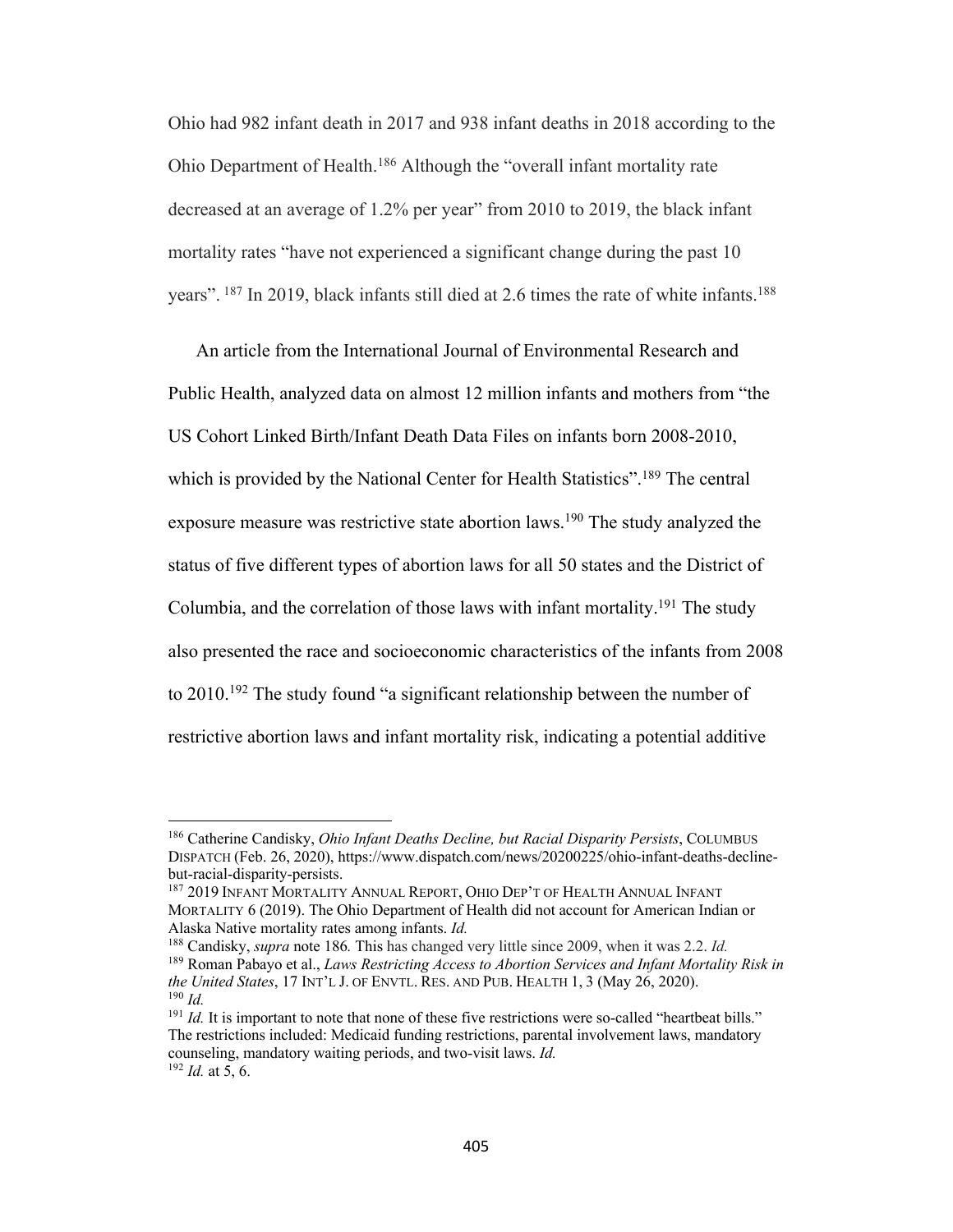effect".<sup>193</sup> "Infants born in states with three or more restrictive laws were significantly more likely to die before their first birthday" than the infants born in states that had no abortion restriction laws.<sup>194</sup> Of the states with all five of the abortion restriction laws studied, four of them (Louisiana, Mississippi, Missouri and Ohio) just recently passed "heartbeat bills" in 2019 adding even tighter restrictions on the reproductive options for women.<sup>195</sup>

Although abortion restrictions are impacting all mothers and infants, these laws may exacerbate racial disparities in mortality rates. Infants born to black mothers in states that had "Medicaid restrictions and parental involvement laws were more likely to die than those born in states without these laws".<sup>196</sup> Black Americans make up 20% of the total nonelderly Medicaid enrollees in the nation, yet nonelderly black Americans only make up 11% of the total population in the United States.197 In 2018, 12.9% of women were living in poverty opposed to 10.9% of men.198 Further, black women represent 22.3% of the women in poverty despite comprising only 12.8% of the total United States population.<sup>199</sup> This could suggest that black women are more likely to be negatively impacted by a Medicaid restriction on abortion than white women. Moreover, state Medicaid

<sup>193</sup> *Id.* at 10.

<sup>194</sup> Pabayo et al., *supra* note 189, at 10.

<sup>195</sup> *Id.* at 4; *see,* Blake & McGowan, *supra* note 63, at 487; s*ee also*, Panetta, *supra* note 12. Specifically, the state of Ohio has reportedly implemented 16 "abortion-restrictive regulations since 2011, which has coincided with the closure of more than half of the abortion clinics in the state."<br><sup>196</sup> Pabayo et al., supra note 189, at 11.

<sup>197</sup> *African Americans and Medicare*, NAT'L COMM. TO PRESERVE SOC. SEC. & MEDICARE (January 28, 2021), https://www.ncpssm.org/documents/medicare-policy-papers/medicaremedicaid-important-african-americans/.

<sup>198</sup> Bleiweis et al., *supra* note 163.

<sup>199</sup> *Id.*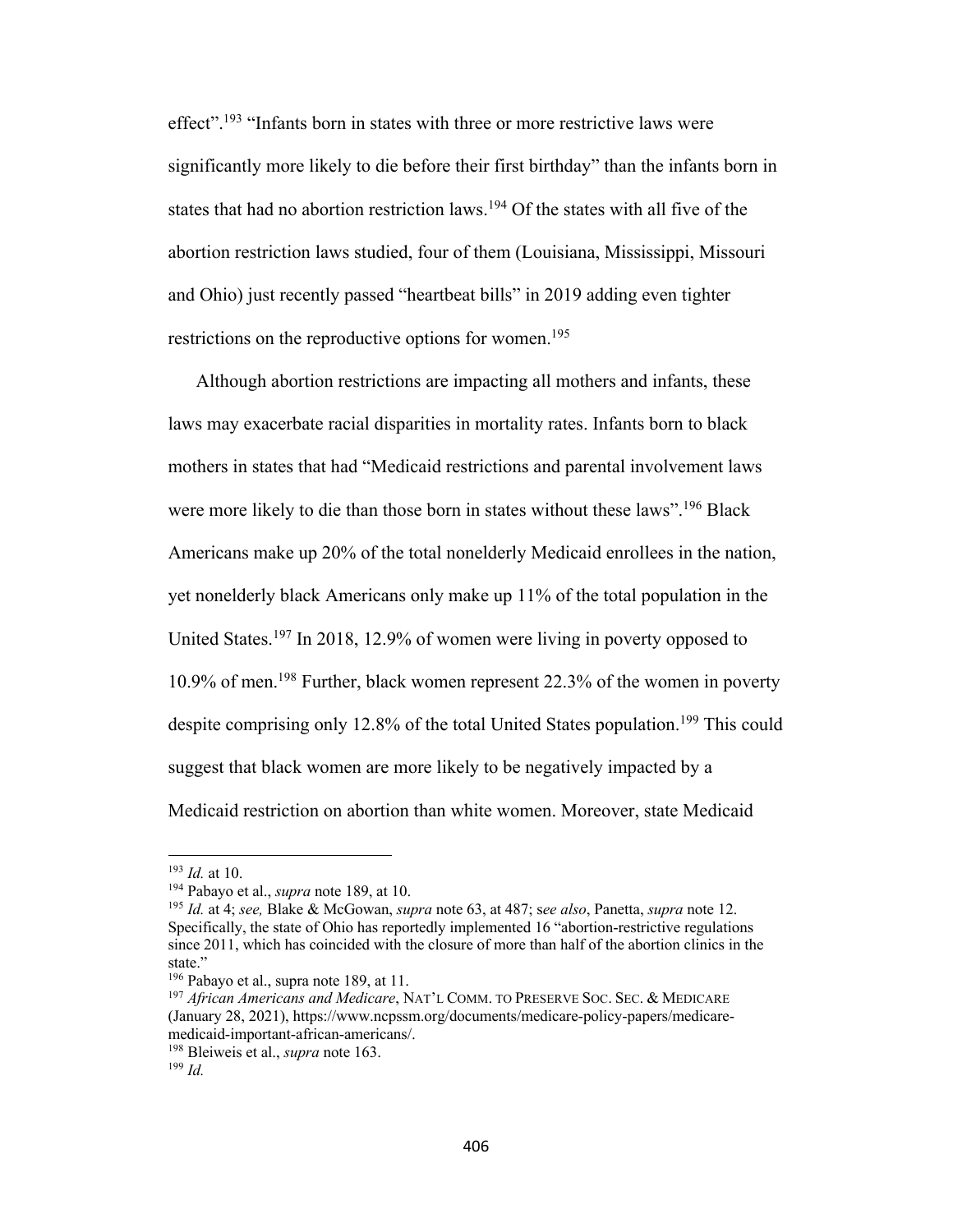restrictions may also disproportionately impact American Indian/Alaska Native women as well, since the American Indian/Alaska Native population also experiences high rates of poverty<sup>200</sup> and Medicaid coverage.<sup>201</sup>

In addition, a national "turn away study" explored the impacts of denial of wanted abortion services in approximately  $1,000$  women seeking abortion<sup>202</sup> from 30 different facilities in the United States.<sup>203</sup> The study revealed that  $6.3\%$  of the women who gave birth experienced life-threatening complications.<sup>204</sup> Further, 9.4% of the women who were denied abortion care experienced gestational hypertension during the following five years, compared to only 4.2% in women who had second-trimester abortions and 1.9% in women who had first-trimester abortions.<sup>205</sup> Diane Greene Foster explained the importance of these numbers:

At first glance, this finding is not surprising since women denied abortions remained pregnant for many more months after they were denied abortion. But…many women have pregnancies in the following five years, so this index pregnancy was [not] the only opportunity to develop gestational

<sup>200</sup> *Id.*

<sup>201</sup> Samantha Artiga, *Medicaid and American Indians and Alaska Natives*, KAISER FAM. FOUND., (Sept. 7, 2017), https://www.kff.org/medicaid/issue-brief/medicaid-and-american-indians-andalaska-

natives/#:~:text=Nearly%205%20million%20nonelderly%20individuals,of%20the%20total%20no nelderly%20population.

<sup>202</sup> DIANA GREENE FOSTER, THE TURNAWAY STUDY: TEN YEARS, A THOUSAND WOMEN, AND THE CONSEQUENCES OF HAVING--OR BEING DENIED AN ABORTION (2020). It is important to note that many women who initially agreed to participate had dropped out throughout the course of the study. Therefore, the pool of participants that the study examined was much smaller at the end of the study than it was at the first interview stage. *See Id.*

<sup>203</sup> *Id.* at 19.

<sup>204</sup> *Id.*

<sup>205</sup> *Id.* at 148.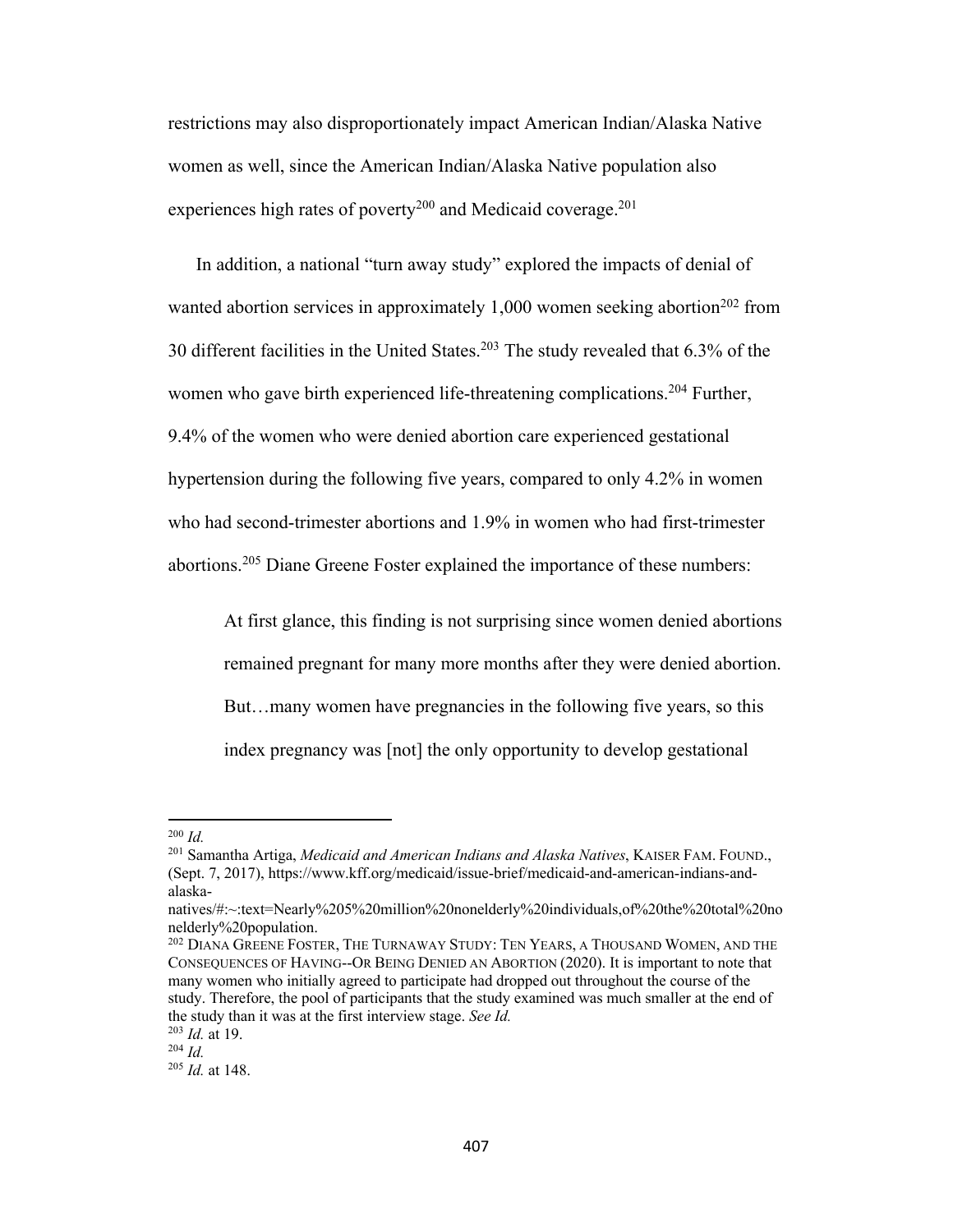hypertension. Having gestational hypertension in one pregnancy puts women at increased risk for having it in subsequent pregnancies. So, denial of abortion may put subsequent pregnancies at higher risk.<sup>206</sup>

According to Columbia University Department of Medicine, 10 to 25% of women with gestational hypertension can progress to having preeclampsia,  $207$  a condition that disproportionately affects American Indian/Alaska Native<sup>208</sup> and black women.<sup>209</sup> In addition, the Turnaway Study revealed an exceptionally high maternal death rate of 1 per 100 deliveries.<sup>210</sup> This maternal death rate is  $100$ times that of the national maternal mortality rate.<sup>211</sup> Although the participation sample is very small, these numbers could expose a potential link between abortion restrictions and maternal death. In addition, as both black and indigenous mothers already face heightened risk of maternal death, denial of an abortion can put them at an even greater risk for negative health outcomes.

Shortly after the Supreme Court's decision in *Roe*, Congress enacted the Hyde Amendment<sup>212</sup> which prohibited the use of *federal* funding for abortion services, with a few very limited exceptions (rape, incest, or the pregnancy

<sup>207</sup> *Preeclampsia and Gestational Hypertension*, COLUM. U. DEP'T OF MED., https://www.columbiacardiology.org/patient-care/womens-heart-center/about-heart-diseasewomen/pregnancy-and-heart-disease/preeclampsia-and-gestational-

<sup>206</sup> *Id.* 

hypertension#:~:text=A%20percentage%20of%20women%20(10,can%20progress%20to%20havi ng%20preeclampsia, (last visited Apr. 2, 2021).

<sup>208</sup> Anna Zamora-Kapoor, *Pre-eclampsia in American Indians/Alaska Natives and Whites: The Significance of Body Mass Index*, 20 MATERNAL HEALTH J. 2233 (2016).

<sup>209</sup> Masako Tanakaet al., *Racial Disparity in Hypertensive Disorders of Pregnancy in New York State: A 10-Year Longitudinal Population-Based Study*, 97 AM. J. PUB. HEALTH 163 (2007). <sup>210</sup> FOSTER, *supra* note 202, at 150.

<sup>211</sup> *Id.*

<sup>212</sup> Hyde Amendment, Pub. L. No. 94-439, 90 Stat. 1434 (1976).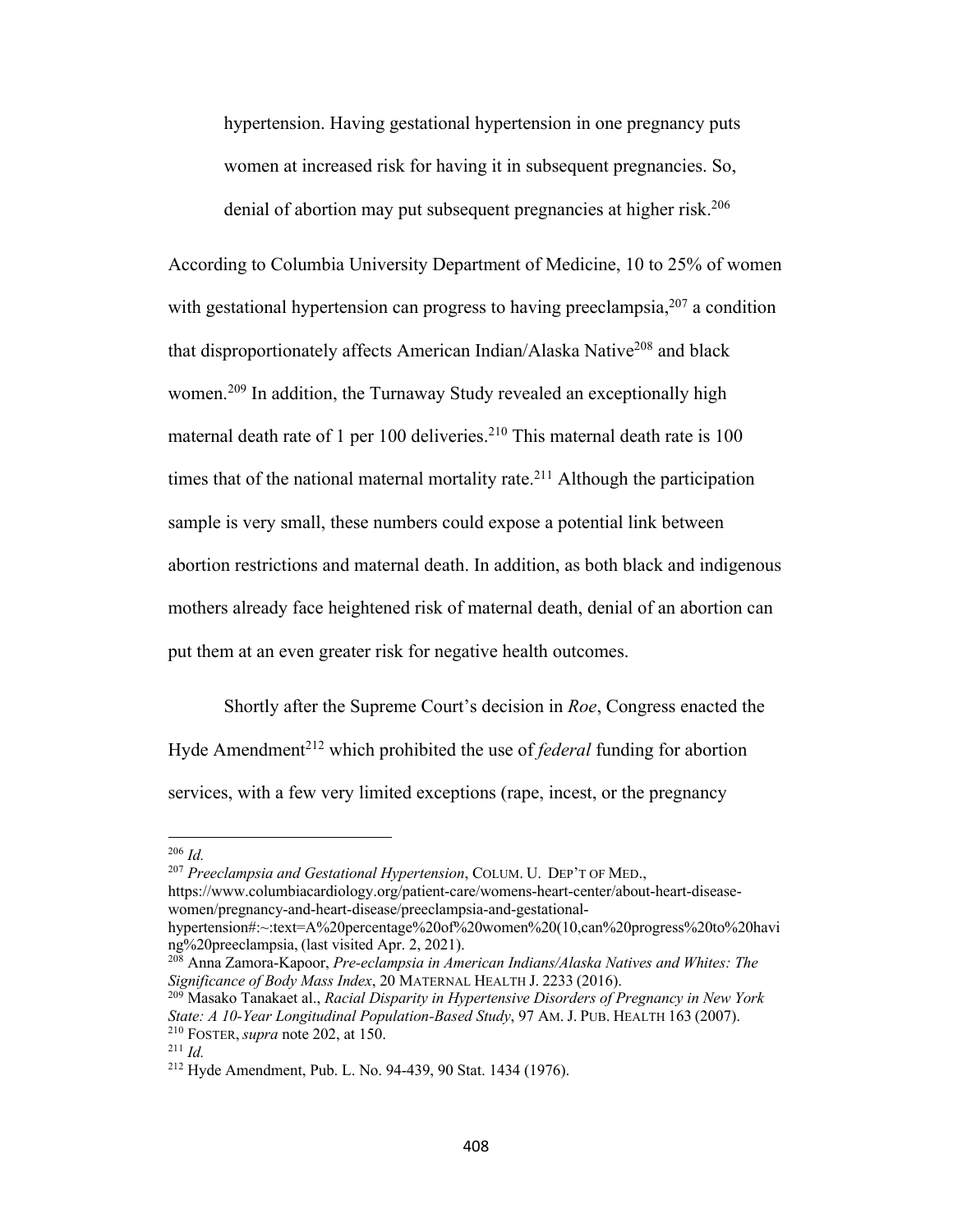endangers life of the mother).<sup>213</sup> This amendment has disproportionately impacted minority women, as it severely restricts coverage of abortion services through Medicaid<sup>214</sup> and other federal programs like the IHS.<sup>215</sup> American Indian and Alaska Native women are especially affected by the Hyde Amendment because they are entitled to receive services through a federal agency (the IHS), and the use of federal funds for abortion through the IHS is prohibited. As a result, "in 20 years of recordkeeping (1981-2001), the IHS performed 25 abortions.<sup>216</sup> Further, a 2002 study published by the Native American Women's Health Education Resource Center reported:

85% of IHS facilities were not in compliance with IHS and Hyde Amendment regulations [meaning] did not have abortion services available or did not refer to abortion providers even for women in the permitted circumstances. Only 5% of IHS facilities actually provided abortion services onsite, and no facility-based IHS pharmacies kept Mifeprex (RU-486), a medication used for nonsurgical abortion, in stock.

<sup>213</sup> Alina Salganicoff et al., *The Hyde Amendment and Coverage for Abortion Services*, KAISER FAM. FOUND. (March 5, 2021), https://www.kff.org/womens-health-policy/issue-brief/the-hydeamendment-and-coverage-for-abortion-services/. This amendment has been renewed each year by Congress as an appropriations bill for the Department of Health and Human Services (HHS). <sup>214</sup> *Id.* In addition, it is important to note that the Hyde Amendment's restriction on Medicaid funding differs from the Medicaid restrictions discussed in the beginning portion of this section. *See supra* pp. 35-36. The Hyde Amendment prohibits the use of federal funds for abortion services through Medicaid (and all other all Department of Health and Human Services programs), while state restrictions prohibit the use of *state* Medicaid funding.

<sup>215</sup> Jessica Aarons & Madina Agenor, *Separate and Unequal: The Hyde Amendment and Women of Color*, CTR. FOR AM. PROGRESS (2010) (citing *Medicaid's Role for Women*, KAISER FAM. FOUND. (March 28, 2019), https://www.kff.org/womens-health-policy/fact-sheet/medicaids-rolefor-women/)).

<sup>216</sup> Shaye B. Arnold, *Reproductive Rights Denied: The Hyde Amendment and Access to Abortion for Native American Women Using Indian Health Service Facilities*, 104 AM. J. PUB. HEALTH 1892 (2014).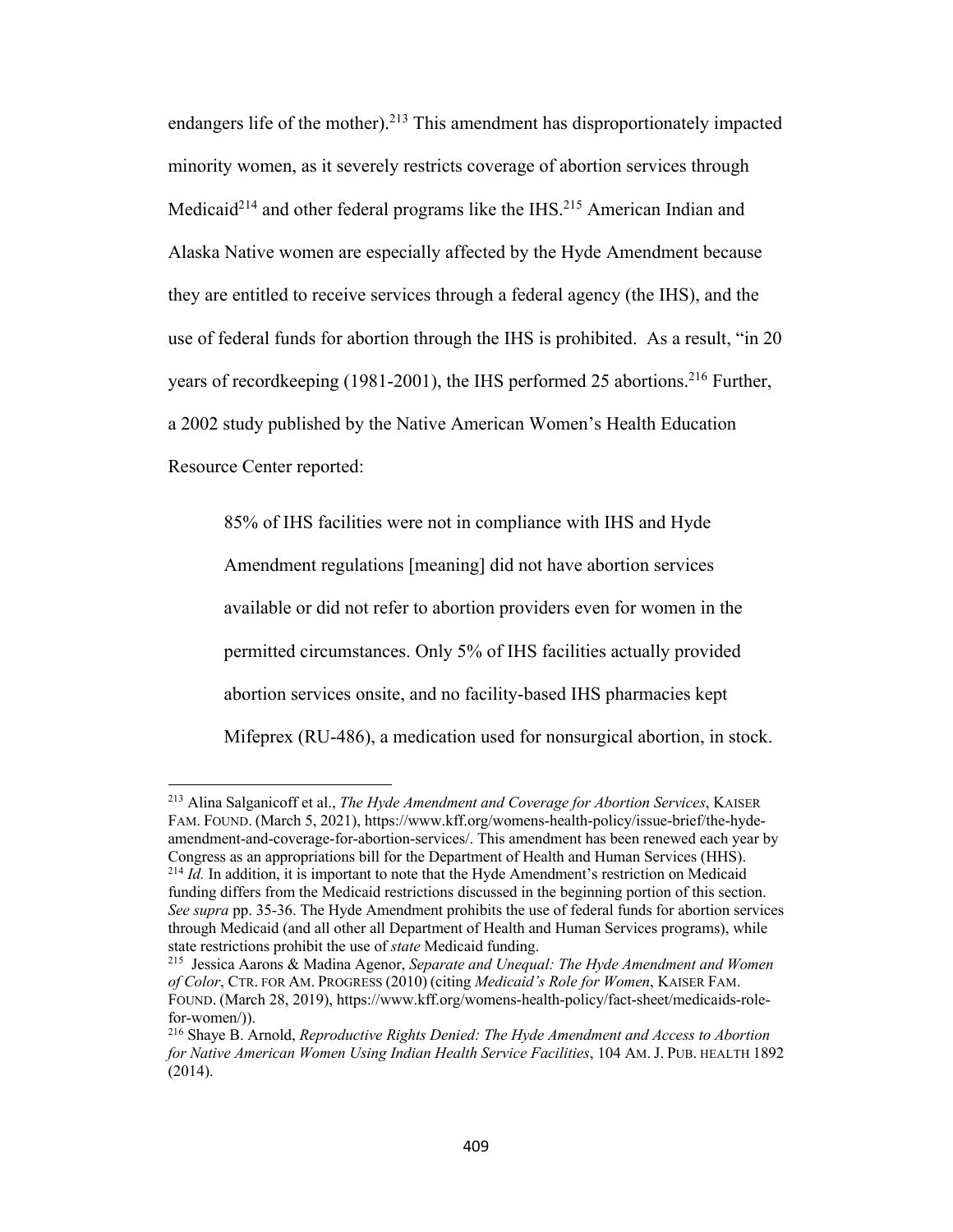[Additionally] 62% of IHS personnel interviewed reported that IHS funds could not be used for abortion even in the case of a threat to the mother's life. $217$ 

All of this evidence could suggest that abortion restrictions, could be exacerbating the racial disparities in maternal and infant mortality.

### *V. Solutions: Confronting Racial Disparities in Maternal and Infant Mortality in the United States*

The utilization of midwives for childbirth and maternity care has been

growing in popularity<sup>218</sup> – especially in light of the COVID-19 pandemic<sup>219</sup>.

Generally, midwives are trained professions who support women during

pregnancy, childbirth, and the postpartum period.220 However, there is variation in

licensing, training, and educational background depending on what type of

midwife is being used.<sup>221</sup> Although the utilization of midwives in the United

*A. Learn from the Success of other Developed Countries: Increase Employment and Utilization of Midwives by Financing Health Care to Cover Community Health Workers*

 $^{217}$  *Id.* 

<sup>218</sup> Carrie Murphy, *Midwives Are Growing in Popularity. Here's What You Need to Know*, HEALTHLINE (Oct. 31, 2008), https://www.healthline.com/health/midwives-growing-in-popularitywhat-to-know#The-4-types-of-midwives,-at-a-glance.

<sup>219</sup> Wendy Kline & Hermine Hayes-Klein, *COVID-19 Exposes the Need for Midwives*, (May 5, 2020, 6:00 AM), https://www.washingtonpost.com/outlook/2020/05/05/midwifes-tale/; *see also* Bev Theil, *Popularity of Midwives Rising with the Coronavirus*, (May 30, 2020, 12:01 AM), https://www.the-daily-record.com/news/20200530/popularity-of-midwives-rising-withcoronavirus.

<sup>220</sup> *What is a Midwife?*, MIDWIVES ALL. N. AM., https://mana.org/about-midwives/what-is-amidwife, (last visited May 14, 2021).

<sup>221</sup> Murphy, *supra* note 218. There are four different types of midwives: Certified Nurse Midwives, Certified Midwives, Certified Professional Midwives, and Traditional Unlicensed Midwives. Certified nurse midwives have completed nursing school and have obtained a graduate degree in midwifery. They are qualified to work in all birthing settings. Certified midwives have obtained the same education and training as certified nurse midwives, but their educational background is in a field outside of nursing specifically. Certified professional midwives work exclusively in birth centers and in the home birthing setting. They have completed "coursework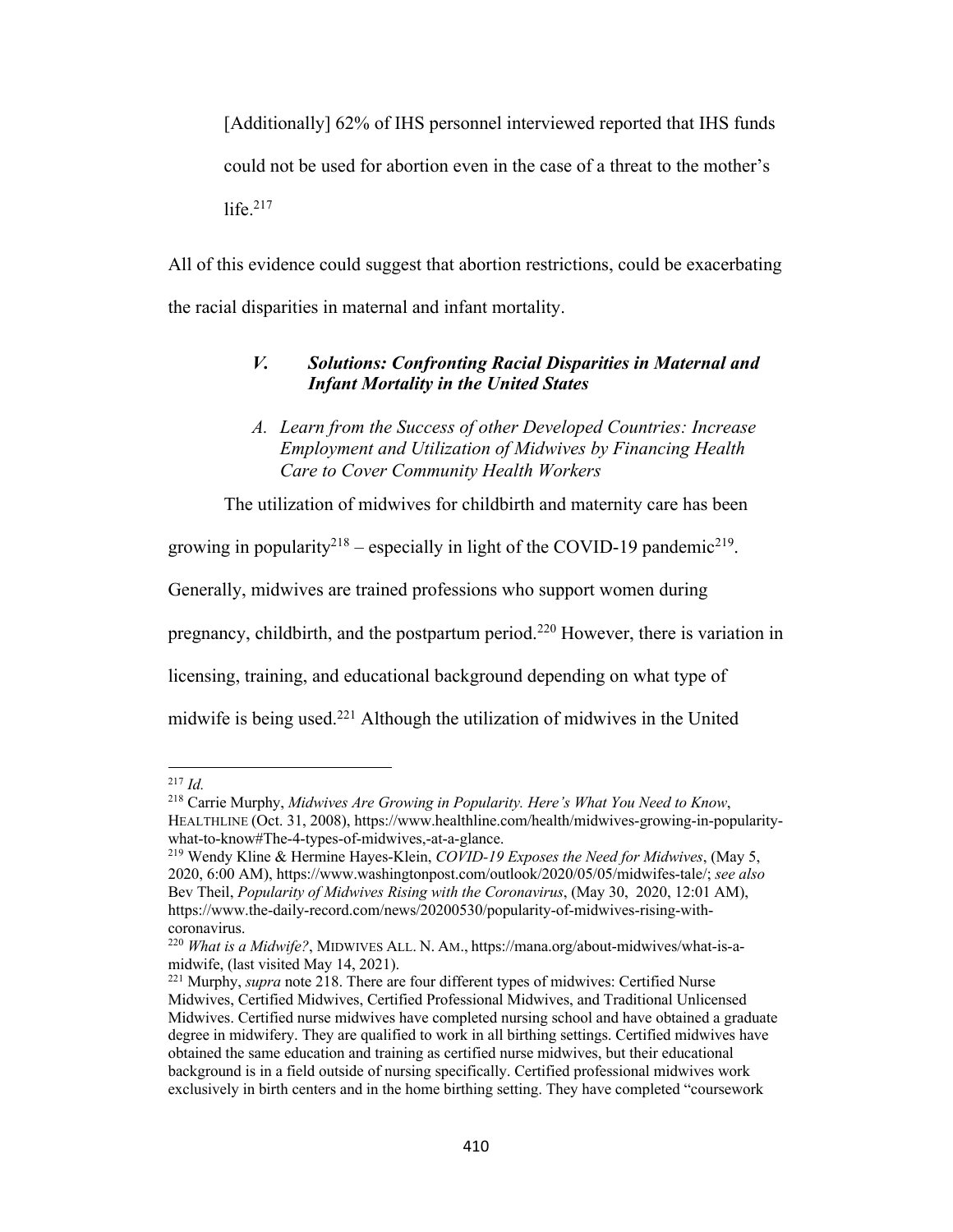States has been increasing in recent years, use of midwives for childbirth is still fairly rare overall.<sup>222</sup>

In many other developed countries with much lower maternal mortality rates, midwives dramatically outnumber ob-gyns.<sup>223</sup> In the Netherlands, there are 25 midwives per 1,000 live births compared to only 10 ob-gyns.<sup>224</sup> The maternal care workforce in Australia consists of 68 midwives per 1,000 live births compared to only 7 ob-gyns.<sup>225</sup> In Norway there are 53 midwives and 12 ob-gyns, in New Zealand 46 midwives and 8 ob-gyns, and in Sweden 66 midwives and only 12 ob-gyns per 1,000 live births.<sup>226</sup> This differs significantly from the composition in the United States, where *ob-gyns* outnumber midwives.<sup>227</sup>

and apprenticeship, and a national certifying exam." *Id.* Lastly, traditional midwives are unlicensed and typically work in the home setting. *Id.*

 $222$  In 1989, certified nurse midwives attended only 3.3% of all births. However, by 2009 they attended 7.6% of all births in the U.S. Eugene Declercq, *Trends in Midwife-Attended Births in the United States, 1989-2009*, 57 J. MIDWIFERY & WOMEN'S HEALTH 321 (2012). In 2013, certified nurse midwives attended 8.2% of all births in the U.S. Joyce A. Martin et al., *Births: Final Data for 2013*, 64 CDC: NAT'L VITAL STATS REPS 46 (Jan. 15, 2015). In 2014, a study conducted in 47 states and Washington, DC found that this number jumped to 8.3%. Marian F. MacDorman, & Eugene Declercq, *Trends and Characteristics of United States Out-of-Hospital Births 2004-2014: New Information on Risk Status and Access to Care*, 43 BIRTH: ISSUES IN PERINATAL CARE 116, 118 (2016). In 2019 (the most recent data), the CDC reported that certified nurse midwives attended 9.8% of all births in the U.S. Joyce A. Martin et al., *Births: Final Data for 2019*, 70 CDC: NAT'L VITAL STATS REPS 32 (Mar. 23, 2021).

<sup>223</sup> Roosa Tikkanen, *Maternal Mortality and Maternity Care in the United States Compared to 10 Other Developed Countries*, COMMONWEALTH FUND, (Nov. 18, 2020),

https://www.commonwealthfund.org/publications/issue-briefs/2020/nov/maternalmortality-maternity-care-us-compared-10-countries.

<sup>224</sup> *Id.*

<sup>225</sup> *Id.*

 $226$  *Id.* 

<sup>227</sup> *Id.* Additionally, it is important to note that the number of *both* midwives and ob-gyns per 1,000 live births in the United States is noticeably lower than the workforce available in many other developed countries. In total, there are only 15 providers per 1,000 live births. *Id.*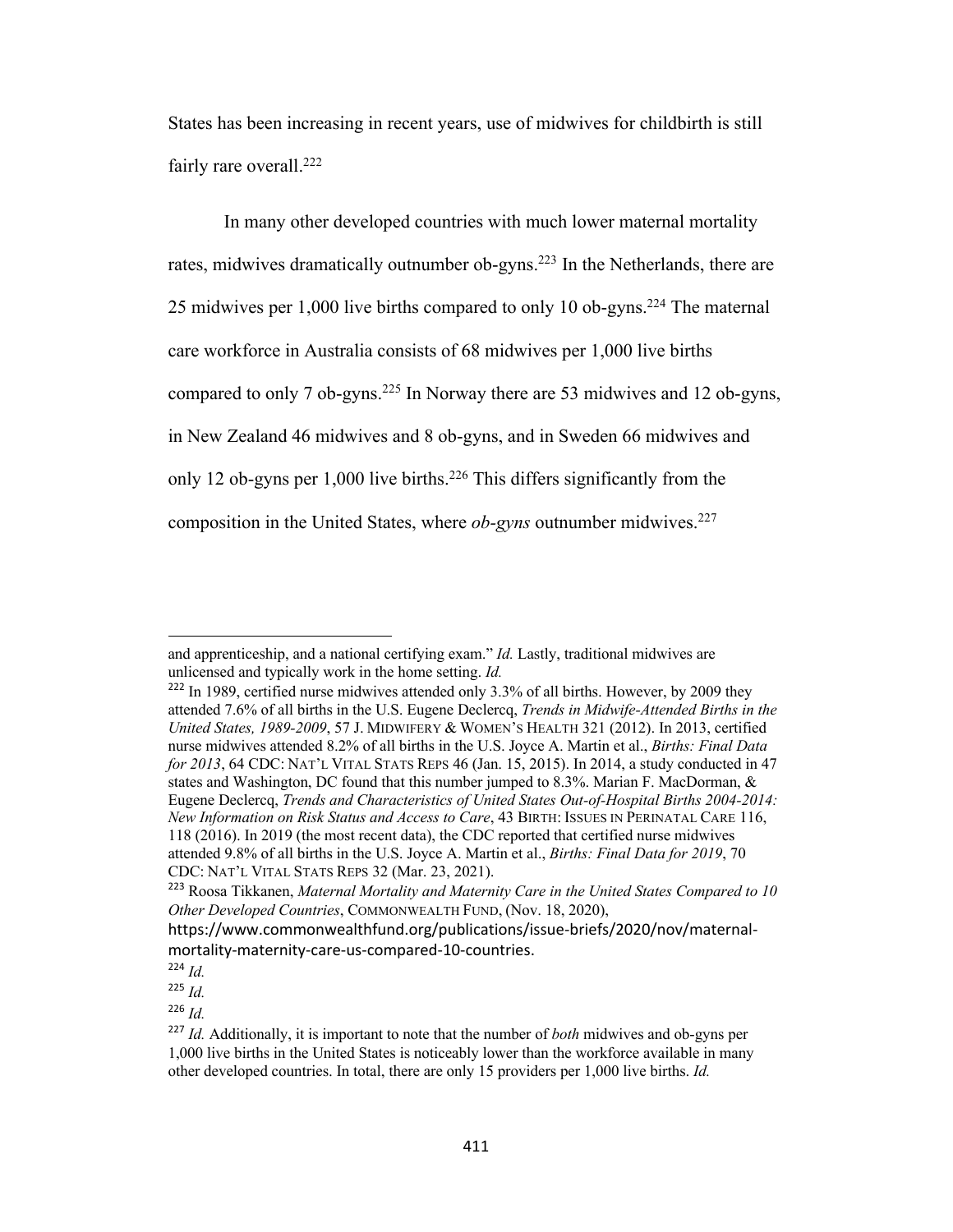Australia, Sweden, Norway, and the Netherlands are a few developed countries that have implemented a midwife-led care model.<sup>228</sup> Evidence suggests that maternity care which includes a midwife as the main care provider leads to improved birth outcomes.<sup>229</sup> One study revealed that women who received randomized "midwife-led" continuity of care were less likely to experience fetal loss and preterm birth.<sup>230</sup> Research also shows that incorporation of midwives in the maternal health sphere "has been associated both with a rapid and sustained decrease in maternal and newborn mortality, and with an improvement in quality of care".231 Further, this model has been shown to reduce the risk of hypertensive disorders including pre-eclampsia and eclampsia $2^{32}$  – both of which are a leading cause of maternal death for black and American Indian/Alaska Native women.<sup>233</sup>

Section 2301 of the ACA requires Medicaid coverage of freestanding birth centers<sup>234</sup>, where the practice of midwifery is the exclusive model of care.<sup>235</sup>

<sup>228</sup> Alba Ricchi et al., *The Midwifery-led Care Model: A Continuity of Care Model in the Birth Path*, 90 ACTA BIOMED FOR HEALTH PROS 41, 43 (2019).

<sup>229</sup> Joyce K. Edmonds et al., *Midwife Led Units: Transforming Maternity Care Globally*, 86 BIOMANNALS GLOBAL HEALTH 1 (2020).

<sup>230</sup> Jane Sandall et al., *Midwife-led Continuity Models Versus Other Models of Care for Childbearing Women*, COCHRANE DATABASE OF SYSTEMIC REVS (2016). Preterm birth is one of the leading causes of infant mortality. *See Infant Mortality, supra* note 9. Further, preterm birth disproportionately impacts black and American Indian/Alaska Native infants. *Preterm Birth,* CDC (last updated Oct. 30, 2020),

https://www.cdc.gov/reproductivehealth/maternalinfanthealth/pretermbirth.htm; *see* Truschel & Novoa, *supra* note 82.

<sup>231</sup> Mary J. Renfrew et al., *Midwifery and Quality Care: Findings from a New Evidence-informed Framework for Maternal and Newborn Care*, 384 LANCET 1129, 1130 (Sept. 20, 2014). <sup>232</sup> *Id.* at 1136-37.

<sup>233</sup> Gianna Melillo, *Racial Disparities Persist in Maternal Morbidity, Mortality and Infant Health*, AM. J. MANAGED CARE (June 13, 2020), https://www.ajmc.com/view/racial-disparities-persist-inmaternal-morbidity-mortality-and-infant-health; *see* Heck, *supra* note 184, at 226. <sup>234</sup> § 2301, 124 Stat. 119.

<sup>235</sup> *What is a Birth Center?*, AM. ASS'N BIRTH CTRS,

https://www.birthcenters.org/page/bce\_what\_is\_a\_bc (last visited May 14, 2021). A birth center is a healthcare facility that provides childbirth care, and is "free standing" in the sense that it is not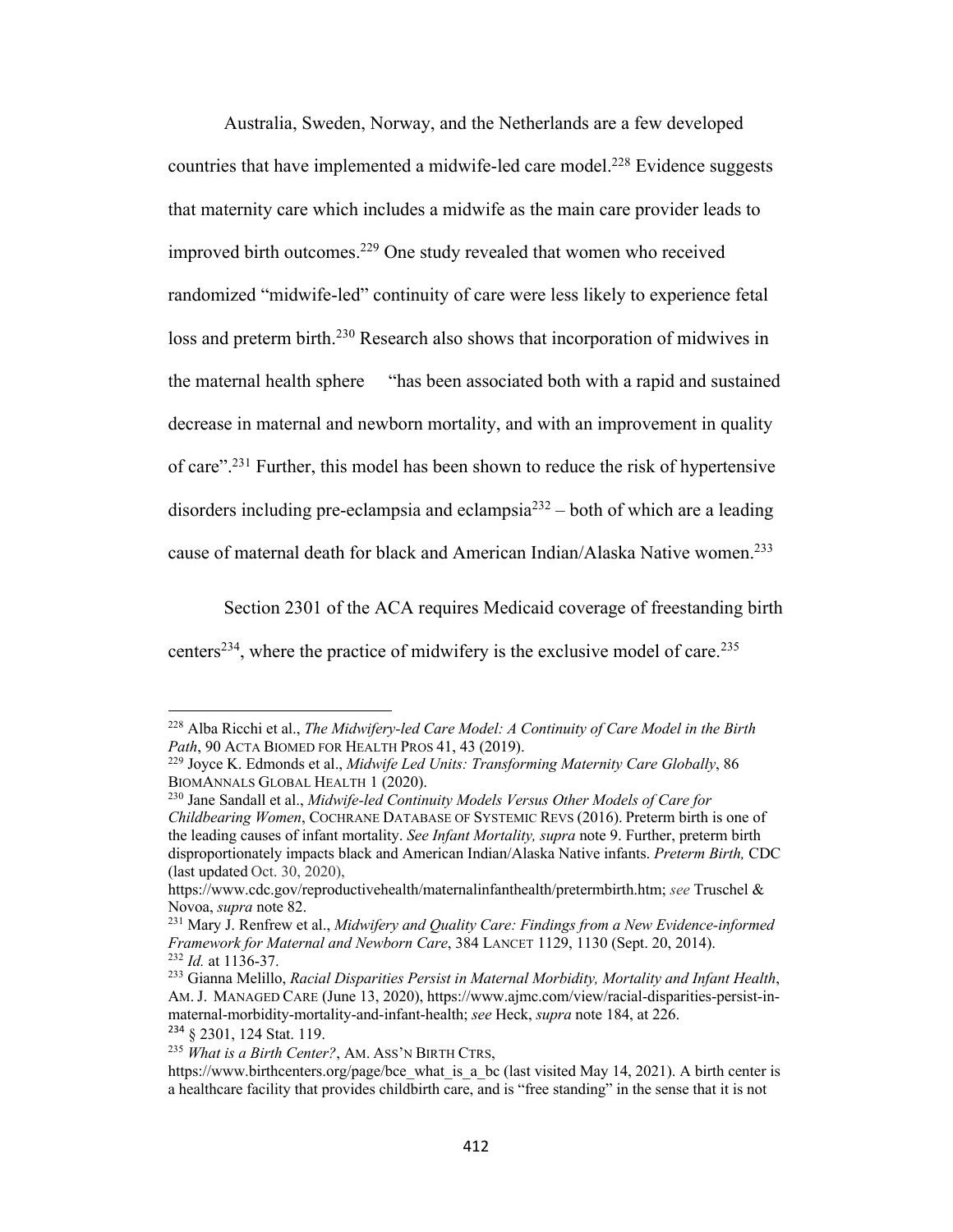However, licensure is required for Medicaid reimbursement and depends on adherence to state regulations.236 A national evaluation of Strong Start for Mothers and Newborns II, found that approximately one-third of patients at participating birth center sites (Strong Start birth centers) were enrolled in Medicaid.237 Some centers reported that two-thirds of their patients were enrolled in Medicaid.238 Further, many of these birthing centers reported that service reimbursement, inability to contract with Medicaid managed care organizations, coverage limitations and state and local licensure laws<sup>239</sup> presented challenges in serving Medicaid patients.<sup>240</sup> Approximately half of the birth centers included in the study reported that the they struggled to provide care for women on Medicaid due to inadequate reimbursement.<sup>241</sup> Therefore, the study concluded that women

considered a hospital. *Id.* Further, certified nurse midwives were covered under Medicaid in all states in 2018. *Medicaid Benefits: Nurse Midwife Service*, KAISER FAM. FOUND., https://www.kff.org/medicaid/state-indicator/nurse-midwife-

services/?currentTimeframe=0&sortModel=%7B%22colId%22:%22Location%22,%22sort%22:% 22asc%22%7D (last visited May 14, 2021).

<sup>236</sup> *Improving Maternal Health Access, Coverage, and Outcomes in Medicaid*, INST. FOR MEDICAID INNOVATION (2020), https://www.medicaidinnovation.org/\_images/content/2020-IMI-Improving Maternal Health Access Coverage and Outcomes-Report.pdf.

<sup>237</sup> Brigette Courtot et al., *Midwifery and Birth Centers Under State Medicaid Programs: Current Limits to Beneficiary Access to a High-Value Model of Care*, 98 A MULTIDISCIPLINARY J. POPULATION HEALTH AND HEALTH POL'Y 1091, 1100 (2020). Strong Start Mothers and Newborns is an initiative designed to test the effectiveness of enhanced prenatal care models. These models are meant to reduce the prevalence of low birth weight among infants of pregnant Medicaid beneficiaries. Elizabeth E. Krans & Matthew M. Davis, *Strong Start for Mothers and Newborns: Implications for Prenatal Care Delivery*, 26 CURRENT OP. OBSTETRICS AND GYNOCOLOGY 511 (2014). Enhanced prenatal care models refers to "evidence-based non-medical enhancements in care, such as counseling in nutrition and parenting, and childbirth and breastfeeding preparation and support through midwifery-led models of care (with a focus on CNM/CM care) including in the hospital and certified freestanding birth centers." *See* INST. FOR MEDICAID INNOVATION, *supra*  note 236, at 29.

<sup>238</sup> Courtot et al., *supra* note 237, at 1100.

<sup>239</sup> Only 26 states and the District of Columbia allow certified nurse midwives to practice independent of physicians. Four states require physician supervision and 20 require collaborative practice agreements. *See* INST. FOR MEDICAID INNOVATION, *supra* note 236, at 33.

<sup>240</sup> Courtot et al., *supra* note 237, at 1102.

<sup>241</sup> *Id.* at 1101.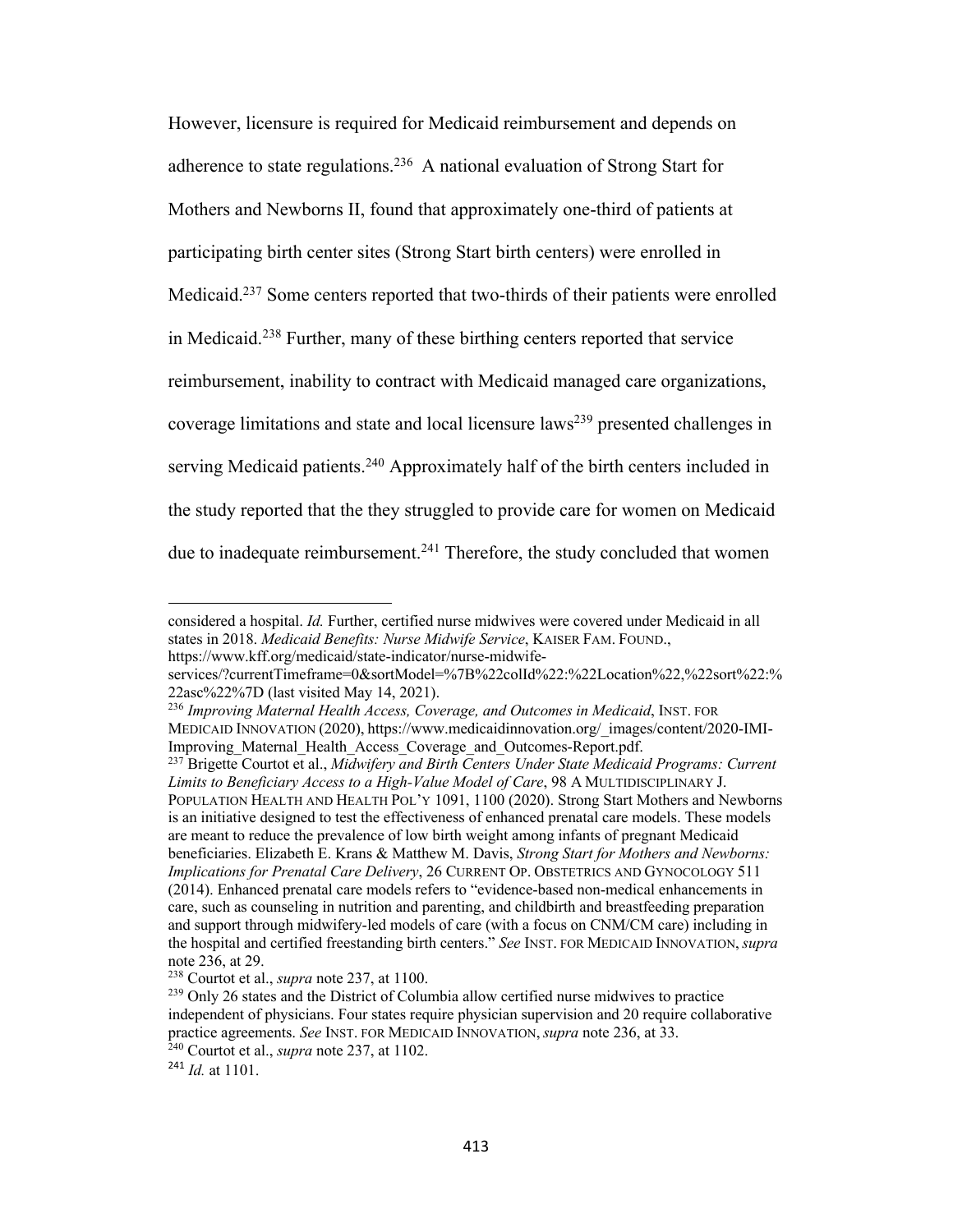enrolled in Medicaid had less access to birthing centers (and thus less access to midwife-led care) than privately insured women.<sup>242</sup>

As approximately 50% of all births in the United States are covered by Medicaid<sup>243</sup>, one way to increase access to midwife-led care is to reimburse certified nurse midwives and birthing centers at the same rate as other providers who are providing exactly the same care<sup>244</sup>:

Reimbursement methodologies should determine the relative value of the payment made for those services based on the resources required to provide the service, not the type of provider rendering the care. To reimburse at a reduced rate relative to what is paid to physicians…inappropriately disadvantages midwives relative to their colleagues and discourages their participation in the provider networks of such payers.<sup>245</sup>

It is estimated that a substantial increase in coverage of midwife-delivered interventions could avert 41% of maternal deaths per year by 2035 worldwide.<sup>246</sup> Further, evidence suggests that states that permit independent midwifery practice have a larger midwife workforce, and a greater proportion of certified nurse

<sup>242</sup> *Id.* at 1091.

<sup>243</sup> INST. FOR MEDICAID INNOVATION, *supra* note 236, at 12.

 $^{244}$  *Id.* at 40.

<sup>245</sup> *Id.*

<sup>246</sup> Andrea Nove et al., *Potential Impact of Midwives in Preventing and Reducing Maternal and Neonatal Mortality and Stillbirths: A Lives Saved ToolModeling Study*, 9 LANCET 24 (2021).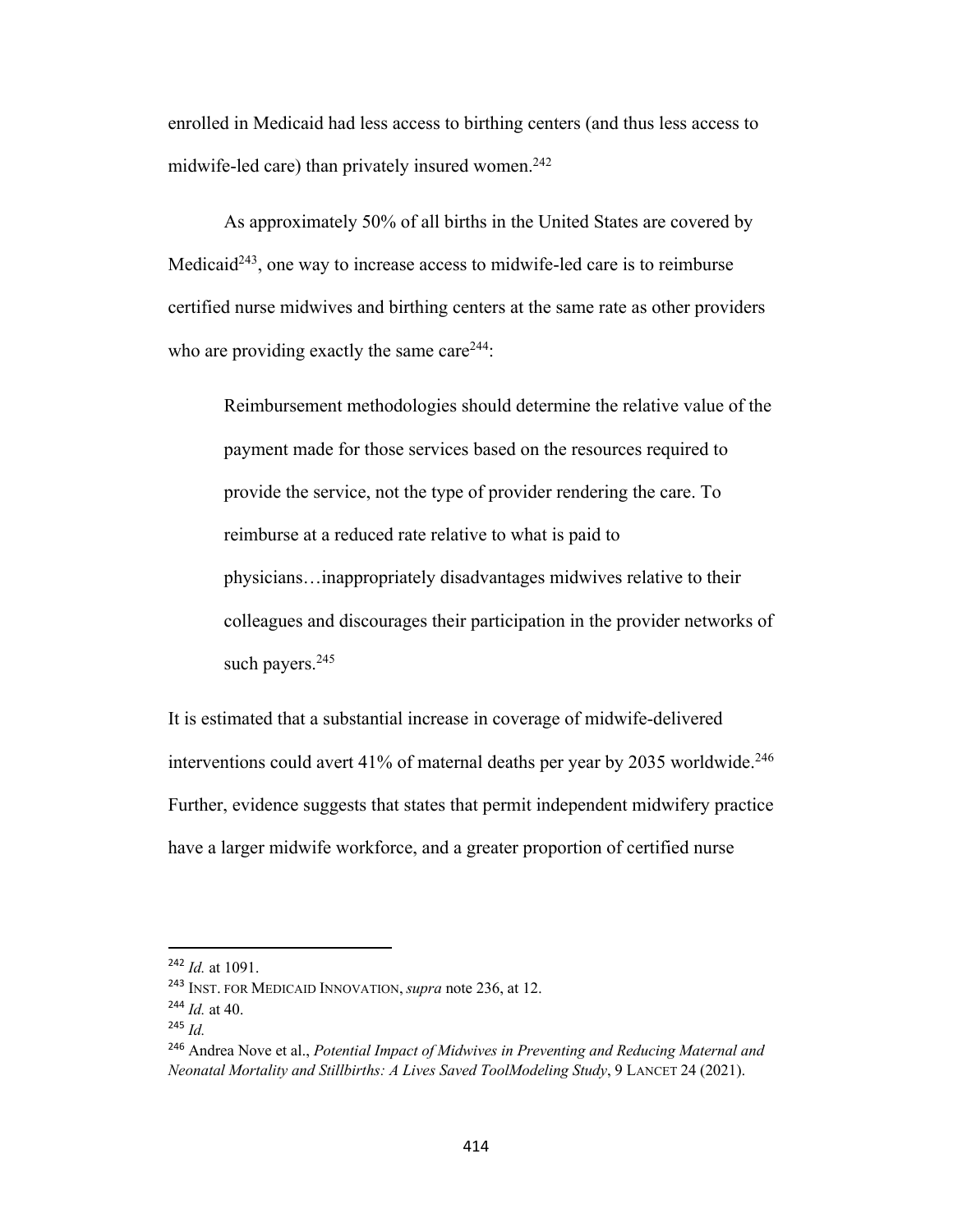midwife-attended births than states that require collaborative practice agreements between midwives and physicians.<sup>247</sup>

Therefore, states should loosen the existing midwife restrictions to increase the midwife workforce in the United States and permit expecting mothers to utilize different birthing options. Permitting certified nurse midwives to practice independently and increasing Medicaid reimbursement for midwife-led birthing centers can increase access to beneficial birthing options for expecting mothers.248 Greater access to midwife-led care for Medicaid enrollees could be particularly beneficial for black and indigenous populations, who are significantly more likely to be enrolled in Medicaid<sup>249</sup> and face greater risk of maternal and infant mortality250.

#### *B. Learning from California*

In 2006, California decided to utilize federal funding available from the Title V Maternal and Child Health Services Block Grant Program to develop the California Pregnancy-Associated Mortality Review [hereinafter CA-PAMR].251 Since then, California's maternal mortality rates have decreased dramatically, despite the maternal mortality rates continued increase for the United States as a

<sup>247</sup> INST. FOR MEDICAID INNOVATION, *supra* note 236, at 33.

<sup>248</sup> *Id.* 

<sup>&</sup>lt;sup>249</sup> Medicaid Coverage Rates for the Nonelderly by Race/Ethnicity, KAISER FAM. FOUND., https://www.kff.org/medicaid/state-indicator/nonelderly-medicaid-rate-byraceethnicity/?currentTimeframe=0&sortModel=%7B%22colId%22:%22Location%22,%22sort%

<sup>22:%22</sup>asc%22%7D, (last visited May 14, 2021).

<sup>250</sup> *Pregnancy Mortality Surveillance System*, *supra* note 75.

<sup>251</sup> Blake & McGowan, *supra* note 63, at 486.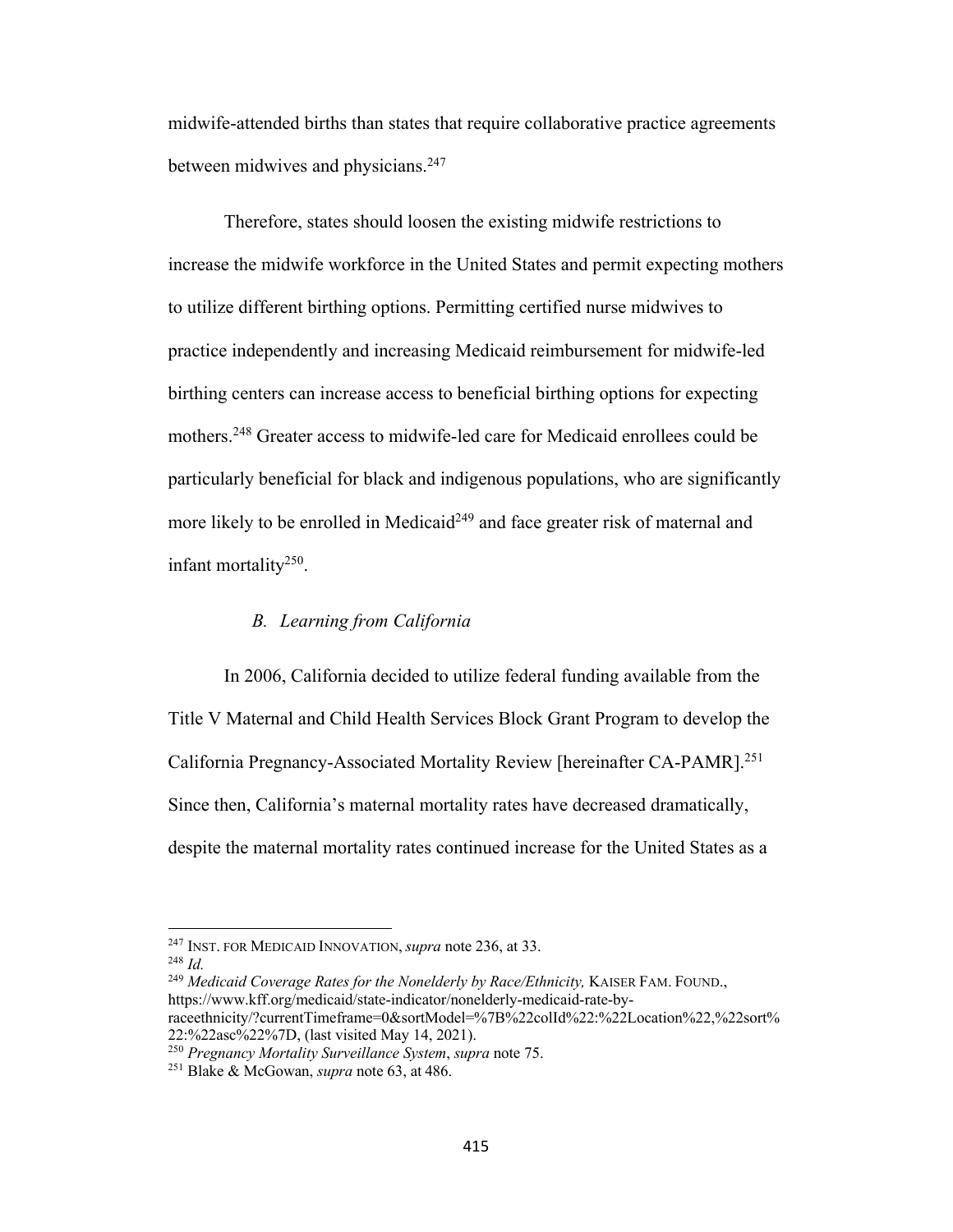whole.<sup>252</sup> In fact, "California has cut its rate nearly in half, from 13.1 per 100,000 live births, on average, in the baseline period of 2005-09 to a three year average of 7.0 during 2011-13".253 A number of steps have been identified as crucial in maintaining this improvement:

Linking public health surveillance to actions steps; mobilizing a broad set of public and private partners to work collaboratively; establishing a lowburden, rapid-cycle data system to support improvement efforts; and implementing multi-partner, large-scale interventions that integrate clinical providers with public health services.<sup>254</sup>

This approach has been described as a "public-private collaborative" and serves as a model to be replicated by other states.<sup>255</sup> The CA-PAMR reports on state maternal death numbers, and provides this data to other organizations within the collaboration. The organizations then conduct research and collect data from hospitals within the state to determine the cause and preventability of the death, the factors that contributed to each death, and how quality improvements can be made to prevent these deaths in the future.<sup>256</sup> In addition, organizations within the collaborative develop "quality improvement toolkits" to guide state physicians in preventing future maternal deaths.

<sup>252</sup> Elliott K. Main, *Addressing Maternal Mortality And Morbidity In California Through Public-Private Partnerships*, 37 HEALTH AFFS 1484, 1485 (2018).

<sup>253</sup> *Id.* at 1485.

<sup>254</sup> *Id.*

<sup>255</sup> Blake & McGowan, *supra* note 63, at 486.

<sup>256</sup> *Id.*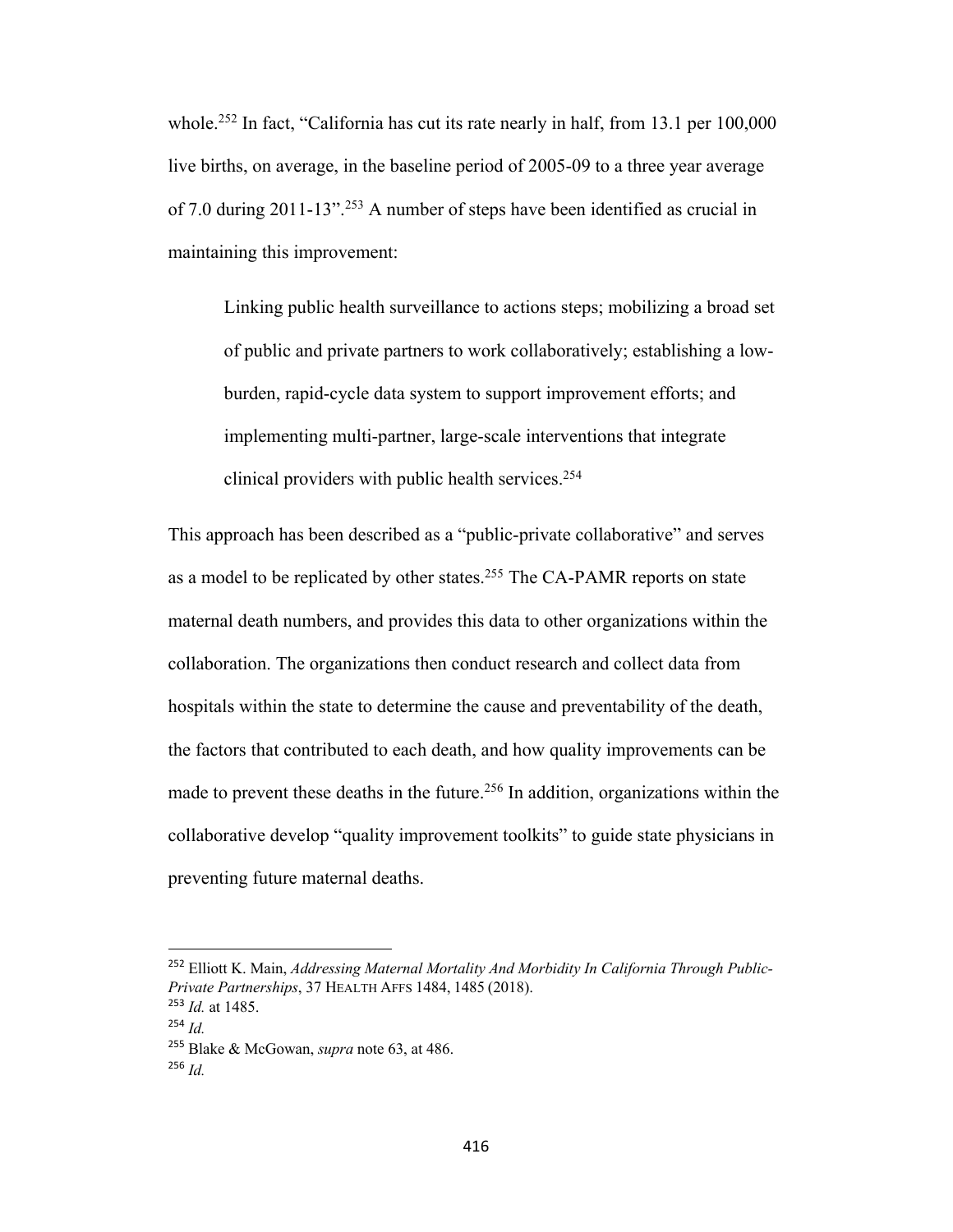The Preventing Maternal Deaths Act of 2018 provides states with federal funding, in order to replicate the positive results exhibited in California.<sup>257</sup> In order for a Maternal Mortality Review Committee to be supported by funding from this legislation, the committee must include:

[M]ultidisciplinary and diverse membership that represents a variety of clinical specialties,"119 such as health officials, epidemiologists, statisticians, and other representatives from medical specialties that provide care to pregnant and postpartum women. They might include individuals such as obstetricians, family practice physicians, certified nurse midwives, medical examiners, and a plethora of others whose work revolves around peripartum or postpartum care.<sup>258</sup>

Nearly all states now have formal maternal review committees or legislation that requires review of maternal deaths.<sup>259</sup> These committees should put special emphasis on the racial disparities in health outcomes for mothers and infants.

#### *VI. Conclusion*

Black and indigenous women and infants continue to experience disadvantage in quality and access of medical care. As a result, they experience much higher mortality rates than that of white women and infants. The law as it stands today is

<sup>257</sup> *Id.* at 486. 258 Khouloude Abboud, *Why the United States Is Failing New Mothers and How It Can Counteract Its Rapidly Climbing Maternal Mortality Rates*, 30(1) HEALTH MATRIX: J. L. AND MED. 407, 428 (2020).

<sup>259</sup> *Maternal Mortality Review Committees,* GUTTMACHER INST. (MARCH 1, 2021), https://www.guttmacher.org/state-policy/explore/maternal-mortality-review-committees.